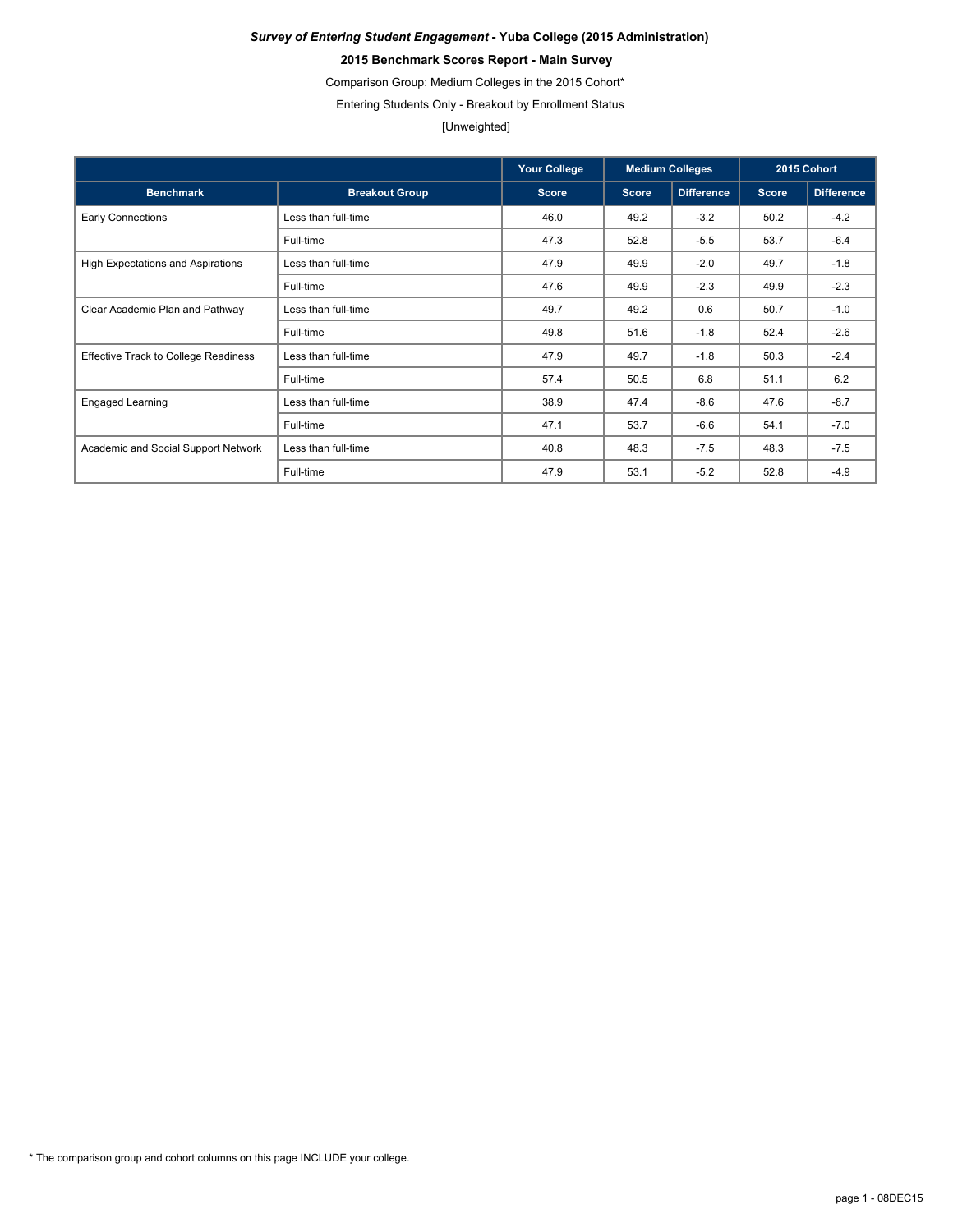

\* The comparison group and cohort bars on this page INCLUDE your college.

08DEC15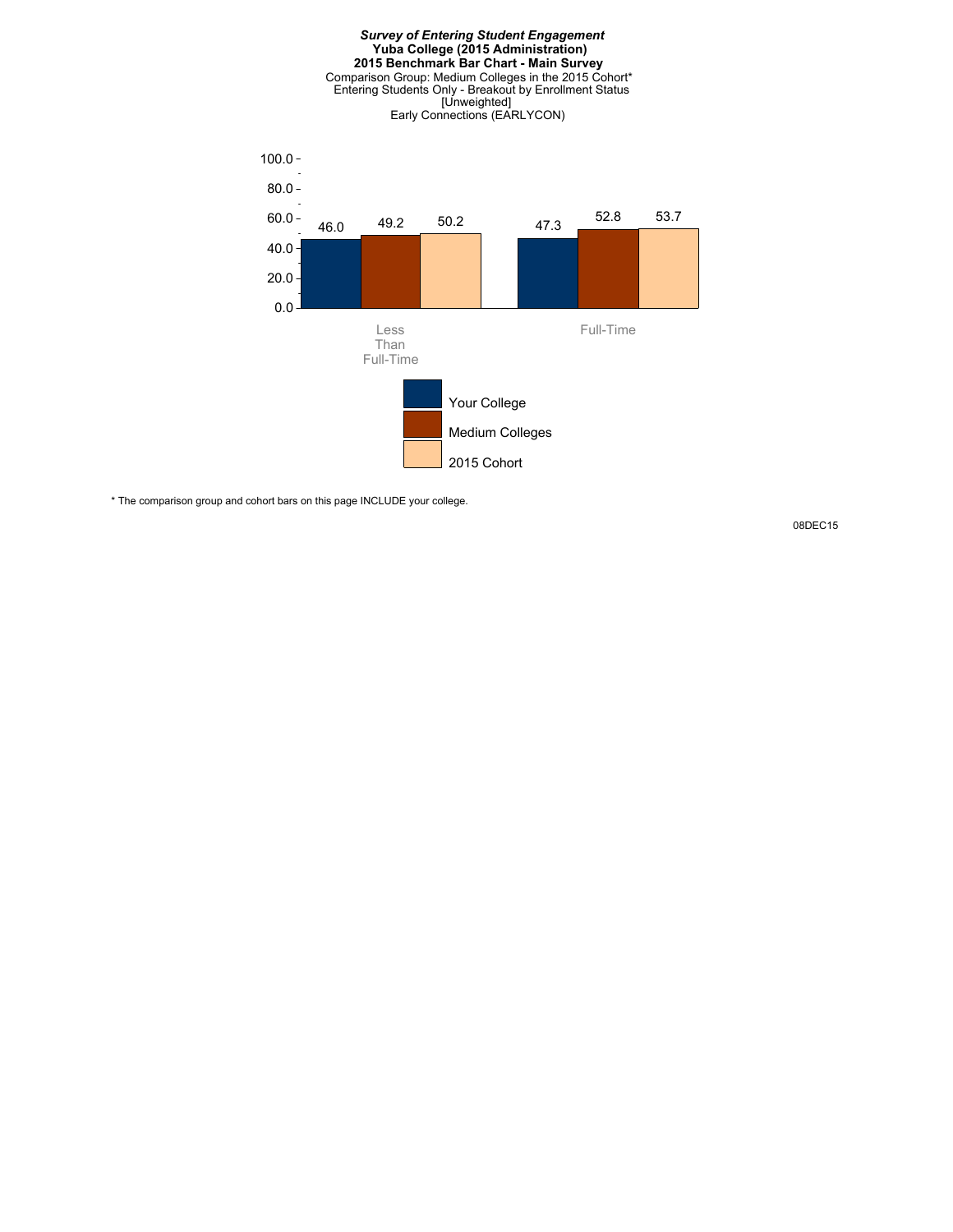### **2015 Benchmark Means Report - Main Survey**

Comparison Group: Medium Colleges in the 2015 Cohort\*

Entering Students Only - Breakout by Enrollment Status

#### [Unweighted]

### Early Connections (EARLYCON)

|                                                                                                                                                                      |                 |                       | Your<br>College | <b>Medium Colleges</b> |                         | 2015 Cohort |                         |  |
|----------------------------------------------------------------------------------------------------------------------------------------------------------------------|-----------------|-----------------------|-----------------|------------------------|-------------------------|-------------|-------------------------|--|
| <b>Item</b>                                                                                                                                                          | Variable        | <b>Breakout Group</b> | <b>Mean</b>     | <b>Mean</b>            | <b>Effect</b><br>Size** | <b>Mean</b> | <b>Effect</b><br>Size** |  |
| Item 18: Think about your experiences from the time of your decision to attend this college through the end of the first three weeks of your first semester/quarter. |                 |                       |                 |                        |                         |             |                         |  |
| 1 = Strongly disagree, $2$ = Disagree, $3$ = Neutral, $4$ = Agree, $5$ = Strongly agree                                                                              |                 |                       |                 |                        |                         |             |                         |  |
| 18a. The very first time I came to this college I felt<br>welcome [EARLYCON]                                                                                         | <b>WELCOME</b>  | Less than full-time   | 3.66            | 4.00                   | $-0.41**$               | 3.98        |                         |  |
|                                                                                                                                                                      |                 | Full-time             | 3.75            | 4.08                   | $-0.41**$               | 4.06        | $-0.38**$               |  |
| 18i. The college provided me with adequate<br>information about financial assistance                                                                                 | <b>FAINFO</b>   | Less than full-time   | 3.46            | 3.40                   |                         | 3.39        |                         |  |
| (scholarships, grants, loans, etc.) [EARLYCON]                                                                                                                       |                 | Full-time             | 3.34            | 3.55                   |                         | 3.54        |                         |  |
| 18j. A college staff member helped me determine<br>whether I qualified for financial assistance                                                                      | <b>QUALFA</b>   | Less than full-time   | 3.30            | 3.03                   |                         | 2.99        |                         |  |
| [EARLYCON]                                                                                                                                                           |                 | Full-time             | 3.24            | 3.12                   |                         | 3.11        |                         |  |
| 18p. At least one college staff member (other than<br>an instructor) learned my name [EARLYCON]                                                                      | <b>CSTAFNAM</b> | Less than full-time   | 3.31            | 3.19                   |                         | 3.19        |                         |  |
|                                                                                                                                                                      |                 | Full-time             | 3.17            | 3.39                   |                         | 3.36        |                         |  |
| One or more items in this benchmark are not suited to means calculations. Please see the Frequency Distribution that follows for these items.                        |                 |                       |                 |                        |                         |             |                         |  |

\* The comparison group and cohort columns on this page EXCLUDE your college.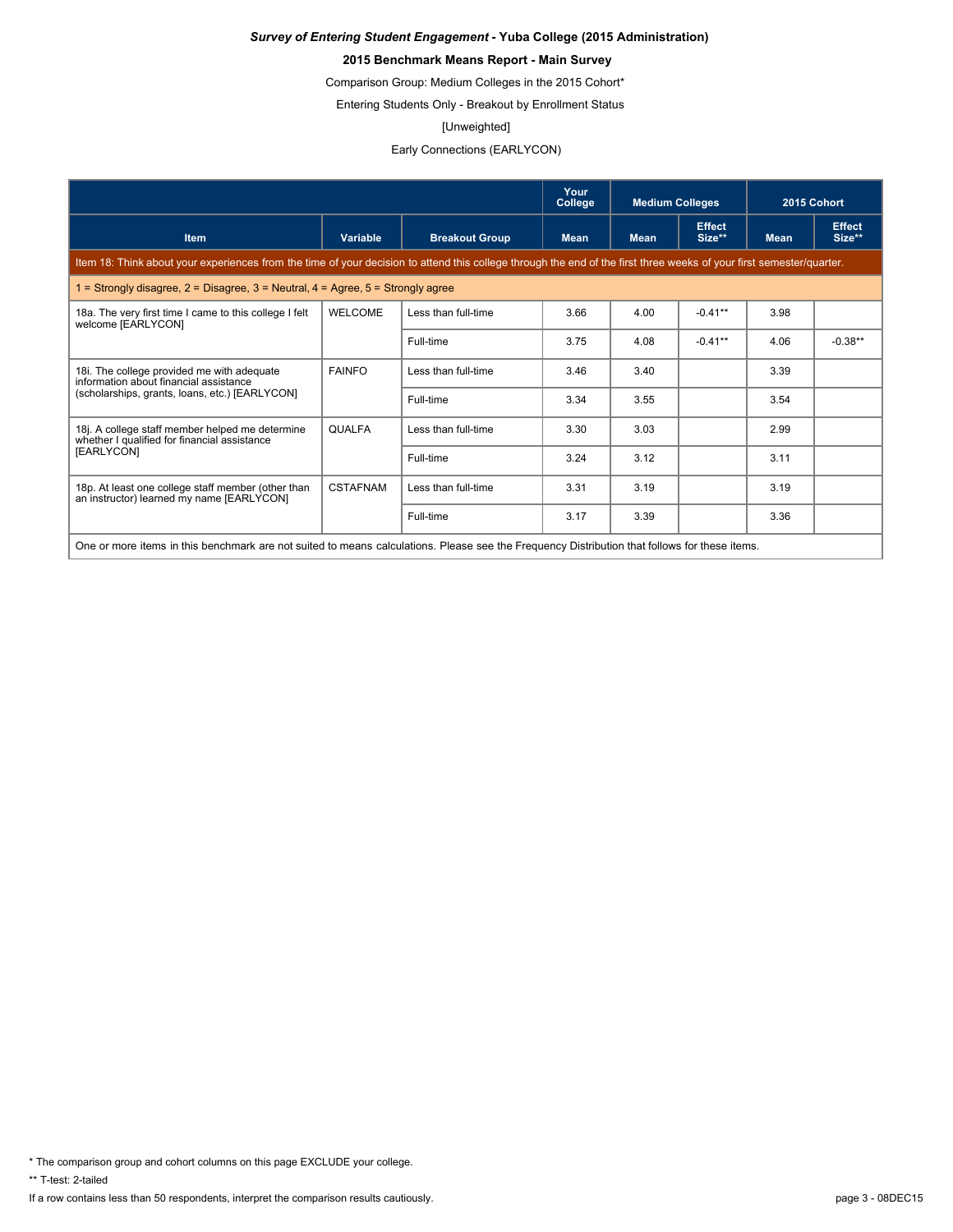### **2015 Benchmark Frequency Distributions - Main Survey**

Comparison Group: Medium Colleges in the 2015 Cohort\*

Entering Students Only - Breakout by Enrollment Status: Less Than Full-Time Students

#### [Unweighted]

### Early Connections (EARLYCON)

|                                                                                      |                 |                                                                                                                                                                      | <b>Your College</b> |                | <b>Medium Colleges</b> |                | 2015 Cohort |                |
|--------------------------------------------------------------------------------------|-----------------|----------------------------------------------------------------------------------------------------------------------------------------------------------------------|---------------------|----------------|------------------------|----------------|-------------|----------------|
| <b>Item</b>                                                                          | Variable        | <b>Responses</b>                                                                                                                                                     | Count               | <b>Percent</b> | Count                  | <b>Percent</b> | Count       | <b>Percent</b> |
|                                                                                      |                 | Item 18: Think about your experiences from the time of your decision to attend this college through the end of the first three weeks of your first semester/quarter. |                     |                |                        |                |             |                |
| 18a. The very first time I came to this college                                      | <b>WELCOME</b>  | Strongly disagree                                                                                                                                                    | 3                   | 4.5            | 59                     | 1.1            | 232         | 0.9            |
| I felt welcome [EARLYCON]                                                            |                 | <b>Disagree</b>                                                                                                                                                      | 6                   | 9.0            | 111                    | 2.1            | 566         | 2.2            |
|                                                                                      |                 | Neutral                                                                                                                                                              | 15                  | 22.4           | 1.174                  | 22.0           | 6.171       | 23.7           |
|                                                                                      |                 | Agree                                                                                                                                                                | 30                  | 44.8           | 2,434                  | 45.6           | 11,592      | 44.5           |
|                                                                                      |                 | Strongly agree                                                                                                                                                       | 13                  | 19.4           | 1,555                  | 29.2           | 7,505       | 28.8           |
|                                                                                      |                 | <b>Total</b>                                                                                                                                                         | 67                  | 100.0          | 5,333                  | 100.0          | 26,066      | 100.0          |
| 18. The college provided me with adequate<br>information about financial assistance  | <b>FAINFO</b>   | Strongly disagree                                                                                                                                                    | $\overline{4}$      | 6.0            | 368                    | 6.9            | 1,902       | 7.3            |
| (scholarships, grants, loans, etc.)<br>[EARLYCON]                                    |                 | <b>Disagree</b>                                                                                                                                                      | 13                  | 19.4           | 804                    | 15.1           | 3,927       | 15.1           |
|                                                                                      |                 | Neutral                                                                                                                                                              | 14                  | 20.9           | 1,454                  | 27.4           | 6.963       | 26.8           |
|                                                                                      |                 | Agree                                                                                                                                                                | 20                  | 29.9           | 1,719                  | 32.3           | 8,432       | 32.4           |
|                                                                                      |                 | Strongly agree                                                                                                                                                       | 16                  | 23.9           | 969                    | 18.2           | 4,786       | 18.4           |
|                                                                                      |                 | <b>Total</b>                                                                                                                                                         | 67                  | 100.0          | 5,314                  | 100.0          | 26,010      | 100.0          |
| 18j. A college staff member helped me<br>determine whether I qualified for financial | <b>QUALFA</b>   | Strongly disagree                                                                                                                                                    | 5                   | 7.5            | 565                    | 10.6           | 3,000       | 11.6           |
| assistance [EARLYCON]                                                                |                 | <b>Disagree</b>                                                                                                                                                      | 15                  | 22.4           | 1,386                  | 26.1           | 6.862       | 26.4           |
|                                                                                      |                 | Neutral                                                                                                                                                              | 15                  | 22.4           | 1,448                  | 27.3           | 6,943       | 26.7           |
|                                                                                      |                 | Agree                                                                                                                                                                | 19                  | 28.4           | 1,173                  | 22.1           | 5.671       | 21.8           |
|                                                                                      |                 | Strongly agree                                                                                                                                                       | 13                  | 19.4           | 739                    | 13.9           | 3,489       | 13.4           |
|                                                                                      |                 | <b>Total</b>                                                                                                                                                         | 67                  | 100.0          | 5,311                  | 100.0          | 25,965      | 100.0          |
| 18p. At least one college staff member (other<br>than an instructor) learned my name | <b>CSTAFNAM</b> | Strongly disagree                                                                                                                                                    | $\overline{7}$      | 10.4           | 702                    | 13.2           | 3,527       | 13.6           |
| [EARLYCON]                                                                           |                 | <b>Disagree</b>                                                                                                                                                      | 12                  | 17.9           | 1,155                  | 21.7           | 5.561       | 21.4           |
|                                                                                      |                 | Neutral                                                                                                                                                              | 13                  | 19.4           | 1,018                  | 19.2           | 4,962       | 19.1           |
|                                                                                      |                 | Agree                                                                                                                                                                | 23                  | 34.3           | 1,295                  | 24.4           | 6.273       | 24.1           |
|                                                                                      |                 | Strongly agree                                                                                                                                                       | 12                  | 17.9           | 1,144                  | 21.5           | 5,656       | 21.8           |
|                                                                                      |                 | <b>Total</b>                                                                                                                                                         | 67                  | 100.0          | 5,314                  | 100.0          | 25,979      | 100.0          |
| Item 23                                                                              |                 |                                                                                                                                                                      |                     |                |                        |                |             |                |
| 23. Was a specific person assigned to you                                            | <b>ASNPERS</b>  | Yes                                                                                                                                                                  | 10                  | 15.4           | 1,473                  | 28.4           | 7,001       | 27.8           |
| so you could see him/her each time you<br>needed information or assistance?          |                 | <b>No</b>                                                                                                                                                            | 55                  | 84.6           | 3,707                  | 71.6           | 18,203      | 72.2           |
|                                                                                      |                 | <b>Total</b>                                                                                                                                                         | 65                  | 100.0          | 5.180                  | 100.0          | 25.204      | 100.0          |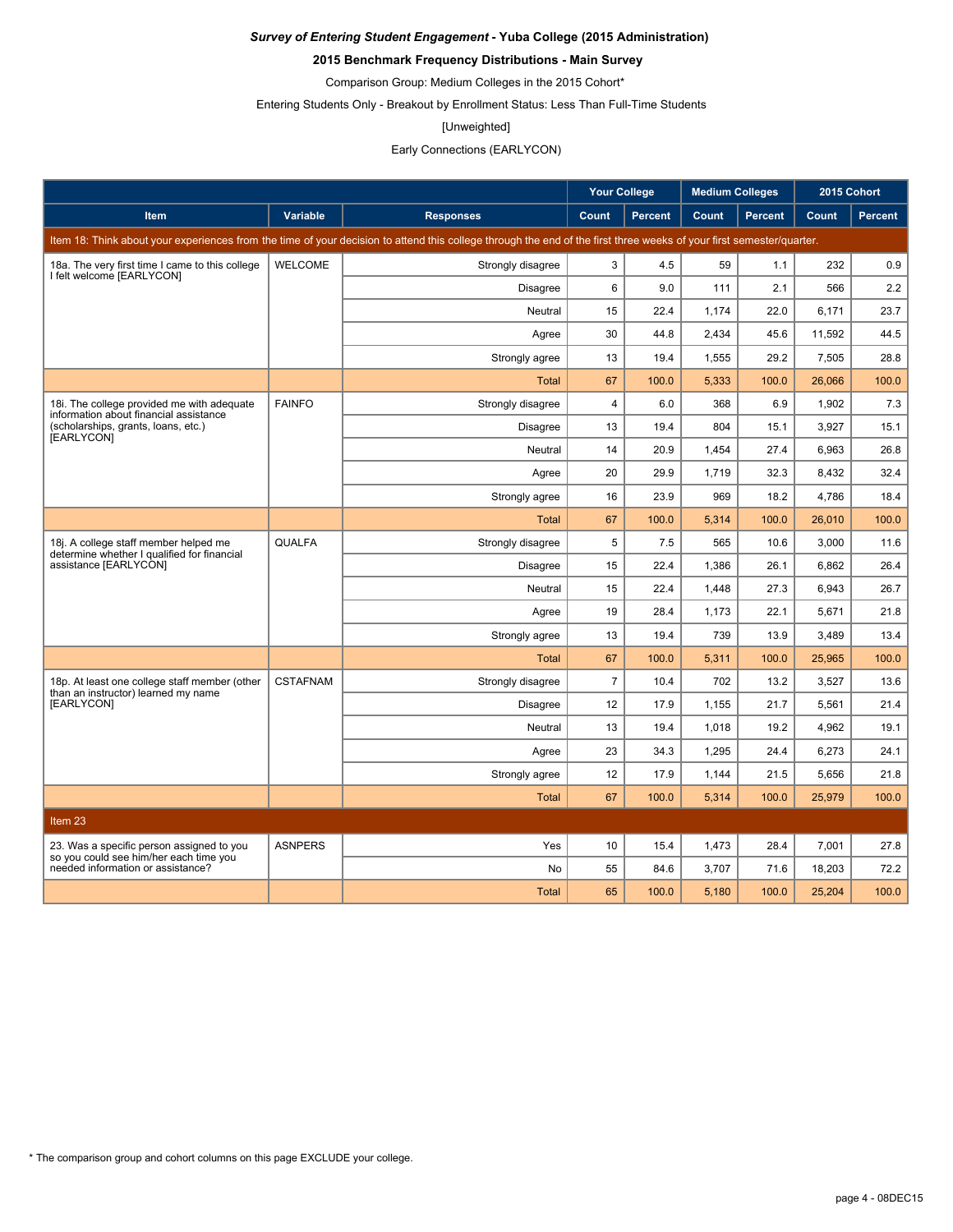### **2015 Benchmark Frequency Distributions - Main Survey**

Comparison Group: Medium Colleges in the 2015 Cohort\*

Entering Students Only - Breakout by Enrollment Status: Full-Time Students

#### [Unweighted]

### Early Connections (EARLYCON)

|                                                                                      |                 |                                                                                                                                                                      | <b>Your College</b> |                | <b>Medium Colleges</b> |                | 2015 Cohort |         |
|--------------------------------------------------------------------------------------|-----------------|----------------------------------------------------------------------------------------------------------------------------------------------------------------------|---------------------|----------------|------------------------|----------------|-------------|---------|
| <b>Item</b>                                                                          | Variable        | <b>Responses</b>                                                                                                                                                     | Count               | <b>Percent</b> | Count                  | <b>Percent</b> | Count       | Percent |
|                                                                                      |                 | Item 18: Think about your experiences from the time of your decision to attend this college through the end of the first three weeks of your first semester/quarter. |                     |                |                        |                |             |         |
| 18a. The very first time I came to this college                                      | <b>WELCOME</b>  | Strongly disagree                                                                                                                                                    | $\mathbf 0$         | N/A            | 89                     | 0.5            | 461         | 0.6     |
| I felt welcome [EARLYCON]                                                            |                 | <b>Disagree</b>                                                                                                                                                      | $\overline{4}$      | 1.9            | 252                    | 1.5            | 1,266       | 1.6     |
|                                                                                      |                 | Neutral                                                                                                                                                              | 77                  | 37.4           | 3,418                  | 19.7           | 15,867      | 20.7    |
|                                                                                      |                 | Agree                                                                                                                                                                | 91                  | 44.2           | 8,083                  | 46.6           | 35,132      | 45.8    |
|                                                                                      |                 | Strongly agree                                                                                                                                                       | 34                  | 16.5           | 5,489                  | 31.7           | 24,031      | 31.3    |
|                                                                                      |                 | Total                                                                                                                                                                | 206                 | 100.0          | 17,331                 | 100.0          | 76,757      | 100.0   |
| 18. The college provided me with adequate<br>information about financial assistance  | <b>FAINFO</b>   | Strongly disagree                                                                                                                                                    | 17                  | 8.3            | 903                    | 5.2            | 4.203       | 5.5     |
| (scholarships, grants, loans, etc.)<br>[EARLYCON]                                    |                 | <b>Disagree</b>                                                                                                                                                      | 27                  | 13.1           | 2,200                  | 12.7           | 9,825       | 12.8    |
|                                                                                      |                 | Neutral                                                                                                                                                              | 58                  | 28.2           | 4,316                  | 24.9           | 19,446      | 25.4    |
|                                                                                      |                 | Agree                                                                                                                                                                | 77                  | 37.4           | 6,238                  | 36.0           | 26,830      | 35.0    |
|                                                                                      |                 | Strongly agree                                                                                                                                                       | 27                  | 13.1           | 3,647                  | 21.1           | 16,355      | 21.3    |
|                                                                                      |                 | <b>Total</b>                                                                                                                                                         | 206                 | 100.0          | 17,304                 | 100.0          | 76.659      | 100.0   |
| 18j. A college staff member helped me<br>determine whether I qualified for financial | QUALFA          | Strongly disagree                                                                                                                                                    | 17                  | 8.3            | 1,613                  | 9.3            | 7,544       | 9.9     |
| assistance [EARLYCON]                                                                |                 | <b>Disagree</b>                                                                                                                                                      | 42                  | 20.5           | 4,226                  | 24.5           | 18,983      | 24.8    |
|                                                                                      |                 | Neutral                                                                                                                                                              | 48                  | 23.4           | 4,563                  | 26.4           | 19,807      | 25.9    |
|                                                                                      |                 | Agree                                                                                                                                                                | 70                  | 34.1           | 4,152                  | 24.1           | 18,003      | 23.6    |
|                                                                                      |                 | Strongly agree                                                                                                                                                       | 28                  | 13.7           | 2,701                  | 15.7           | 12.103      | 15.8    |
|                                                                                      |                 | <b>Total</b>                                                                                                                                                         | 205                 | 100.0          | 17,255                 | 100.0          | 76.440      | 100.0   |
| 18p. At least one college staff member (other<br>than an instructor) learned my name | <b>CSTAFNAM</b> | Strongly disagree                                                                                                                                                    | 25                  | 12.1           | 1,877                  | 10.9           | 8,808       | 11.5    |
| [EARLYCON]                                                                           |                 | <b>Disagree</b>                                                                                                                                                      | 42                  | 20.4           | 3,403                  | 19.7           | 15,067      | 19.7    |
|                                                                                      |                 | Neutral                                                                                                                                                              | 47                  | 22.8           | 2,815                  | 16.3           | 12,517      | 16.4    |
|                                                                                      |                 | Agree                                                                                                                                                                | 58                  | 28.2           | 4,534                  | 26.3           | 19,834      | 25.9    |
|                                                                                      |                 | Strongly agree                                                                                                                                                       | 34                  | 16.5           | 4.642                  | 26.9           | 20.319      | 26.5    |
|                                                                                      |                 | <b>Total</b>                                                                                                                                                         | 206                 | 100.0          | 17,271                 | 100.0          | 76,545      | 100.0   |
| Item <sub>23</sub>                                                                   |                 |                                                                                                                                                                      |                     |                |                        |                |             |         |
| 23. Was a specific person assigned to you                                            | <b>ASNPERS</b>  | Yes                                                                                                                                                                  | 55                  | 27.5           | 6,049                  | 35.8           | 25,125      | 33.7    |
| so you could see him/her each time you<br>needed information or assistance?          |                 | No                                                                                                                                                                   | 145                 | 72.5           | 10,832                 | 64.2           | 49.391      | 66.3    |
|                                                                                      |                 | <b>Total</b>                                                                                                                                                         | 200                 | 100.0          | 16.881                 | 100.0          | 74.516      | 100.0   |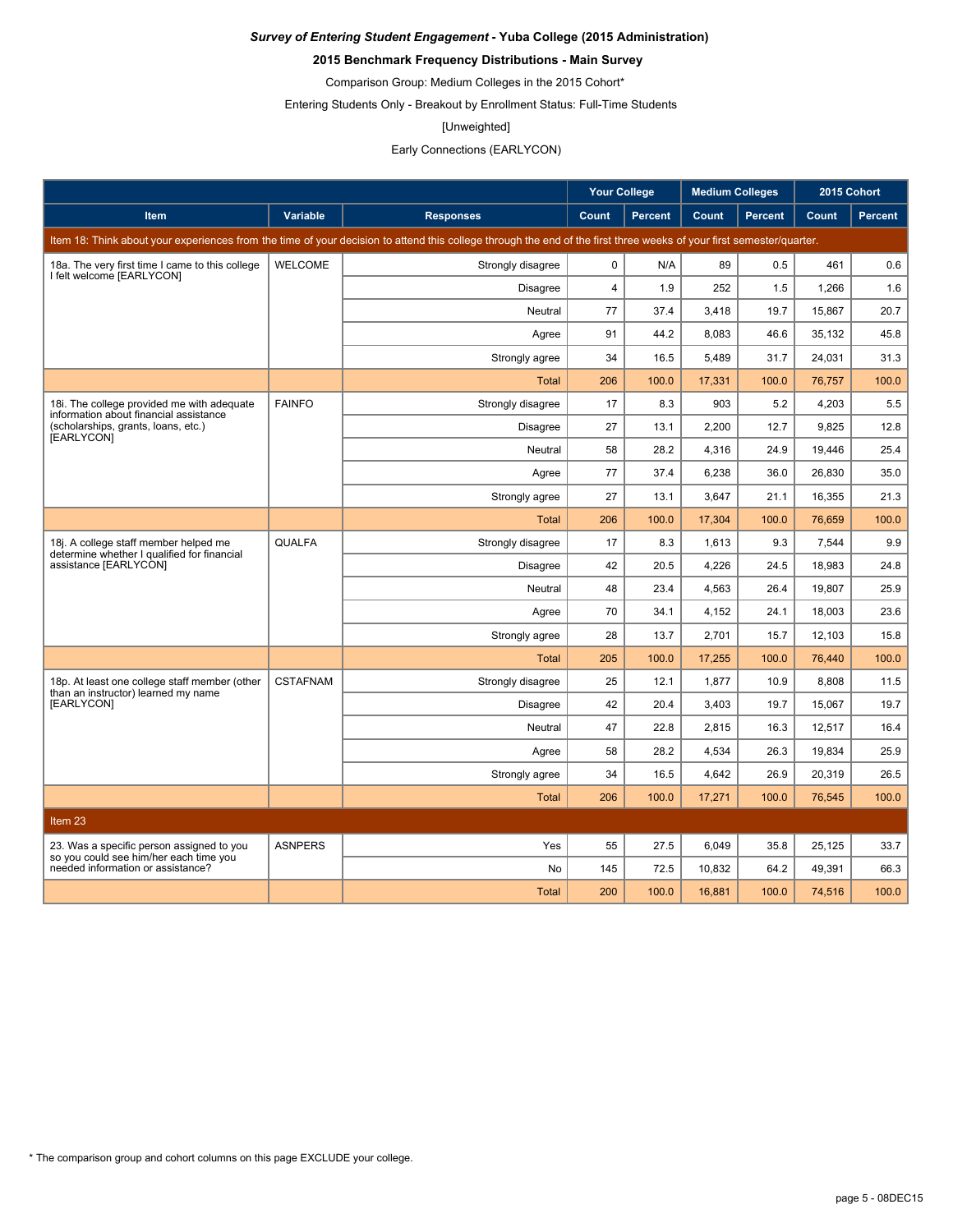



\* The comparison group and cohort bars on this page INCLUDE your college.

08DEC15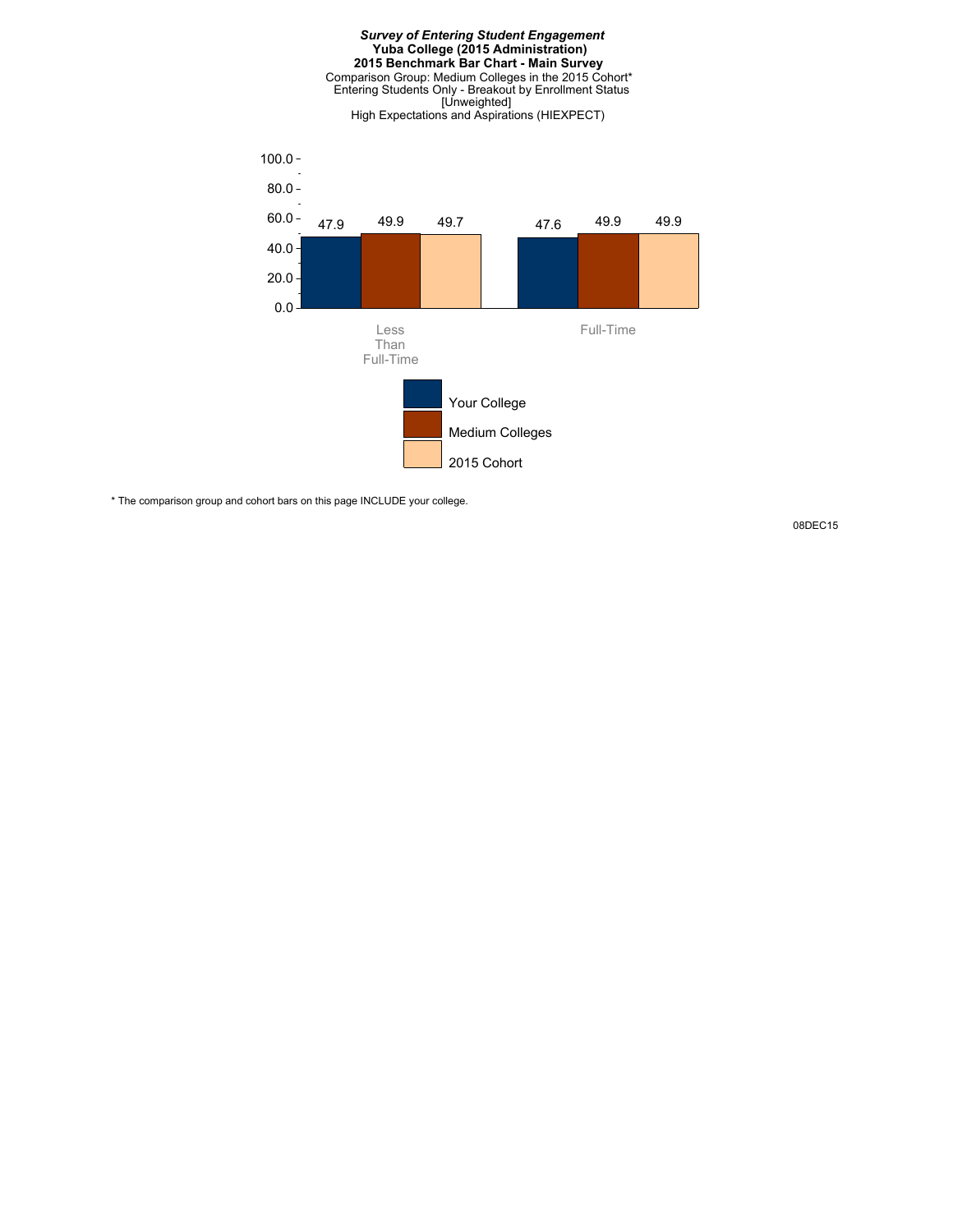### **2015 Benchmark Means Report - Main Survey**

Comparison Group: Medium Colleges in the 2015 Cohort\*

Entering Students Only - Breakout by Enrollment Status

#### [Unweighted]

High Expectations and Aspirations (HIEXPECT)

|                                                                                                                                                                      |                 |                       | Your<br>College | <b>Medium Colleges</b> |                         | 2015 Cohort |                         |
|----------------------------------------------------------------------------------------------------------------------------------------------------------------------|-----------------|-----------------------|-----------------|------------------------|-------------------------|-------------|-------------------------|
| <b>Item</b>                                                                                                                                                          | Variable        | <b>Breakout Group</b> | <b>Mean</b>     | <b>Mean</b>            | <b>Effect</b><br>Size** | <b>Mean</b> | <b>Effect</b><br>Size** |
| Item 18: Think about your experiences from the time of your decision to attend this college through the end of the first three weeks of your first semester/quarter. |                 |                       |                 |                        |                         |             |                         |
| 1 = Strongly disagree, $2$ = Disagree, $3$ = Neutral, $4$ = Agree, $5$ = Strongly agree                                                                              |                 |                       |                 |                        |                         |             |                         |
| 18b. The instructors at this college want me to<br>succeed [HIEXPECT]                                                                                                | <b>WNTSCCD</b>  | Less than full-time   | 4.00            | 4.29                   | $-0.41**$               | 4.28        | $-0.40**$               |
|                                                                                                                                                                      |                 | Full-time             | 4.05            | 4.29                   | $-0.35**$               | 4.29        | $-0.34**$               |
| 18t. I have the motivation to do what it takes to<br>succeed in college [HIEXPECT]                                                                                   | <b>ITTAKES</b>  | Less than full-time   | 4.29            | 4.37                   |                         | 4.37        |                         |
|                                                                                                                                                                      |                 | Full-time             | 4.39            | 4.42                   |                         | 4.43        |                         |
| 18u. I am prepared academically to succeed in<br>college [HIEXPECT]                                                                                                  | <b>ACPRPRD</b>  | Less than full-time   | 4.33            | 4.23                   |                         | 4.24        |                         |
|                                                                                                                                                                      |                 | Full-time             | 4.28            | 4.31                   |                         | 4.33        |                         |
| Item 19: During the first three weeks of your first semester/guarter at this college, about how often did you do the following?                                      |                 |                       |                 |                        |                         |             |                         |
| $1 =$ Never, $2 =$ Once, $3 =$ Two or three times, $4 =$ Four or more times                                                                                          |                 |                       |                 |                        |                         |             |                         |
| 19c. Turn in an assignment late [HIEXPECT]                                                                                                                           | LATETURN        | Less than full-time   | 1.33            | 1.44                   |                         | 1.45        |                         |
|                                                                                                                                                                      |                 | Full-time             | 1.38            | 1.45                   |                         | 1.44        |                         |
| 19d. Not turn in an assignment [HIEXPECT]                                                                                                                            | <b>NOTTURN</b>  | Less than full-time   | 1.48            | 1.37                   |                         | 1.38        |                         |
|                                                                                                                                                                      |                 | Full-time             | 1.50            | 1.37                   |                         | 1.39        |                         |
| 19f. Come to class without completing readings or<br>assignments [HIEXPECT]                                                                                          | <b>NOTCOMPL</b> | Less than full-time   | 1.57            | 1.59                   |                         | 1.57        |                         |
|                                                                                                                                                                      |                 | Full-time             | 1.68            | 1.67                   |                         | 1.65        |                         |
| 19s. Skip class [HIEXPECT]                                                                                                                                           | <b>SKIPCL</b>   | Less than full-time   | 1.35            | 1.32                   |                         | 1.32        |                         |
|                                                                                                                                                                      |                 | Full-time             | 1.29            | 1.35                   |                         | 1.35        |                         |

\* The comparison group and cohort columns on this page EXCLUDE your college.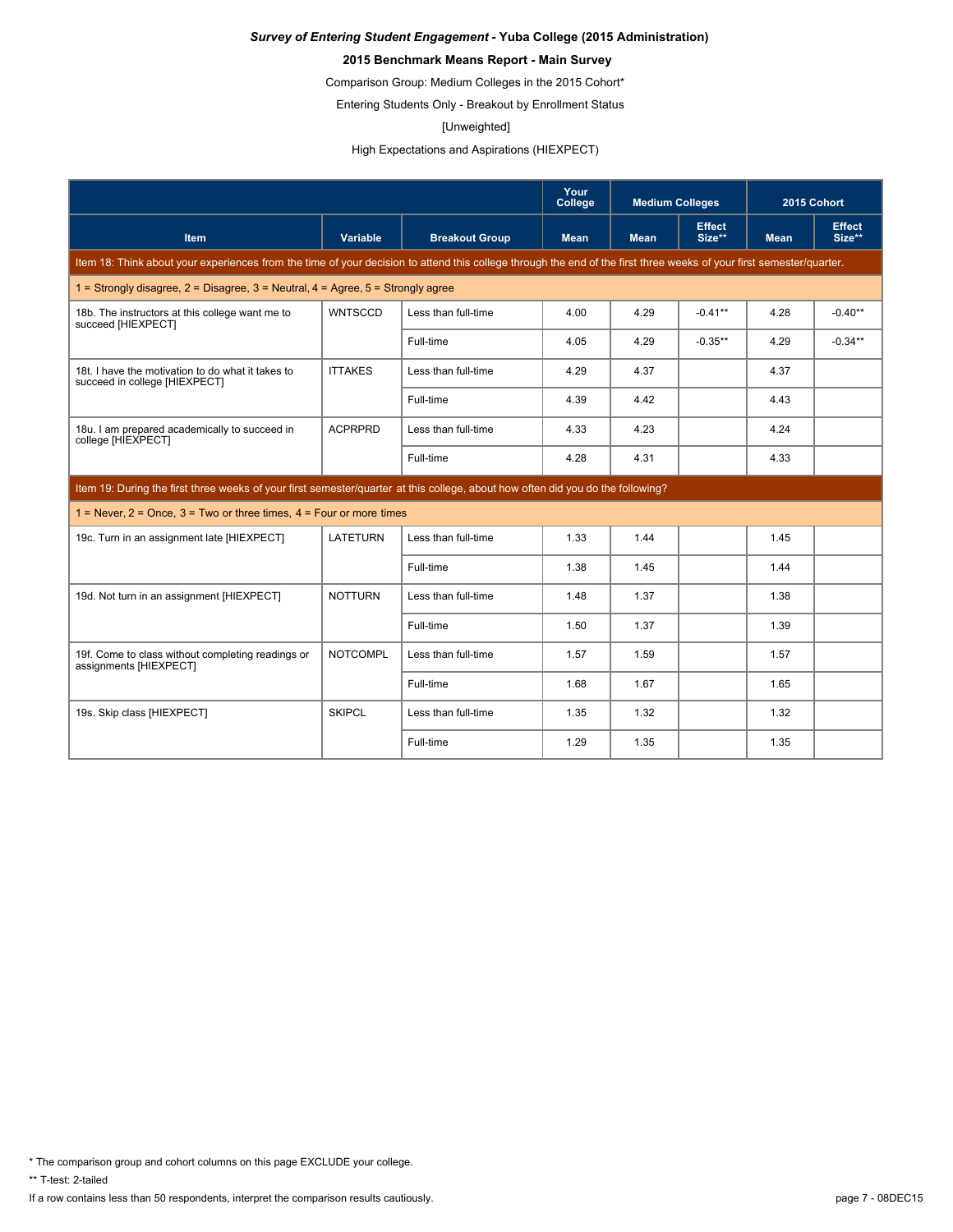### **2015 Benchmark Frequency Distributions - Main Survey**

Comparison Group: Medium Colleges in the 2015 Cohort\*

Entering Students Only - Breakout by Enrollment Status: Less Than Full-Time Students

#### [Unweighted]

### High Expectations and Aspirations (HIEXPECT)

|                                                                                    |                 |                                                                                                                                                                      | <b>Your College</b>     |                | <b>Medium Colleges</b> |                | 2015 Cohort |                |
|------------------------------------------------------------------------------------|-----------------|----------------------------------------------------------------------------------------------------------------------------------------------------------------------|-------------------------|----------------|------------------------|----------------|-------------|----------------|
| <b>Item</b>                                                                        | Variable        | <b>Responses</b>                                                                                                                                                     | Count                   | <b>Percent</b> | Count                  | <b>Percent</b> | Count       | <b>Percent</b> |
|                                                                                    |                 | Item 18: Think about your experiences from the time of your decision to attend this college through the end of the first three weeks of your first semester/quarter. |                         |                |                        |                |             |                |
| 18b. The instructors at this college want me<br>to succeed [HIEXPECT]              | <b>WNTSCCD</b>  | Strongly disagree                                                                                                                                                    | $\mathbf{1}$            | 1.5            | 8                      | 0.2            | 51          | 0.2            |
|                                                                                    |                 | <b>Disagree</b>                                                                                                                                                      | $\mathbf 0$             | N/A            | 29                     | 0.5            | 165         | 0.6            |
|                                                                                    |                 | Neutral                                                                                                                                                              | 16                      | 23.9           | 620                    | 11.7           | 2,983       | 11.5           |
|                                                                                    |                 | Agree                                                                                                                                                                | 31                      | 46.3           | 2,392                  | 45.2           | 11,891      | 45.9           |
|                                                                                    |                 | Strongly agree                                                                                                                                                       | 19                      | 28.4           | 2,240                  | 42.4           | 10,817      | 41.8           |
|                                                                                    |                 | Total                                                                                                                                                                | 67                      | 100.0          | 5,289                  | 100.0          | 25,907      | 100.0          |
| 18t. I have the motivation to do what it takes<br>to succeed in college [HIEXPECT] | <b>ITTAKES</b>  | Strongly disagree                                                                                                                                                    | $\mathbf 0$             | N/A            | 21                     | 0.4            | 138         | 0.5            |
|                                                                                    |                 | Disagree                                                                                                                                                             | 1                       | 1.5            | 85                     | 1.6            | 361         | 1.4            |
|                                                                                    |                 | Neutral                                                                                                                                                              | 8                       | 12.1           | 487                    | 9.2            | 2,658       | 10.2           |
|                                                                                    |                 | Agree                                                                                                                                                                | 28                      | 42.4           | 2,008                  | 37.9           | 9,463       | 36.5           |
|                                                                                    |                 | Strongly agree                                                                                                                                                       | 29                      | 43.9           | 2,704                  | 51.0           | 13,312      | 51.3           |
|                                                                                    |                 | Total                                                                                                                                                                | 66                      | 100.0          | 5,305                  | 100.0          | 25,932      | 100.0          |
| 18u. I am prepared academically to succeed<br>in college [HIEXPECT]                | <b>ACPRPRD</b>  | Strongly disagree                                                                                                                                                    | 0                       | N/A            | 36                     | 0.7            | 153         | 0.6            |
|                                                                                    |                 | <b>Disagree</b>                                                                                                                                                      | $\mathbf{1}$            | 1.5            | 89                     | 1.7            | 433         | 1.7            |
|                                                                                    |                 | Neutral                                                                                                                                                              | 5                       | 7.6            | 756                    | 14.2           | 3,723       | 14.3           |
|                                                                                    |                 | Agree                                                                                                                                                                | 31                      | 47.0           | 2,154                  | 40.5           | 10,353      | 39.8           |
|                                                                                    |                 | Strongly agree                                                                                                                                                       | 29                      | 43.9           | 2,285                  | 43.0           | 11,351      | 43.6           |
|                                                                                    |                 | <b>Total</b>                                                                                                                                                         | 66                      | 100.0          | 5,320                  | 100.0          | 26,013      | 100.0          |
|                                                                                    |                 | Item 19: During the first three weeks of your first semester/quarter at this college, about how often did you do the following?                                      |                         |                |                        |                |             |                |
| 19c. Turn in an assignment late [HIEXPECT]                                         | <b>LATETURN</b> | Never                                                                                                                                                                | 46                      | 69.7           | 3,549                  | 66.1           | 17,158      | 65.7           |
|                                                                                    |                 | Once                                                                                                                                                                 | 18                      | 27.3           | 1,309                  | 24.4           | 6,535       | 25.0           |
|                                                                                    |                 | Two or three times                                                                                                                                                   | $\overline{\mathbf{c}}$ | 3.0            | 451                    | 8.4            | 2,102       | 8.1            |
|                                                                                    |                 | Four or more times                                                                                                                                                   | 0                       | N/A            | 59                     | 1.1            | 306         | 1.2            |
|                                                                                    |                 | <b>Total</b>                                                                                                                                                         | 66                      | 100.0          | 5,368                  | 100.0          | 26,101      | 100.0          |
| 19d. Not turn in an assignment [HIEXPECT]                                          | <b>NOTTURN</b>  | Never                                                                                                                                                                | 43                      | 65.2           | 3,844                  | 72.9           | 18,456      | 71.9           |
|                                                                                    |                 | Once                                                                                                                                                                 | 15                      | 22.7           | 1,016                  | 19.3           | 5,081       | 19.8           |
|                                                                                    |                 | Two or three times                                                                                                                                                   | $\overline{7}$          | 10.6           | 329                    | 6.2            | 1,673       | 6.5            |
|                                                                                    |                 | Four or more times                                                                                                                                                   | $\mathbf{1}$            | 1.5            | 84                     | 1.6            | 460         | 1.8            |
|                                                                                    |                 | <b>Total</b>                                                                                                                                                         | 66                      | 100.0          | 5,273                  | 100.0          | 25,670      | 100.0          |
| 19f. Come to class without completing                                              | <b>NOTCOMPL</b> | Never                                                                                                                                                                | 38                      | 56.7           | 3,125                  | 58.2           | 15,340      | 58.7           |
| readings or assignments [HIEXPECT]                                                 |                 | Once                                                                                                                                                                 | 22                      | 32.8           | 1,483                  | 27.6           | 7,352       | 28.1           |
|                                                                                    |                 | Two or three times                                                                                                                                                   | 5                       | 7.5            | 605                    | 11.3           | 2,737       | 10.5           |
|                                                                                    |                 | Four or more times                                                                                                                                                   | $\overline{\mathbf{c}}$ | 3.0            | 155                    | 2.9            | 697         | 2.7            |
|                                                                                    |                 | Total                                                                                                                                                                | 67                      | 100.0          | 5,368                  | 100.0          | 26,126      | 100.0          |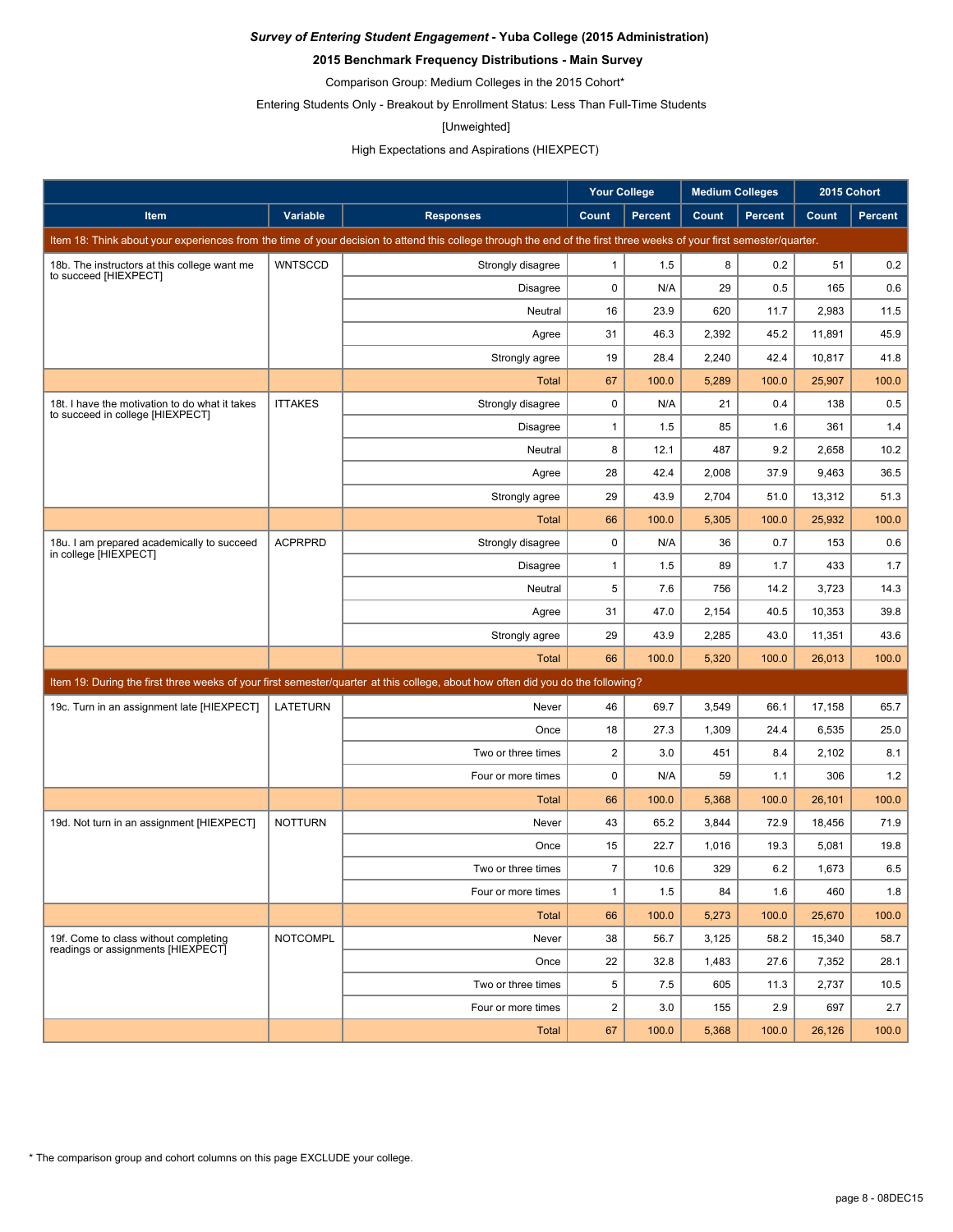### **2015 Benchmark Frequency Distributions - Main Survey**

Comparison Group: Medium Colleges in the 2015 Cohort\*

Entering Students Only - Breakout by Enrollment Status: Less Than Full-Time Students

#### [Unweighted]

### High Expectations and Aspirations (HIEXPECT)

|                            |               |                                                                                                                                 | <b>Your College</b> |         | <b>Medium Colleges</b> |         | 2015 Cohort |         |
|----------------------------|---------------|---------------------------------------------------------------------------------------------------------------------------------|---------------------|---------|------------------------|---------|-------------|---------|
| <b>Item</b>                | Variable      | <b>Responses</b>                                                                                                                | Count               | Percent | Count                  | Percent | Count       | Percent |
|                            |               | Item 19: During the first three weeks of your first semester/quarter at this college, about how often did you do the following? |                     |         |                        |         |             |         |
| 19s. Skip class [HIEXPECT] | <b>SKIPCL</b> | Never                                                                                                                           | 51                  | 77.3    | 4.113                  | 76.6    | 19,987      | 76.3    |
|                            |               | Once                                                                                                                            | 9                   | 13.6    | 864                    | 16.1    | 4,305       | 16.4    |
|                            |               | Two or three times                                                                                                              | 4                   | 6.1     | 327                    | 6.1     | 1,564       | 6.0     |
|                            |               | Four or more times                                                                                                              | 2                   | 3.0     | 68                     | 1.3     | 323         | 1.2     |
|                            |               | <b>Total</b>                                                                                                                    | 66                  | 100.0   | 5,372                  | 100.0   | 26,179      | 100.0   |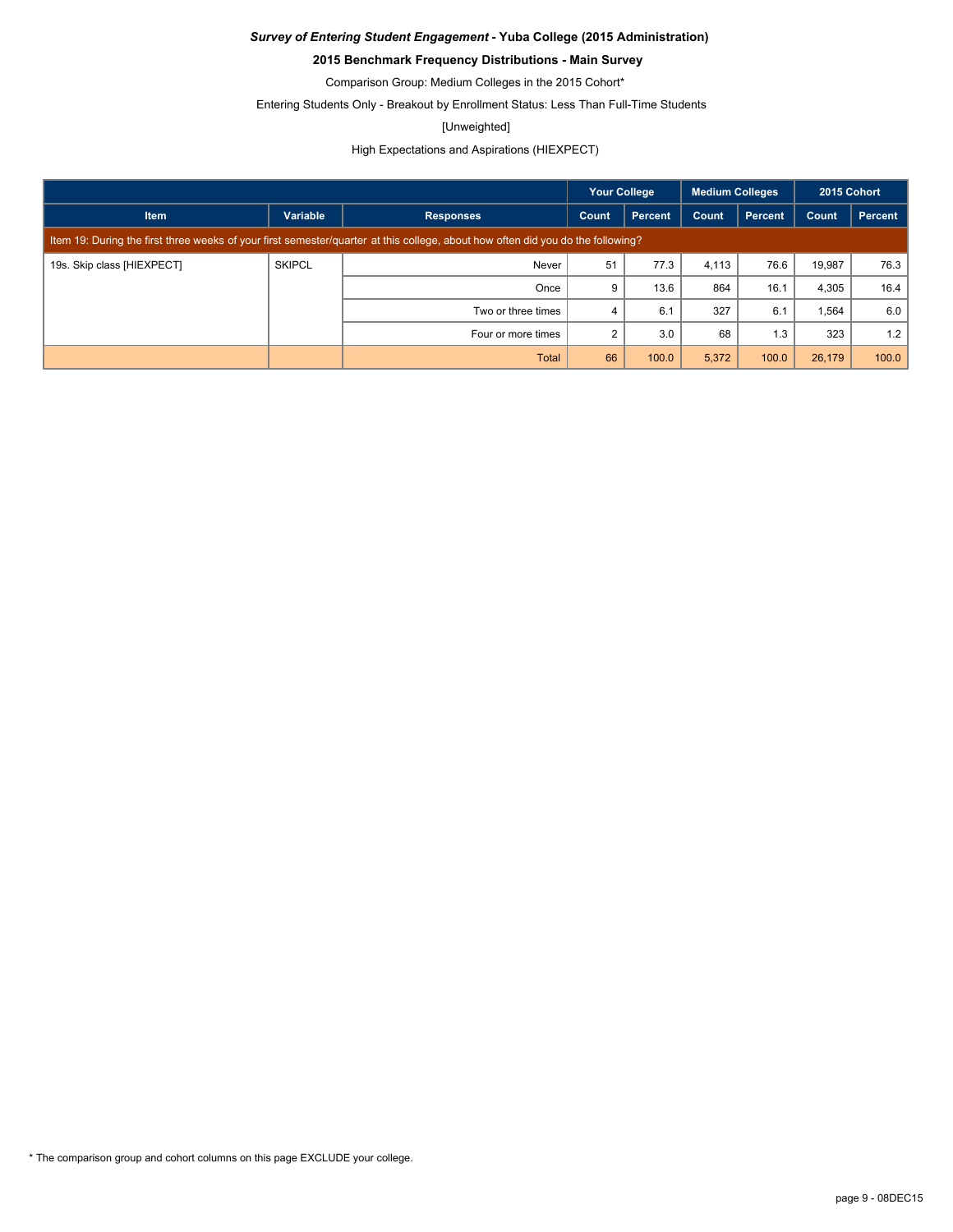### **2015 Benchmark Frequency Distributions - Main Survey**

Comparison Group: Medium Colleges in the 2015 Cohort\*

Entering Students Only - Breakout by Enrollment Status: Full-Time Students

#### [Unweighted]

### High Expectations and Aspirations (HIEXPECT)

|                                                                                    |                 |                                                                                                                                                                      | <b>Your College</b>     |                | <b>Medium Colleges</b> |                |        | 2015 Cohort    |
|------------------------------------------------------------------------------------|-----------------|----------------------------------------------------------------------------------------------------------------------------------------------------------------------|-------------------------|----------------|------------------------|----------------|--------|----------------|
| Item                                                                               | Variable        | <b>Responses</b>                                                                                                                                                     | Count                   | <b>Percent</b> | Count                  | <b>Percent</b> | Count  | <b>Percent</b> |
|                                                                                    |                 | Item 18: Think about your experiences from the time of your decision to attend this college through the end of the first three weeks of your first semester/quarter. |                         |                |                        |                |        |                |
| 18b. The instructors at this college want me                                       | <b>WNTSCCD</b>  | Strongly disagree                                                                                                                                                    | $\mathbf 0$             | N/A            | 27                     | 0.2            | 142    | 0.2            |
| to succeed [HIEXPECT]                                                              |                 | Disagree                                                                                                                                                             | $\mathbf{1}$            | 0.5            | 109                    | 0.6            | 489    | 0.6            |
|                                                                                    |                 | Neutral                                                                                                                                                              | 47                      | 22.9           | 1,858                  | 10.8           | 8,380  | 11.0           |
|                                                                                    |                 | Agree                                                                                                                                                                | 97                      | 47.3           | 8,012                  | 46.5           | 35,305 | 46.2           |
|                                                                                    |                 | Strongly agree                                                                                                                                                       | 60                      | 29.3           | 7,235                  | 42.0           | 32,074 | 42.0           |
|                                                                                    |                 | <b>Total</b>                                                                                                                                                         | 205                     | 100.0          | 17,241                 | 100.0          | 76,390 | 100.0          |
| 18t. I have the motivation to do what it takes<br>to succeed in college [HIEXPECT] | <b>ITTAKES</b>  | Strongly disagree                                                                                                                                                    | 0                       | N/A            | 66                     | 0.4            | 329    | 0.4            |
|                                                                                    |                 | Disagree                                                                                                                                                             | $\overline{2}$          | 1.0            | 201                    | 1.2            | 842    | 1.1            |
|                                                                                    |                 | Neutral                                                                                                                                                              | 18                      | 8.8            | 1,474                  | 8.5            | 6,364  | 8.3            |
|                                                                                    |                 | Agree                                                                                                                                                                | 83                      | 40.5           | 6,170                  | 35.7           | 26,684 | 34.9           |
|                                                                                    |                 | Strongly agree                                                                                                                                                       | 102                     | 49.8           | 9,366                  | 54.2           | 42,274 | 55.3           |
|                                                                                    |                 | <b>Total</b>                                                                                                                                                         | 205                     | 100.0          | 17,277                 | 100.0          | 76,493 | 100.0          |
| 18u. I am prepared academically to succeed<br>in college [HIEXPECT]                | <b>ACPRPRD</b>  | Strongly disagree                                                                                                                                                    | $\mathbf 0$             | N/A            | 85                     | 0.5            | 364    | 0.5            |
|                                                                                    |                 | <b>Disagree</b>                                                                                                                                                      | $\overline{\mathbf{4}}$ | 1.9            | 242                    | 1.4            | 1,000  | 1.3            |
|                                                                                    |                 | Neutral                                                                                                                                                              | 23                      | 11.2           | 2,012                  | 11.6           | 8,587  | 11.2           |
|                                                                                    |                 | Agree                                                                                                                                                                | 90                      | 43.7           | 6,812                  | 39.4           | 29,452 | 38.4           |
|                                                                                    |                 | Strongly agree                                                                                                                                                       | 89                      | 43.2           | 8,153                  | 47.1           | 37,246 | 48.6           |
|                                                                                    |                 | <b>Total</b>                                                                                                                                                         | 206                     | 100.0          | 17,304                 | 100.0          | 76,649 | 100.0          |
|                                                                                    |                 | Item 19: During the first three weeks of your first semester/quarter at this college, about how often did you do the following?                                      |                         |                |                        |                |        |                |
| 19c. Turn in an assignment late [HIEXPECT]                                         | LATETURN        | Never                                                                                                                                                                | 148                     | 72.5           | 11,297                 | 65.0           | 50,487 | 65.6           |
|                                                                                    |                 | Once                                                                                                                                                                 | 38                      | 18.6           | 4,501                  | 25.9           | 19,765 | 25.7           |
|                                                                                    |                 | Two or three times                                                                                                                                                   | 14                      | 6.9            | 1,410                  | 8.1            | 5,891  | 7.7            |
|                                                                                    |                 | Four or more times                                                                                                                                                   | 4                       | 2.0            | 182                    | 1.0            | 779    | 1.0            |
|                                                                                    |                 | <b>Total</b>                                                                                                                                                         | 204                     | 100.0          | 17,390                 | 100.0          | 76,922 | 100.0          |
| 19d. Not turn in an assignment [HIEXPECT]                                          | <b>NOTTURN</b>  | Never                                                                                                                                                                | 127                     | 63.2           | 12,409                 | 72.4           | 53,740 | 70.8           |
|                                                                                    |                 | Once                                                                                                                                                                 | 53                      | 26.4           | 3,371                  | 19.7           | 15,811 | 20.8           |
|                                                                                    |                 | Two or three times                                                                                                                                                   | 16                      | 8.0            | 1,100                  | 6.4            | 5,089  | 6.7            |
|                                                                                    |                 | Four or more times                                                                                                                                                   | 5                       | 2.5            | 260                    | 1.5            | 1,225  | 1.6            |
|                                                                                    |                 | <b>Total</b>                                                                                                                                                         | 201                     | 100.0          | 17,140                 | 100.0          | 75,865 | 100.0          |
| 19f. Come to class without completing                                              | <b>NOTCOMPL</b> | Never                                                                                                                                                                | 100                     | 49.0           | 9,229                  | 53.0           | 41,675 | 54.1           |
| readings or assignments [HIEXPECT]                                                 |                 | Once                                                                                                                                                                 | 73                      | 35.8           | 5,309                  | 30.5           | 23,099 | 30.0           |
|                                                                                    |                 | Two or three times                                                                                                                                                   | 27                      | 13.2           | 2,300                  | 13.2           | 9,863  | 12.8           |
|                                                                                    |                 | Four or more times                                                                                                                                                   | 4                       | 2.0            | 577                    | 3.3            | 2,342  | 3.0            |
|                                                                                    |                 | Total                                                                                                                                                                | 204                     | 100.0          | 17,415                 | 100.0          | 76,979 | 100.0          |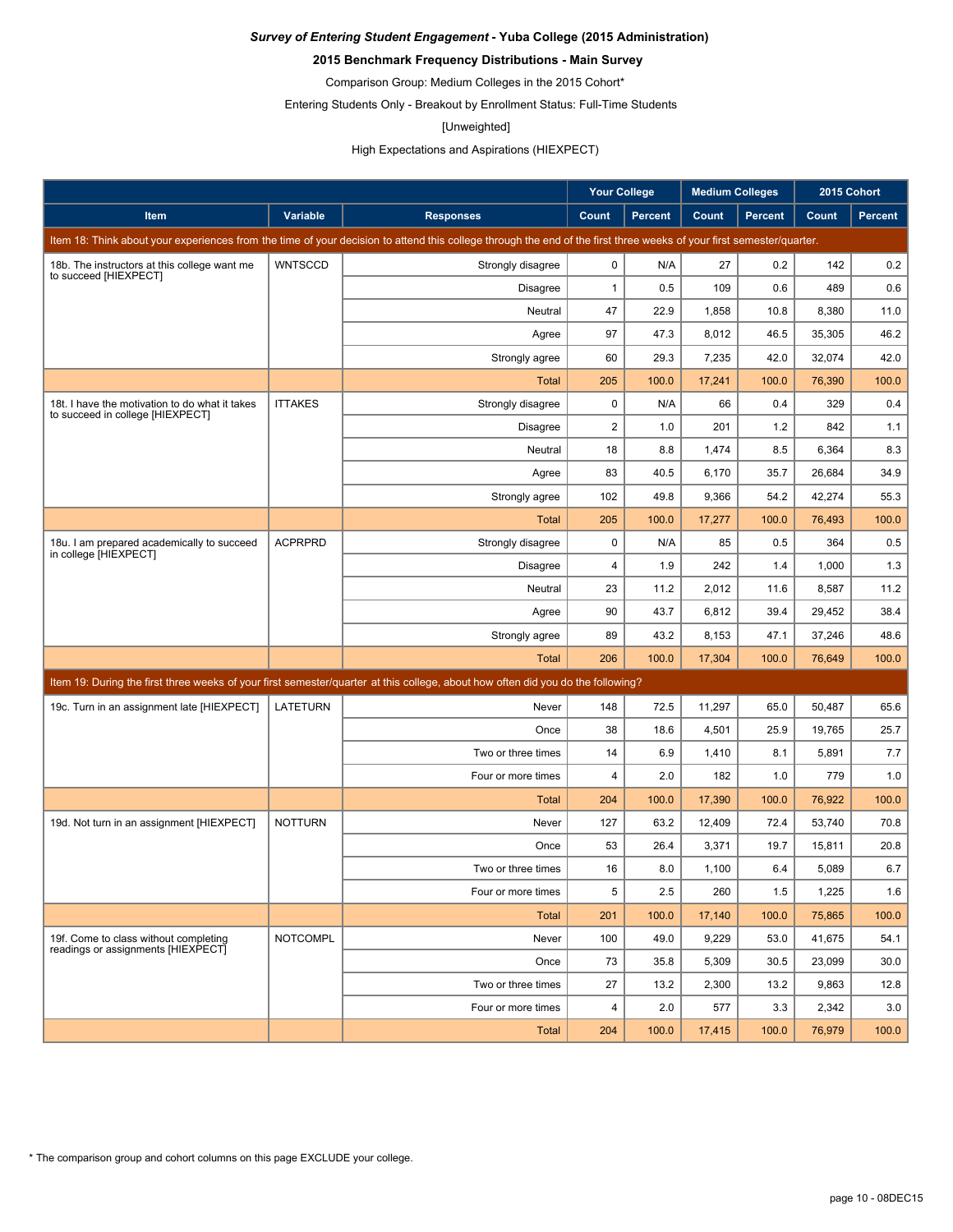### **2015 Benchmark Frequency Distributions - Main Survey**

Comparison Group: Medium Colleges in the 2015 Cohort\*

Entering Students Only - Breakout by Enrollment Status: Full-Time Students

#### [Unweighted]

High Expectations and Aspirations (HIEXPECT)

|                            |               |                                                                                                                                 | <b>Your College</b> |         | <b>Medium Colleges</b> |         | 2015 Cohort |         |
|----------------------------|---------------|---------------------------------------------------------------------------------------------------------------------------------|---------------------|---------|------------------------|---------|-------------|---------|
| <b>Item</b>                | Variable      | <b>Responses</b>                                                                                                                | Count               | Percent | Count                  | Percent | Count       | Percent |
|                            |               | Item 19: During the first three weeks of your first semester/quarter at this college, about how often did you do the following? |                     |         |                        |         |             |         |
| 19s. Skip class [HIEXPECT] | <b>SKIPCL</b> | Never                                                                                                                           | 156                 | 76.1    | 12,879                 | 73.8    | 57,604      | 74.7    |
|                            |               | Once                                                                                                                            | 41                  | 20.0    | 3,171                  | 18.2    | 13,371      | 17.3    |
|                            |               | Two or three times                                                                                                              | 5                   | 2.4     | 1,177                  | 6.7     | 5,143       | 6.7     |
|                            |               | Four or more times                                                                                                              | 3                   | 1.5     | 214                    | 1.2     | 993         | 1.3     |
|                            |               | <b>Total</b>                                                                                                                    | 205                 | 100.0   | 17,441                 | 100.0   | 77,111      | 100.0   |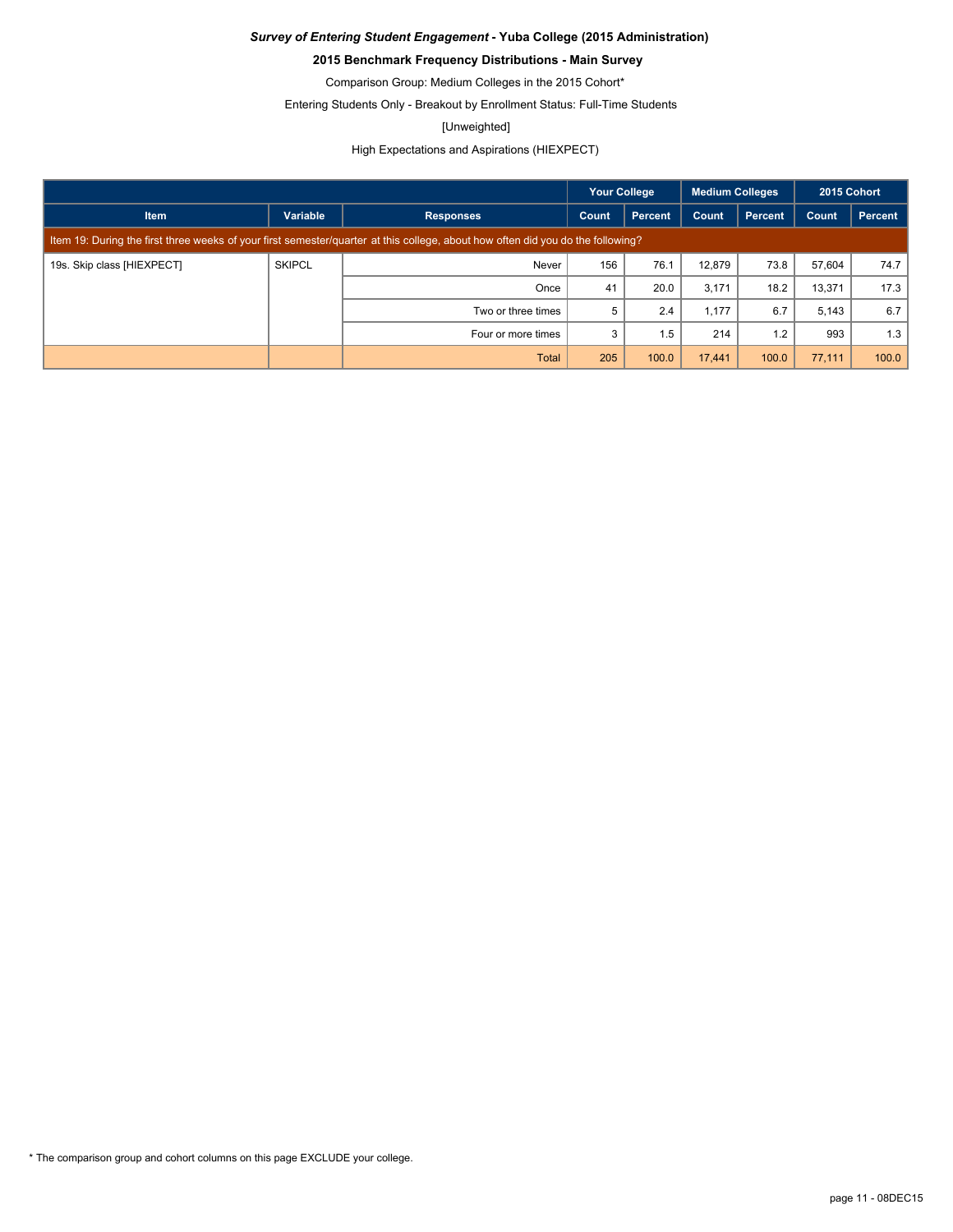#### *Survey of Entering Student Engagement* **Yuba College (2015 Administration) 2015 Benchmark Bar Chart - Main Survey** Comparison Group: Medium Colleges in the 2015 Cohort\* Entering Students Only - Breakout by Enrollment Status [Unweighted] Clear Academic Plan and Pathway (ACADPLAN)



\* The comparison group and cohort bars on this page INCLUDE your college.

08DEC15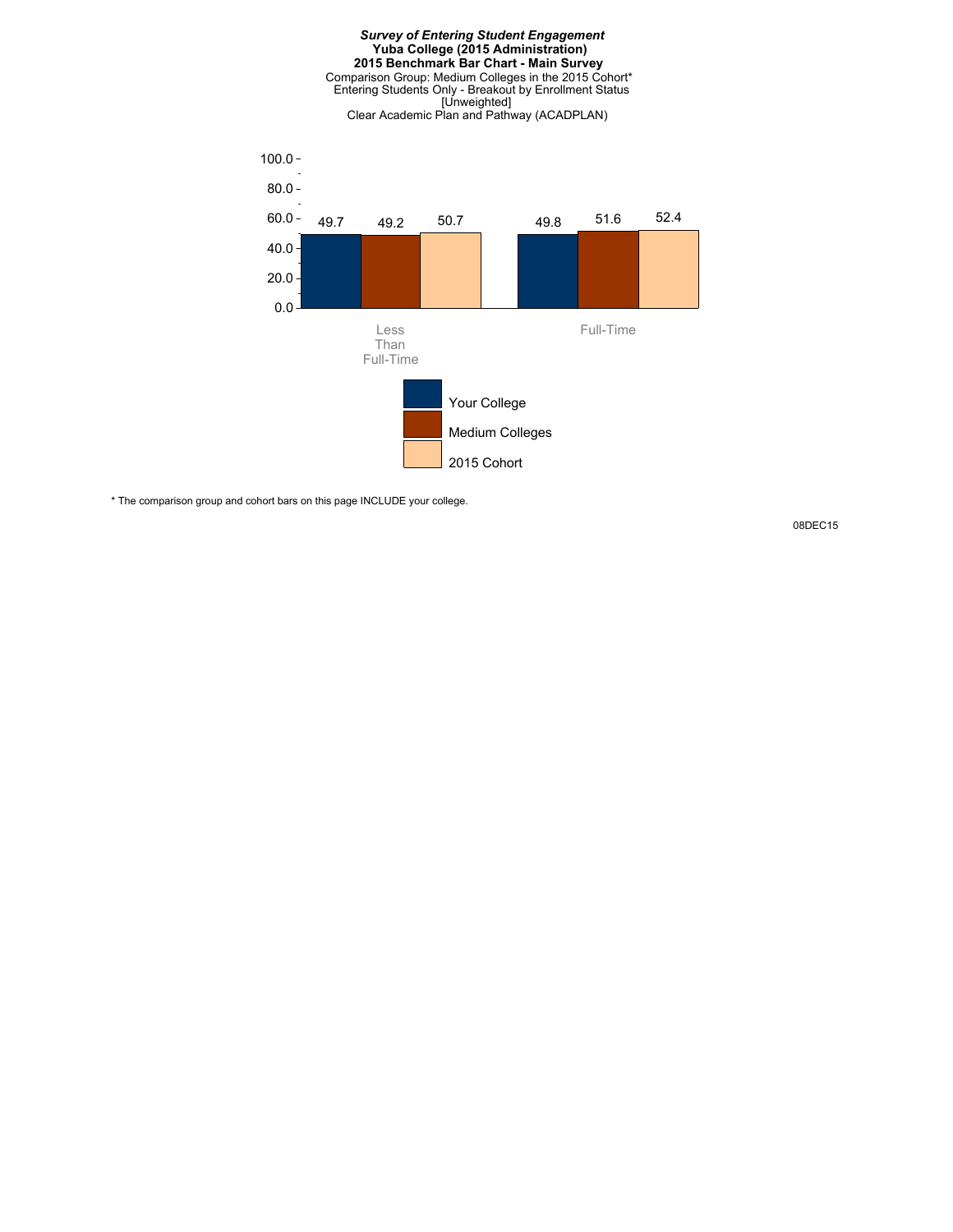### **2015 Benchmark Means Report - Main Survey**

Comparison Group: Medium Colleges in the 2015 Cohort\*

Entering Students Only - Breakout by Enrollment Status

#### [Unweighted]

Clear Academic Plan and Pathway (ACADPLAN)

|                                                                                                                                                                      |                 |                       | Your<br>College | <b>Medium Colleges</b> |                         | 2015 Cohort |                         |
|----------------------------------------------------------------------------------------------------------------------------------------------------------------------|-----------------|-----------------------|-----------------|------------------------|-------------------------|-------------|-------------------------|
| <b>Item</b>                                                                                                                                                          | Variable        | <b>Breakout Group</b> | <b>Mean</b>     | <b>Mean</b>            | <b>Effect</b><br>Size** | <b>Mean</b> | <b>Effect</b><br>Size** |
| Item 18: Think about your experiences from the time of your decision to attend this college through the end of the first three weeks of your first semester/quarter. |                 |                       |                 |                        |                         |             |                         |
| 1 = Strongly disagree, $2$ = Disagree, $3$ = Neutral, $4$ = Agree, $5$ = Strongly agree                                                                              |                 |                       |                 |                        |                         |             |                         |
| 18d. I was able to meet with an academic advisor<br>at times convenient for me [ACADPLAN]                                                                            | <b>AACONTIM</b> | Less than full-time   | 3.65            | 3.72                   |                         | 3.75        |                         |
|                                                                                                                                                                      |                 | Full-time             | 3.65            | 3.83                   |                         | 3.84        |                         |
| 18e. An advisor helped me to select a course of<br>study, program, or major [ACADPLAN]                                                                               | <b>AASELMAJ</b> | Less than full-time   | 3.66            | 3.62                   |                         | 3.67        |                         |
|                                                                                                                                                                      |                 | Full-time             | 3.69            | 3.73                   |                         | 3.73        |                         |
| 18f. An advisor helped me to set academic goals<br>and to create a plan for achieving them                                                                           | <b>ACADGOAL</b> | Less than full-time   | 3.46            | 3.25                   |                         | 3.30        |                         |
| [ACADPLAN]                                                                                                                                                           |                 | Full-time             | 3.56            | 3.33                   |                         | 3.34        |                         |
| 18q. An advisor helped me to identify the courses I<br>needed to take during my first semester/quarter                                                               | CRSADV          | Less than full-time   | 4.00            | 3.84                   |                         | 3.86        |                         |
| [ACADPLAN]                                                                                                                                                           |                 | Full-time             | 3.95            | 3.97                   |                         | 3.96        |                         |
| 18h. A college staff member talked with me about<br>my commitments outside of school (work, children,                                                                | <b>OSCOMM</b>   | Less than full-time   | 2.79            | 2.88                   |                         | 2.88        |                         |
| dependents, etc.) to help me figure out how many<br>courses to take [ACADPLAN]                                                                                       |                 | Full-time             | 2.71            | 2.95                   |                         | 2.92        |                         |

\* The comparison group and cohort columns on this page EXCLUDE your college.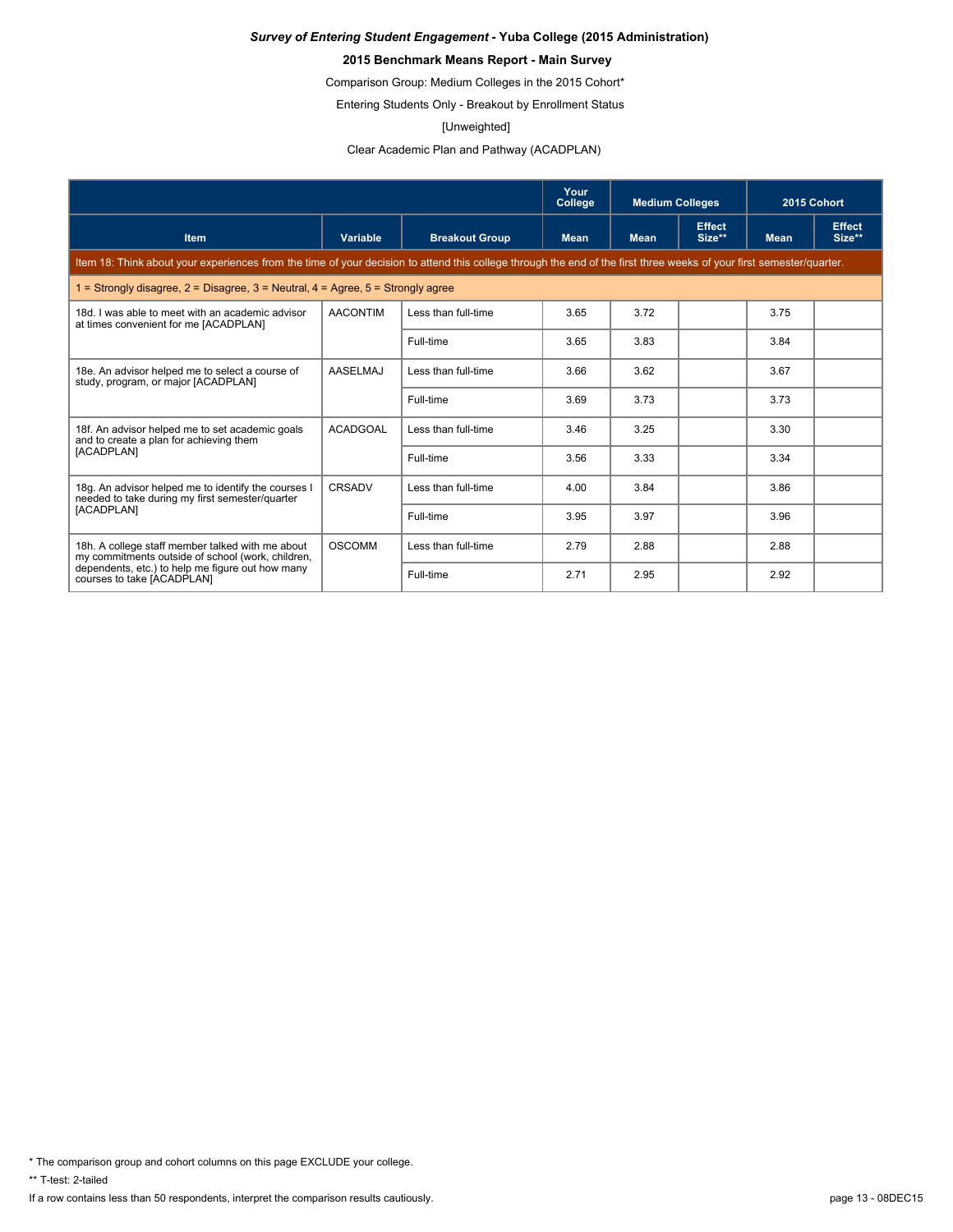### **2015 Benchmark Frequency Distributions - Main Survey**

Comparison Group: Medium Colleges in the 2015 Cohort\*

Entering Students Only - Breakout by Enrollment Status: Less Than Full-Time Students

#### [Unweighted]

### Clear Academic Plan and Pathway (ACADPLAN)

|                                                                                       |                 |                                                                                                                                                                      | <b>Your College</b> |                | <b>Medium Colleges</b> |                | 2015 Cohort |         |
|---------------------------------------------------------------------------------------|-----------------|----------------------------------------------------------------------------------------------------------------------------------------------------------------------|---------------------|----------------|------------------------|----------------|-------------|---------|
| <b>Item</b>                                                                           | <b>Variable</b> | <b>Responses</b>                                                                                                                                                     | Count               | <b>Percent</b> | Count                  | <b>Percent</b> | Count       | Percent |
|                                                                                       |                 | Item 18: Think about your experiences from the time of your decision to attend this college through the end of the first three weeks of your first semester/quarter. |                     |                |                        |                |             |         |
| 18d. I was able to meet with an academic<br>advisor at times convenient for me        | <b>AACONTIM</b> | Strongly disagree                                                                                                                                                    | $\overline{2}$      | 3.0            | 171                    | 3.3            | 712         | 2.8     |
| [ACADPLAN]                                                                            |                 | <b>Disagree</b>                                                                                                                                                      | $\overline{4}$      | 6.1            | 387                    | 7.4            | 2,005       | 7.8     |
|                                                                                       |                 | Neutral                                                                                                                                                              | 22                  | 33.3           | 1,420                  | 27.0           | 6,663       | 25.8    |
|                                                                                       |                 | Agree                                                                                                                                                                | 25                  | 37.9           | 2,038                  | 38.8           | 10,074      | 39.0    |
|                                                                                       |                 | Strongly agree                                                                                                                                                       | 13                  | 19.7           | 1,241                  | 23.6           | 6,364       | 24.6    |
|                                                                                       |                 | <b>Total</b>                                                                                                                                                         | 66                  | 100.0          | 5,257                  | 100.0          | 25,818      | 100.0   |
| 18e. An advisor helped me to select a<br>course of study, program, or major           | AASELMAJ        | Strongly disagree                                                                                                                                                    | 3                   | 4.5            | 299                    | 5.6            | 1,324       | 5.1     |
| [ACADPLAN]                                                                            |                 | <b>Disagree</b>                                                                                                                                                      | 6                   | 9.0            | 721                    | 13.6           | 3,286       | 12.6    |
|                                                                                       |                 | Neutral                                                                                                                                                              | 17                  | 25.4           | 1,015                  | 19.1           | 5,099       | 19.6    |
|                                                                                       |                 | Agree                                                                                                                                                                | 26                  | 38.8           | 1,916                  | 36.1           | 9.176       | 35.3    |
|                                                                                       |                 | Strongly agree                                                                                                                                                       | 15                  | 22.4           | 1,360                  | 25.6           | 7,116       | 27.4    |
|                                                                                       |                 | <b>Total</b>                                                                                                                                                         | 67                  | 100.0          | 5,311                  | 100.0          | 26,001      | 100.0   |
| 18f. An advisor helped me to set academic<br>goals and to create a plan for achieving | <b>ACADGOAL</b> | Strongly disagree                                                                                                                                                    | 3                   | 4.5            | 384                    | 7.2            | 1,746       | 6.7     |
| them [ACADPLAN]                                                                       |                 | <b>Disagree</b>                                                                                                                                                      | 13                  | 19.4           | 1,051                  | 19.8           | 5,028       | 19.4    |
|                                                                                       |                 | Neutral                                                                                                                                                              | 16                  | 23.9           | 1.591                  | 30.0           | 7.658       | 29.5    |
|                                                                                       |                 | Agree                                                                                                                                                                | 20                  | 29.9           | 1,406                  | 26.5           | 6,864       | 26.4    |
|                                                                                       |                 | Strongly agree                                                                                                                                                       | 15                  | 22.4           | 878                    | 16.5           | 4,672       | 18.0    |
|                                                                                       |                 | <b>Total</b>                                                                                                                                                         | 67                  | 100.0          | 5,310                  | 100.0          | 25,968      | 100.0   |
| 18g. An advisor helped me to identify the<br>courses I needed to take during my first | CRSADV          | Strongly disagree                                                                                                                                                    | $\mathbf{1}$        | 1.5            | 230                    | 4.3            | 1,051       | 4.0     |
| semester/quarter [ACADPLAN]                                                           |                 | <b>Disagree</b>                                                                                                                                                      | $\overline{4}$      | 6.0            | 468                    | 8.8            | 2,256       | 8.7     |
|                                                                                       |                 | Neutral                                                                                                                                                              | 11                  | 16.4           | 816                    | 15.4           | 3,986       | 15.3    |
|                                                                                       |                 | Agree                                                                                                                                                                | 29                  | 43.3           | 2,221                  | 41.8           | 10,702      | 41.1    |
|                                                                                       |                 | Strongly agree                                                                                                                                                       | 22                  | 32.8           | 1,579                  | 29.7           | 8,014       | 30.8    |
|                                                                                       |                 | <b>Total</b>                                                                                                                                                         | 67                  | 100.0          | 5,314                  | 100.0          | 26,009      | 100.0   |
| 18h. A college staff member talked with me<br>about my commitments outside of school  | <b>OSCOMM</b>   | Strongly disagree                                                                                                                                                    | 8                   | 11.9           | 645                    | 12.1           | 3,288       | 12.6    |
| (work, children, dependents, etc.) to help me<br>figure out how many courses to take  |                 | <b>Disagree</b>                                                                                                                                                      | 19                  | 28.4           | 1.610                  | 30.3           | 7.926       | 30.5    |
| [ACADPLAN]                                                                            |                 | Neutral                                                                                                                                                              | 23                  | 34.3           | 1,414                  | 26.6           | 6,601       | 25.4    |
|                                                                                       |                 | Agree                                                                                                                                                                | 13                  | 19.4           | 1,035                  | 19.5           | 5,065       | 19.5    |
|                                                                                       |                 | Strongly agree                                                                                                                                                       | $\overline{4}$      | 6.0            | 611                    | 11.5           | 3,134       | 12.0    |
|                                                                                       |                 | <b>Total</b>                                                                                                                                                         | 67                  | 100.0          | 5.315                  | 100.0          | 26.014      | 100.0   |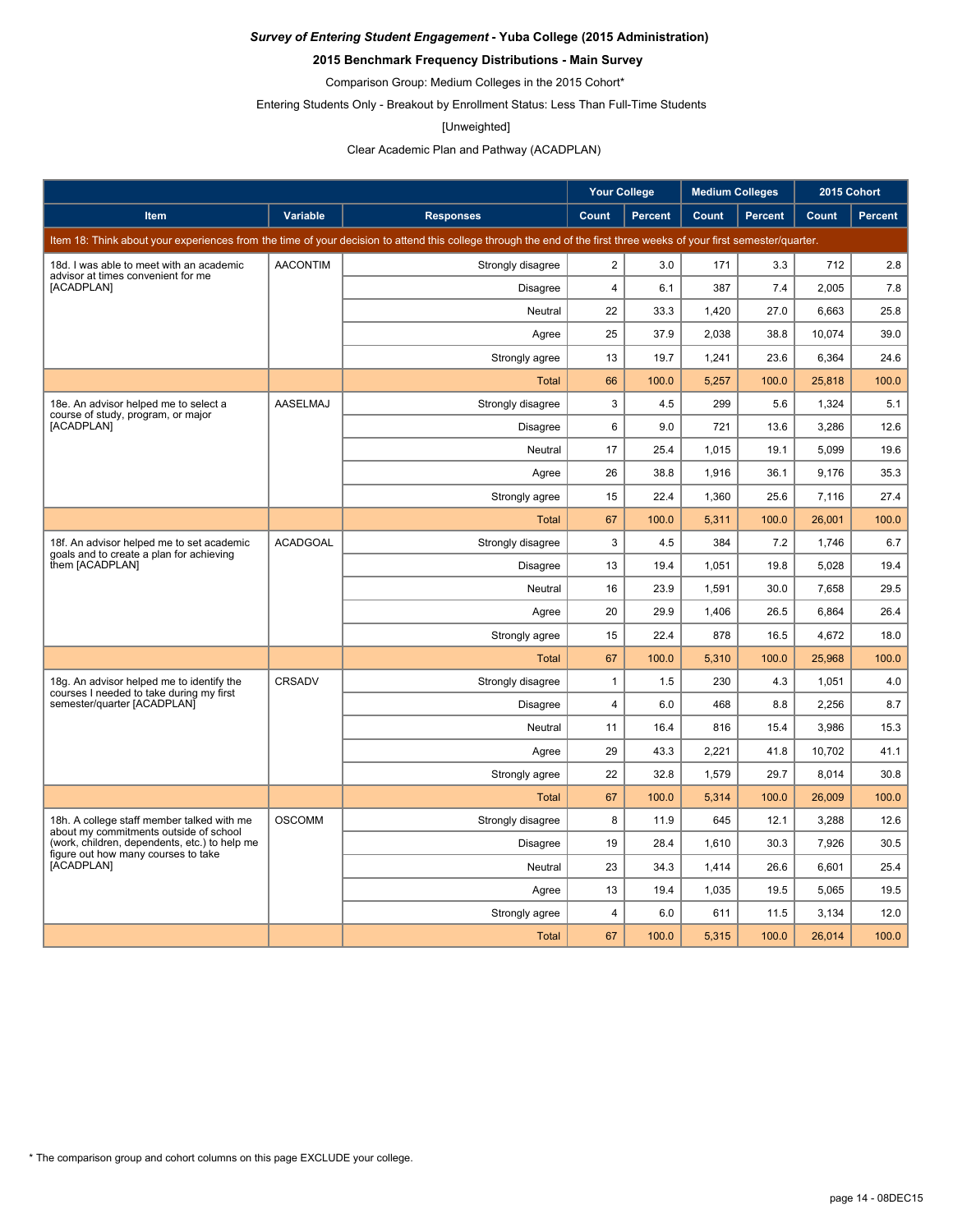### **2015 Benchmark Frequency Distributions - Main Survey**

Comparison Group: Medium Colleges in the 2015 Cohort\*

Entering Students Only - Breakout by Enrollment Status: Full-Time Students

#### [Unweighted]

Clear Academic Plan and Pathway (ACADPLAN)

|                                                                                      |                 |                                                                                                                                                                      | <b>Your College</b> |                | <b>Medium Colleges</b> |                | 2015 Cohort |         |
|--------------------------------------------------------------------------------------|-----------------|----------------------------------------------------------------------------------------------------------------------------------------------------------------------|---------------------|----------------|------------------------|----------------|-------------|---------|
| <b>Item</b>                                                                          | <b>Variable</b> | <b>Responses</b>                                                                                                                                                     | Count               | <b>Percent</b> | Count                  | <b>Percent</b> | Count       | Percent |
|                                                                                      |                 | Item 18: Think about your experiences from the time of your decision to attend this college through the end of the first three weeks of your first semester/quarter. |                     |                |                        |                |             |         |
| 18d. I was able to meet with an academic                                             | <b>AACONTIM</b> | Strongly disagree                                                                                                                                                    | 5                   | 2.5            | 334                    | 1.9            | 1,635       | 2.1     |
| advisor at times convenient for me<br>[ACADPLAN]                                     |                 | <b>Disagree</b>                                                                                                                                                      | 18                  | 8.8            | 1,087                  | 6.3            | 5,000       | 6.6     |
|                                                                                      |                 | Neutral                                                                                                                                                              | 59                  | 28.9           | 4,245                  | 24.7           | 18,396      | 24.2    |
|                                                                                      |                 | Agree                                                                                                                                                                | 83                  | 40.7           | 6,995                  | 40.7           | 30,385      | 39.9    |
|                                                                                      |                 | Strongly agree                                                                                                                                                       | 39                  | 19.1           | 4,530                  | 26.4           | 20,737      | 27.2    |
|                                                                                      |                 | <b>Total</b>                                                                                                                                                         | 204                 | 100.0          | 17,191                 | 100.0          | 76,153      | 100.0   |
| 18e. An advisor helped me to select a                                                | <b>AASELMAJ</b> | Strongly disagree                                                                                                                                                    | 8                   | 3.9            | 808                    | 4.7            | 3,726       | 4.9     |
| course of study, program, or major<br>[ACADPLAN]                                     |                 | <b>Disagree</b>                                                                                                                                                      | 28                  | 13.6           | 2,129                  | 12.3           | 9,332       | 12.2    |
|                                                                                      |                 | Neutral                                                                                                                                                              | 34                  | 16.5           | 3,187                  | 18.4           | 13,734      | 17.9    |
|                                                                                      |                 | Agree                                                                                                                                                                | 86                  | 41.7           | 5,989                  | 34.6           | 26.636      | 34.8    |
|                                                                                      |                 | Strongly agree                                                                                                                                                       | 50                  | 24.3           | 5,187                  | 30.0           | 23,211      | 30.3    |
|                                                                                      |                 | <b>Total</b>                                                                                                                                                         | 206                 | 100.0          | 17,300                 | 100.0          | 76,639      | 100.0   |
| 18f. An advisor helped me to set academic                                            | <b>ACADGOAL</b> | Strongly disagree                                                                                                                                                    | 8                   | 3.9            | 1,016                  | 5.9            | 4,713       | 6.2     |
| goals and to create a plan for achieving<br>them [ACADPLAN]                          |                 | <b>Disagree</b>                                                                                                                                                      | 33                  | 16.0           | 3,340                  | 19.3           | 14,585      | 19.1    |
|                                                                                      |                 | Neutral                                                                                                                                                              | 44                  | 21.4           | 5,067                  | 29.3           | 21,860      | 28.6    |
|                                                                                      |                 | Agree                                                                                                                                                                | 77                  | 37.4           | 4,620                  | 26.8           | 20,573      | 26.9    |
|                                                                                      |                 | Strongly agree                                                                                                                                                       | 44                  | 21.4           | 3,226                  | 18.7           | 14,784      | 19.3    |
|                                                                                      |                 | Total                                                                                                                                                                | 206                 | 100.0          | 17,269                 | 100.0          | 76,515      | 100.0   |
| 18g. An advisor helped me to identify the                                            | <b>CRSADV</b>   | Strongly disagree                                                                                                                                                    | 8                   | 3.9            | 568                    | 3.3            | 2.742       | 3.6     |
| courses I needed to take during my first<br>semester/quarter [ACADPLAN]              |                 | <b>Disagree</b>                                                                                                                                                      | 14                  | 6.8            | 1,280                  | 7.4            | 5,782       | 7.5     |
|                                                                                      |                 | Neutral                                                                                                                                                              | 22                  | 10.7           | 2,235                  | 12.9           | 9,950       | 13.0    |
|                                                                                      |                 | Agree                                                                                                                                                                | 99                  | 48.1           | 7,212                  | 41.7           | 31,472      | 41.1    |
|                                                                                      |                 | Strongly agree                                                                                                                                                       | 63                  | 30.6           | 6,007                  | 34.7           | 26,659      | 34.8    |
|                                                                                      |                 | <b>Total</b>                                                                                                                                                         | 206                 | 100.0          | 17,302                 | 100.0          | 76,605      | 100.0   |
| 18h. A college staff member talked with me<br>about my commitments outside of school | <b>OSCOMM</b>   | Strongly disagree                                                                                                                                                    | 28                  | 13.7           | 1,963                  | 11.4           | 9,067       | 11.8    |
| (work, children, dependents, etc.) to help me<br>figure out how many courses to take |                 | <b>Disagree</b>                                                                                                                                                      | 69                  | 33.7           | 5,014                  | 29.0           | 22,997      | 30.0    |
| [ACADPLAN]                                                                           |                 | Neutral                                                                                                                                                              | 60                  | 29.3           | 4,538                  | 26.3           | 19,603      | 25.6    |
|                                                                                      |                 | Agree                                                                                                                                                                | 30                  | 14.6           | 3,529                  | 20.4           | 15,162      | 19.8    |
|                                                                                      |                 | Strongly agree                                                                                                                                                       | 18                  | 8.8            | 2,241                  | 13.0           | 9,772       | 12.8    |
|                                                                                      |                 | Total                                                                                                                                                                | 205                 | 100.0          | 17,285                 | 100.0          | 76.601      | 100.0   |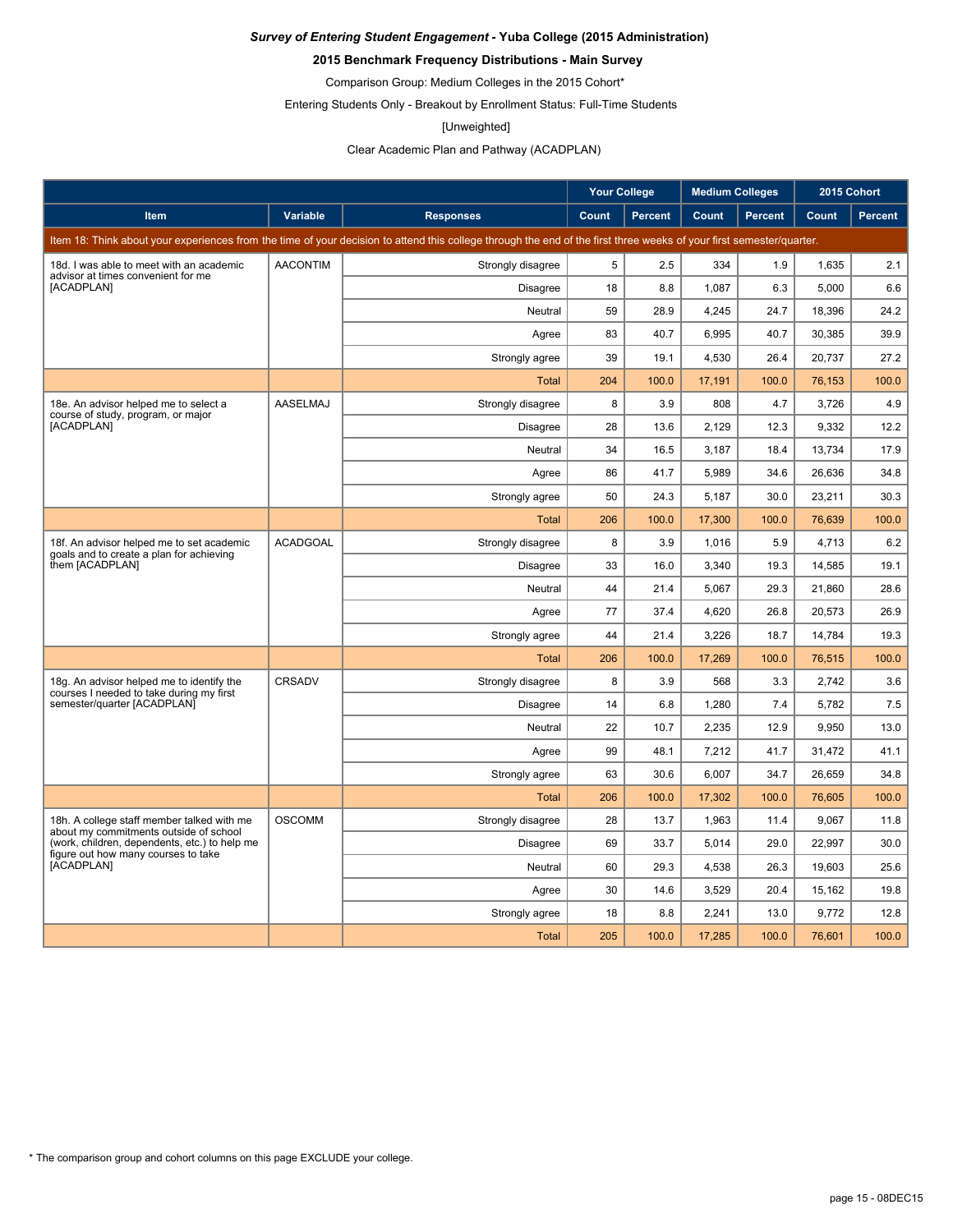



\* The comparison group and cohort bars on this page INCLUDE your college.

08DEC15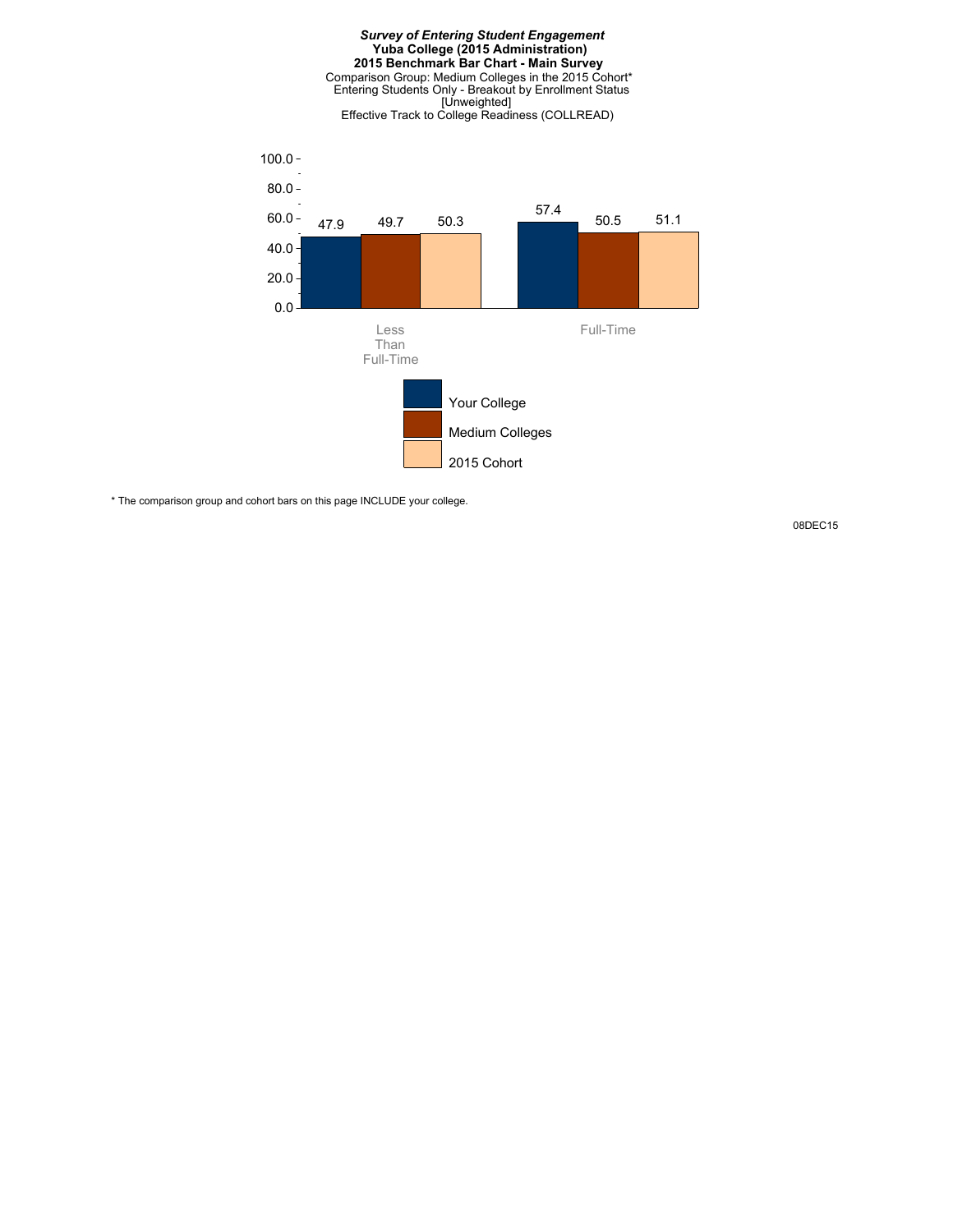### **2015 Benchmark Means Report - Main Survey**

Comparison Group: Medium Colleges in the 2015 Cohort\*

Entering Students Only - Breakout by Enrollment Status

#### [Unweighted]

Effective Track to College Readiness (COLLREAD)

|                                                                                                                                                                                                                                        |                 |                       | Your<br>College | <b>Medium Colleges</b> |                         | 2015 Cohort |                         |  |
|----------------------------------------------------------------------------------------------------------------------------------------------------------------------------------------------------------------------------------------|-----------------|-----------------------|-----------------|------------------------|-------------------------|-------------|-------------------------|--|
| <b>Item</b>                                                                                                                                                                                                                            | Variable        | <b>Breakout Group</b> | <b>Mean</b>     | <b>Mean</b>            | <b>Effect</b><br>Size** | <b>Mean</b> | <b>Effect</b><br>Size** |  |
| Item 21: Think about your experiences from the time of your decision to attend this college through the end of the first three weeks of your first semester/quarter.<br>Within a class, or through another experience at this college: |                 |                       |                 |                        |                         |             |                         |  |
| 1 = Strongly disagree, $2$ = Disagree, $3$ = Neutral, $4$ = Agree, $5$ = Strongly agree                                                                                                                                                |                 |                       |                 |                        |                         |             |                         |  |
| 21a. I learned to improve my study skills (listening,<br>note taking, highlighting readings, working with                                                                                                                              | <b>LNDSTUDY</b> | Less than full-time   | 3.92            | 3.94                   |                         | 3.98        |                         |  |
| others, etc.) [COLLREAD]                                                                                                                                                                                                               |                 | Full-time             | 3.97            | 4.00                   |                         | 4.01        |                         |  |
| 21b. I learned to understand my academic<br>strengths and weaknesses [COLLREAD]                                                                                                                                                        | <b>LNDACAWK</b> | Less than full-time   | 3.65            | 3.89                   |                         | 3.93        |                         |  |
|                                                                                                                                                                                                                                        |                 | Full-time             | 3.91            | 3.95                   |                         | 3.97        |                         |  |
| 21c. I learned skills and strategies to improve my<br>test-taking ability [COLLREAD]                                                                                                                                                   | <b>LNDSKLLS</b> | Less than full-time   | 3.36            | 3.59                   |                         | 3.64        |                         |  |
|                                                                                                                                                                                                                                        |                 | Full-time             | 3.57            | 3.60                   |                         | 3.64        |                         |  |
| One or more items in this benchmark are not suited to means calculations. Please see the Frequency Distribution that follows for these items.                                                                                          |                 |                       |                 |                        |                         |             |                         |  |

\* The comparison group and cohort columns on this page EXCLUDE your college.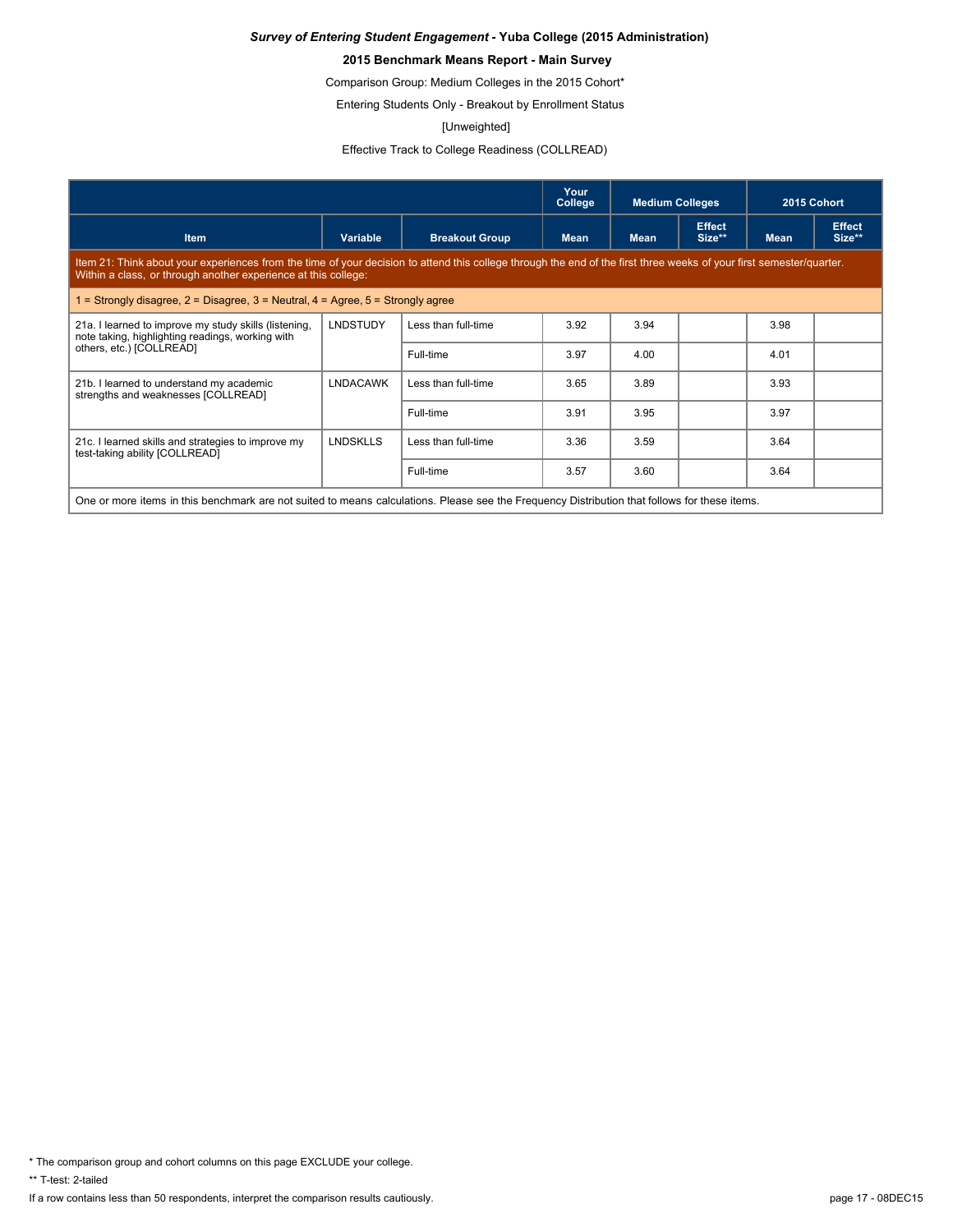### **2015 Benchmark Frequency Distributions - Main Survey**

Comparison Group: Medium Colleges in the 2015 Cohort\*

Entering Students Only - Breakout by Enrollment Status: Less Than Full-Time Students

#### [Unweighted]

### Effective Track to College Readiness (COLLREAD)

|                                                                                                                           |                 |                                                                                                                                                                                      | <b>Your College</b> |                | <b>Medium Colleges</b> |                | 2015 Cohort |         |
|---------------------------------------------------------------------------------------------------------------------------|-----------------|--------------------------------------------------------------------------------------------------------------------------------------------------------------------------------------|---------------------|----------------|------------------------|----------------|-------------|---------|
| <b>Item</b>                                                                                                               | <b>Variable</b> | <b>Responses</b>                                                                                                                                                                     | Count               | <b>Percent</b> | Count                  | <b>Percent</b> | Count       | Percent |
|                                                                                                                           |                 | Item 12: Think about your experiences from the time of your decision to attend this college through the end of the first three weeks of your first semester/quarter.                 |                     |                |                        |                |             |         |
| 12a. Before I could register for classes, I was<br>required to take a placement test<br>(COMPASS, ASSET, ACCUPLACER, SAT, | <b>REQPTEST</b> | Yes                                                                                                                                                                                  | 57                  | 85.1           | 4,524                  | 85.5           | 21,698      | 83.9    |
| ACT, etc.) to assess my skills in reading.<br>writing, and/or math [COLLREAD]                                             |                 | No                                                                                                                                                                                   | 10                  | 14.9           | 769                    | 14.5           | 4,167       | 16.1    |
|                                                                                                                           |                 | <b>Total</b>                                                                                                                                                                         | 67                  | 100.0          | 5,293                  | 100.0          | 25,865      | 100.0   |
| 12b. I took a placement test (COMPASS,<br>ASSET, ACCUPLACER, SAT, ACT, etc.)                                              | <b>TKPTEST</b>  | Yes                                                                                                                                                                                  | 50                  | 82.0           | 4,544                  | 88.5           | 21,928      | 87.3    |
| [COLLREAD]                                                                                                                |                 | No                                                                                                                                                                                   | 11                  | 18.0           | 592                    | 11.5           | 3,183       | 12.7    |
|                                                                                                                           |                 | <b>Total</b>                                                                                                                                                                         | 61                  | 100.0          | 5.136                  | 100.0          | 25.111      | 100.0   |
| Item 14                                                                                                                   |                 |                                                                                                                                                                                      |                     |                |                        |                |             |         |
| 14. This college required me to enroll in<br>classes indicated by my placement test                                       | <b>REQCLASS</b> | Yes                                                                                                                                                                                  | 49                  | 76.6           | 3,660                  | 69.3           | 17,970      | 69.7    |
| scores during my first semester/quarter<br><b>[COLLREAD]</b>                                                              |                 | No                                                                                                                                                                                   | 15                  | 23.4           | 1,625                  | 30.7           | 7,822       | 30.3    |
|                                                                                                                           |                 | <b>Total</b>                                                                                                                                                                         | 64                  | 100.0          | 5.285                  | 100.0          | 25.792      | 100.0   |
| or through another experience at this college:                                                                            |                 | Item 21: Think about your experiences from the time of your decision to attend this college through the end of the first three weeks of your first semester/quarter. Within a class, |                     |                |                        |                |             |         |
| 21a. I learned to improve my study skills<br>(listening, note taking, highlighting readings,                              | LNDSTUDY        | Strongly disagree                                                                                                                                                                    | $\mathbf{1}$        | 1.5            | 121                    | 2.3            | 431         | 1.7     |
| working with others, etc.) [COLLREAD]                                                                                     |                 | <b>Disagree</b>                                                                                                                                                                      | 3                   | 4.5            | 212                    | 4.0            | 1,011       | 3.9     |
|                                                                                                                           |                 | Neutral                                                                                                                                                                              | 14                  | 21.2           | 1,133                  | 21.2           | 5,401       | 20.8    |
|                                                                                                                           |                 | Agree                                                                                                                                                                                | 30                  | 45.5           | 2,281                  | 42.6           | 10,882      | 41.8    |
|                                                                                                                           |                 | Strongly agree                                                                                                                                                                       | 18                  | 27.3           | 1,602                  | 29.9           | 8,299       | 31.9    |
|                                                                                                                           |                 | <b>Total</b>                                                                                                                                                                         | 66                  | 100.0          | 5,349                  | 100.0          | 26,024      | 100.0   |
| 21b. I learned to understand my academic<br>strengths and weaknesses [COLLREAD]                                           | <b>LNDACAWK</b> | Strongly disagree                                                                                                                                                                    | 3                   | 4.5            | 100                    | 1.9            | 356         | 1.4     |
|                                                                                                                           |                 | <b>Disagree</b>                                                                                                                                                                      | $\overline{4}$      | 6.1            | 233                    | 4.4            | 996         | 3.8     |
|                                                                                                                           |                 | Neutral                                                                                                                                                                              | 18                  | 27.3           | 1,243                  | 23.2           | 5,988       | 23.0    |
|                                                                                                                           |                 | Agree                                                                                                                                                                                | 29                  | 43.9           | 2.374                  | 44.4           | 11,418      | 43.9    |
|                                                                                                                           |                 | Strongly agree                                                                                                                                                                       | 12                  | 18.2           | 1,397                  | 26.1           | 7,235       | 27.8    |
|                                                                                                                           |                 | <b>Total</b>                                                                                                                                                                         | 66                  | 100.0          | 5,347                  | 100.0          | 25.993      | 100.0   |
| 21c. I learned skills and strategies to improve<br>my test-taking ability [COLLREAD]                                      | <b>LNDSKLLS</b> | Strongly disagree                                                                                                                                                                    | 5                   | 7.6            | 192                    | 3.6            | 737         | 2.8     |
|                                                                                                                           |                 | <b>Disagree</b>                                                                                                                                                                      | $\overline{7}$      | 10.6           | 525                    | 9.8            | 2,495       | 9.6     |
|                                                                                                                           |                 | Neutral                                                                                                                                                                              | 23                  | 34.8           | 1,722                  | 32.2           | 8,272       | 31.8    |
|                                                                                                                           |                 | Agree                                                                                                                                                                                | 21                  | 31.8           | 1,761                  | 32.9           | 8,441       | 32.5    |
|                                                                                                                           |                 | Strongly agree                                                                                                                                                                       | 10                  | 15.2           | 1,148                  | 21.5           | 6,062       | 23.3    |
|                                                                                                                           |                 | <b>Total</b>                                                                                                                                                                         | 66                  | 100.0          | 5,348                  | 100.0          | 26.007      | 100.0   |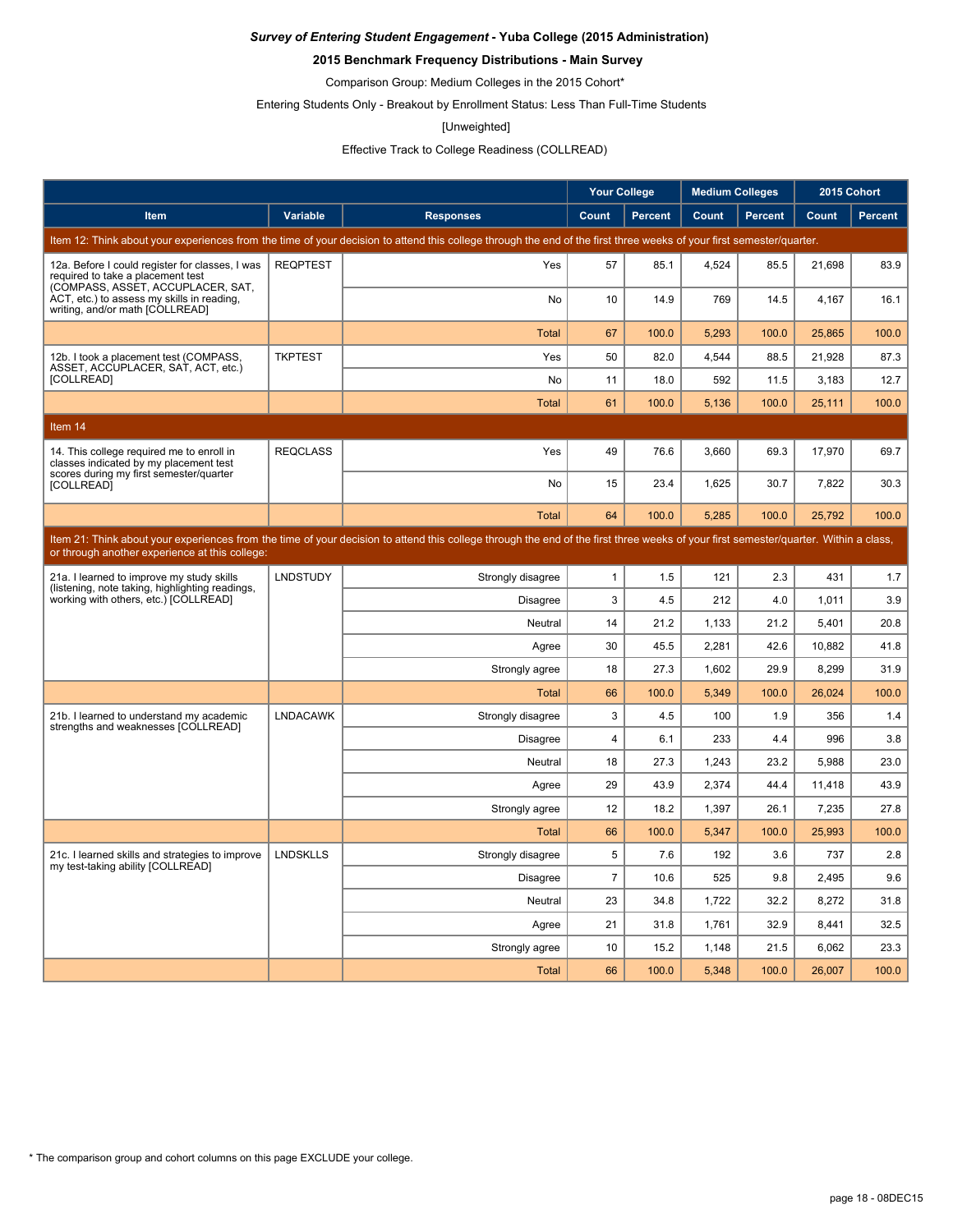### **2015 Benchmark Frequency Distributions - Main Survey**

Comparison Group: Medium Colleges in the 2015 Cohort\*

Entering Students Only - Breakout by Enrollment Status: Full-Time Students

#### [Unweighted]

### Effective Track to College Readiness (COLLREAD)

|                                                                                                                           |                 |                                                                                                                                                                                      | <b>Your College</b> |                | <b>Medium Colleges</b> |                | 2015 Cohort |                |
|---------------------------------------------------------------------------------------------------------------------------|-----------------|--------------------------------------------------------------------------------------------------------------------------------------------------------------------------------------|---------------------|----------------|------------------------|----------------|-------------|----------------|
| Item                                                                                                                      | Variable        | <b>Responses</b>                                                                                                                                                                     | Count               | <b>Percent</b> | Count                  | <b>Percent</b> | Count       | <b>Percent</b> |
|                                                                                                                           |                 | Item 12: Think about your experiences from the time of your decision to attend this college through the end of the first three weeks of your first semester/quarter.                 |                     |                |                        |                |             |                |
| 12a. Before I could register for classes, I was<br>required to take a placement test<br>(COMPASS, ASSET, ACCUPLACER, SAT, | <b>REQPTEST</b> | Yes                                                                                                                                                                                  | 194                 | 96.5           | 14,330                 | 83.3           | 62,972      | 82.6           |
| ACT, etc.) to assess my skills in reading,<br>writing, and/or math [COLLREAD]                                             |                 | <b>No</b>                                                                                                                                                                            | $\overline{7}$      | 3.5            | 2,876                  | 16.7           | 13,277      | 17.4           |
|                                                                                                                           |                 | <b>Total</b>                                                                                                                                                                         | 201                 | 100.0          | 17,206                 | 100.0          | 76,249      | 100.0          |
| 12b. I took a placement test (COMPASS,<br>ASSET, ACCUPLACER, SAT, ACT, etc.)                                              | <b>TKPTEST</b>  | Yes                                                                                                                                                                                  | 184                 | 92.9           | 14,994                 | 89.0           | 65,598      | 87.8           |
| [COLLREAD]                                                                                                                |                 | No                                                                                                                                                                                   | 14                  | 7.1            | 1,859                  | 11.0           | 9,103       | 12.2           |
|                                                                                                                           |                 | <b>Total</b>                                                                                                                                                                         | 198                 | 100.0          | 16,853                 | 100.0          | 74,701      | 100.0          |
| Item 14                                                                                                                   |                 |                                                                                                                                                                                      |                     |                |                        |                |             |                |
| 14. This college required me to enroll in<br>classes indicated by my placement test                                       | <b>REQCLASS</b> | Yes                                                                                                                                                                                  | 174                 | 85.3           | 11,220                 | 65.3           | 50,406      | 66.3           |
| scores during my first semester/quarter<br>[COLLREAD]                                                                     |                 | No                                                                                                                                                                                   | 30                  | 14.7           | 5,955                  | 34.7           | 25,608      | 33.7           |
|                                                                                                                           |                 | <b>Total</b>                                                                                                                                                                         | 204                 | 100.0          | 17,175                 | 100.0          | 76,014      | 100.0          |
| or through another experience at this college:                                                                            |                 | Item 21: Think about your experiences from the time of your decision to attend this college through the end of the first three weeks of your first semester/quarter. Within a class, |                     |                |                        |                |             |                |
| 21a. I learned to improve my study skills                                                                                 | <b>LNDSTUDY</b> | Strongly disagree                                                                                                                                                                    | $\mathbf{1}$        | 0.5            | 257                    | 1.5            | 1,156       | 1.5            |
| (listening, note taking, highlighting readings,<br>working with others, etc.) [COLLREAD]                                  |                 | <b>Disagree</b>                                                                                                                                                                      | 6                   | 2.9            | 765                    | 4.4            | 3,162       | 4.1            |
|                                                                                                                           |                 | Neutral                                                                                                                                                                              | 54                  | 26.5           | 3,332                  | 19.2           | 14,882      | 19.4           |
|                                                                                                                           |                 | Agree                                                                                                                                                                                | 80                  | 39.2           | 7,451                  | 42.9           | 32,485      | 42.3           |
|                                                                                                                           |                 | Strongly agree                                                                                                                                                                       | 63                  | 30.9           | 5,575                  | 32.1           | 25,094      | 32.7           |
|                                                                                                                           |                 | <b>Total</b>                                                                                                                                                                         | 204                 | 100.0          | 17,380                 | 100.0          | 76,779      | 100.0          |
| 21b. I learned to understand my academic<br>strengths and weaknesses [COLLREAD]                                           | <b>LNDACAWK</b> | Strongly disagree                                                                                                                                                                    | $\mathbf 0$         | N/A            | 201                    | 1.2            | 878         | 1.1            |
|                                                                                                                           |                 | <b>Disagree</b>                                                                                                                                                                      | 8                   | 3.9            | 733                    | 4.2            | 2,950       | 3.8            |
|                                                                                                                           |                 | Neutral                                                                                                                                                                              | 55                  | 27.0           | 3,747                  | 21.6           | 16,382      | 21.4           |
|                                                                                                                           |                 | Agree                                                                                                                                                                                | 89                  | 43.6           | 7.709                  | 44.4           | 34.131      | 44.5           |
|                                                                                                                           |                 | Strongly agree                                                                                                                                                                       | 52                  | 25.5           | 4,979                  | 28.7           | 22,366      | 29.2           |
|                                                                                                                           |                 | <b>Total</b>                                                                                                                                                                         | 204                 | 100.0          | 17,369                 | 100.0          | 76.707      | 100.0          |
| 21c. I learned skills and strategies to improve<br>my test-taking ability [COLLREAD]                                      | <b>LNDSKLLS</b> | Strongly disagree                                                                                                                                                                    | $\overline{2}$      | 1.0            | 509                    | 2.9            | 2,138       | 2.8            |
|                                                                                                                           |                 | <b>Disagree</b>                                                                                                                                                                      | 21                  | 10.3           | 1,930                  | 11.1           | 7,772       | 10.1           |
|                                                                                                                           |                 | Neutral                                                                                                                                                                              | 78                  | 38.4           | 5,467                  | 31.5           | 23,892      | 31.2           |
|                                                                                                                           |                 | Agree                                                                                                                                                                                | 64                  | 31.5           | 5,513                  | 31.7           | 24,704      | 32.2           |
|                                                                                                                           |                 | Strongly agree                                                                                                                                                                       | 38                  | 18.7           | 3,948                  | 22.7           | 18,179      | 23.7           |
|                                                                                                                           |                 | <b>Total</b>                                                                                                                                                                         | 203                 | 100.0          | 17.367                 | 100.0          | 76,685      | 100.0          |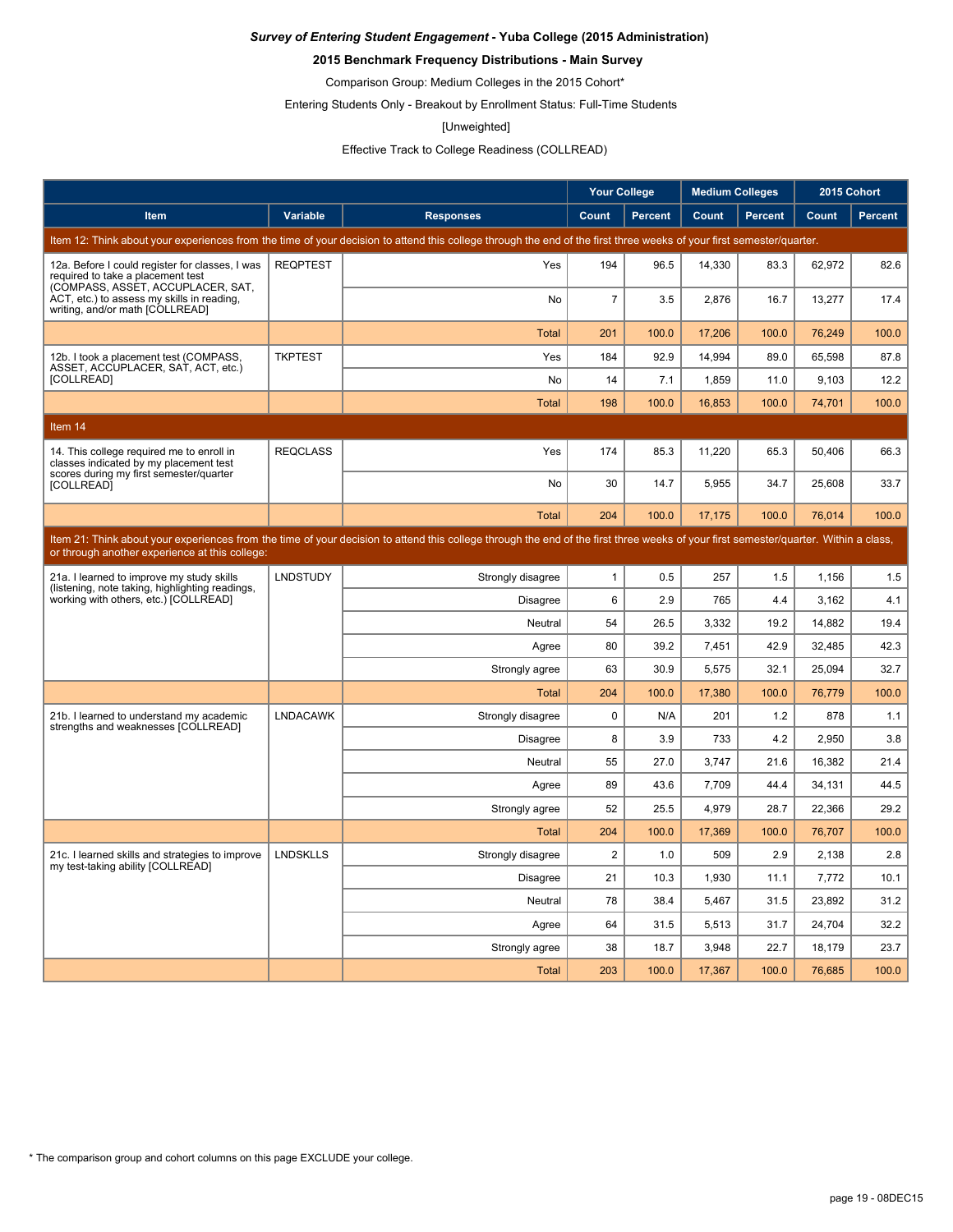

\* The comparison group and cohort bars on this page INCLUDE your college.

08DEC15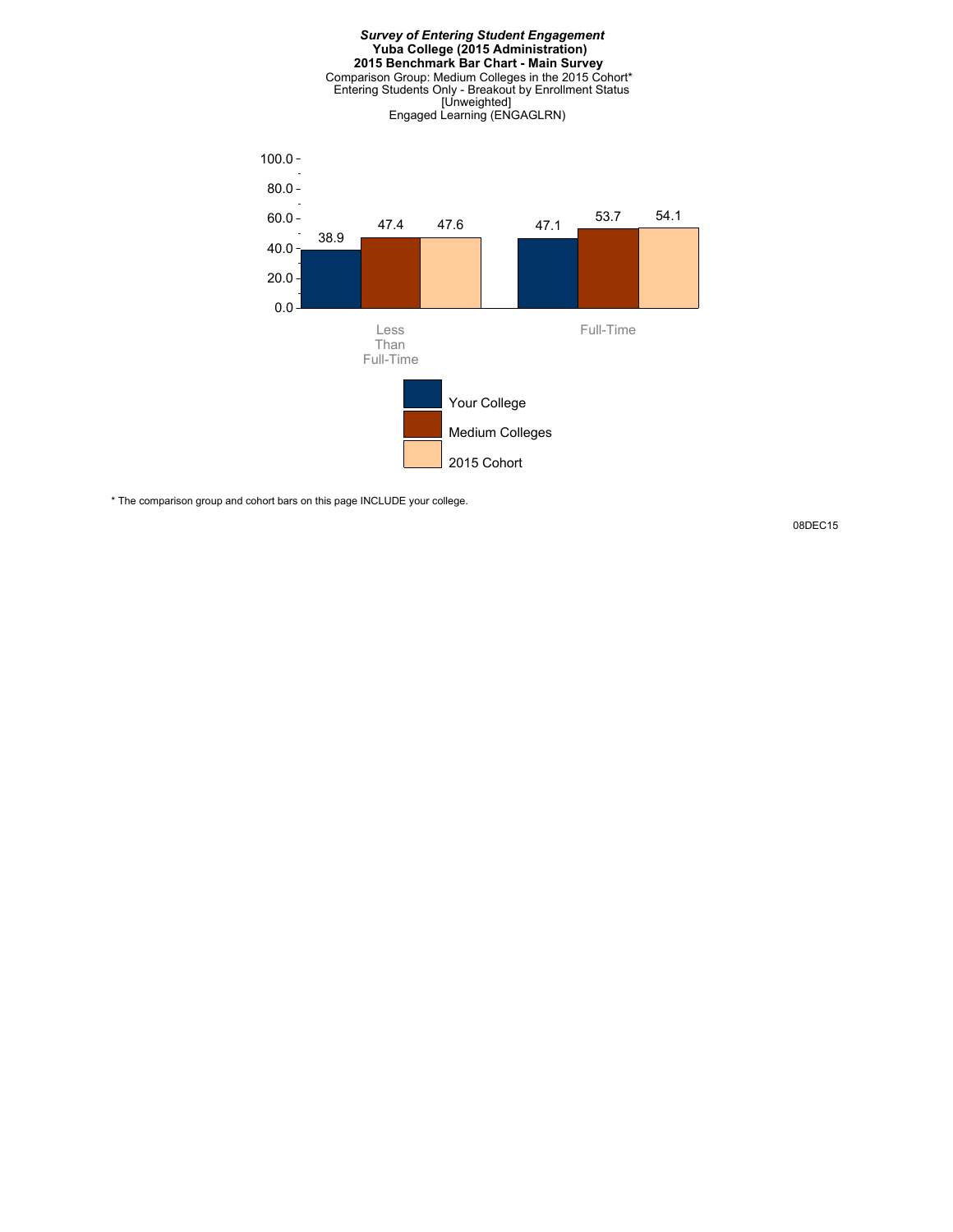### **2015 Benchmark Means Report - Main Survey**

Comparison Group: Medium Colleges in the 2015 Cohort\*

Entering Students Only - Breakout by Enrollment Status

#### [Unweighted]

Engaged Learning (ENGAGLRN)

|                                                                                                                                 |                 |                       | Your<br>College | <b>Medium Colleges</b> |                         | 2015 Cohort |                         |
|---------------------------------------------------------------------------------------------------------------------------------|-----------------|-----------------------|-----------------|------------------------|-------------------------|-------------|-------------------------|
| Item                                                                                                                            | <b>Variable</b> | <b>Breakout Group</b> | <b>Mean</b>     | <b>Mean</b>            | <b>Effect</b><br>Size** | <b>Mean</b> | <b>Effect</b><br>Size** |
| Item 19: During the first three weeks of your first semester/guarter at this college, about how often did you do the following? |                 |                       |                 |                        |                         |             |                         |
| 1 = Never, $2$ = Once, $3$ = Two or three times, $4$ = Four or more times                                                       |                 |                       |                 |                        |                         |             |                         |
| 19a. Ask questions in class or contribute to class<br>discussions [ENGAGLRN]                                                    | <b>ASKQUES</b>  | Less than full-time   | 2.60            | 2.82                   |                         | 2.79        |                         |
|                                                                                                                                 |                 | Full-time             | 2.60            | 2.87                   | $-0.32**$               | 2.86        | $-0.31**$               |
| 19b. Prepare at least two drafts of a paper or<br>assignment before turning it in [ENGAGLRN]                                    | PREPDRFT        | Less than full-time   | 2.18            | 2.12                   |                         | 2.12        |                         |
|                                                                                                                                 |                 | Full-time             | 2.11            | 2.15                   |                         | 2.15        |                         |
| 19e. Participate in supplemental instruction (extra<br>class sessions with an instructor, tutor, or                             | <b>SUPINSTR</b> | Less than full-time   | 1.49            | 1.51                   |                         | 1.52        |                         |
| experienced student) [ENGAGLRN]                                                                                                 |                 | Full-time             | 1.58            | 1.50                   |                         | 1.54        |                         |
| 19g. Work with other students on a project or<br>assignment during class [ENGAGLRN]                                             | <b>PINCLASS</b> | Less than full-time   | 2.42            | 2.48                   |                         | 2.43        |                         |
|                                                                                                                                 |                 | Full-time             | 2.73            | 2.59                   |                         | 2.57        |                         |
| 19h. Work with classmates outside of class on<br>class projects or assignments [ENGAGLRN]                                       | PREPOUTC        | Less than full-time   | 1.37            | 1.50                   |                         | 1.51        |                         |
|                                                                                                                                 |                 | Full-time             | 1.67            | 1.68                   |                         | 1.69        |                         |
| 19i. Participate in a required study group outside<br>of class [ENGAGLRN]                                                       | <b>GRPSTUDY</b> | Less than full-time   | 1.18            | 1.25                   |                         | 1.27        |                         |
|                                                                                                                                 |                 | Full-time             | 1.35            | 1.30                   |                         | 1.32        |                         |
| 19j. Participate in a student-initiated (not required)<br>study group outside of class [ENGAGLRN]                               | <b>NRGSTUDY</b> | Less than full-time   | 1.20            | 1.26                   |                         | 1.26        |                         |
|                                                                                                                                 |                 | Full-time             | 1.40            | 1.33                   |                         | 1.35        |                         |
| 19k. Use an electronic tool (e-mail, text messaging,<br>Facebook, MySpace, class Web site, etc.) to                             | <b>USEINTMG</b> | Less than full-time   | 2.05            | 2.00                   |                         | 2.03        |                         |
| communicate with another student about<br>coursework [ENGAGLRN]                                                                 |                 | Full-time             | 2.31            | 2.28                   |                         | 2.30        |                         |
| 19I. Use an electronic tool (e-mail, text messaging,<br>Facebook, MySpace, class Web site, etc.) to                             | <b>MAILFAC</b>  | Less than full-time   | 1.79            | 2.21                   |                         | 2.16        |                         |
| communicate with an instructor about coursework<br><b>IENGAGLRNI</b>                                                            |                 | Full-time             | 1.94            | 2.41                   | $-0.45**$               | 2.37        | $-0.41**$               |
| 19m. Discuss an assignment or grade with an<br>instructor [ENGAGLRN]                                                            | <b>FACASSN</b>  | Less than full-time   | 1.85            | 2.04                   |                         | 2.04        |                         |
|                                                                                                                                 |                 | Full-time             | 1.91            | 2.13                   | $-0.23**$               | 2.11        |                         |
| 19n. Ask for help from an instructor regarding<br>questions or problems related to a class                                      | <b>CLASSREL</b> | Less than full-time   | 2.14            | 2.31                   |                         | 2.31        |                         |
| [ENGAGLRN]                                                                                                                      |                 | Full-time             | 2.17            | 2.39                   |                         | 2.39        |                         |
| 19o. Receive prompt written or oral feedback from<br>instructors on your performance [ENGAGLRN]                                 | <b>FEEDBACK</b> | Less than full-time   | 2.17            | 2.31                   |                         | 2.30        |                         |
|                                                                                                                                 |                 | Full-time             | 2.26            | 2.45                   |                         | 2.43        |                         |
| 19q. Discuss ideas from your readings or classes<br>with instructors outside of class IENGAGLRNI                                | <b>FACIDOC</b>  | Less than full-time   | 1.32            | 1.53                   |                         | 1.54        |                         |
|                                                                                                                                 |                 | Full-time             | 1.45            | 1.60                   |                         | 1.62        |                         |

\* The comparison group and cohort columns on this page EXCLUDE your college.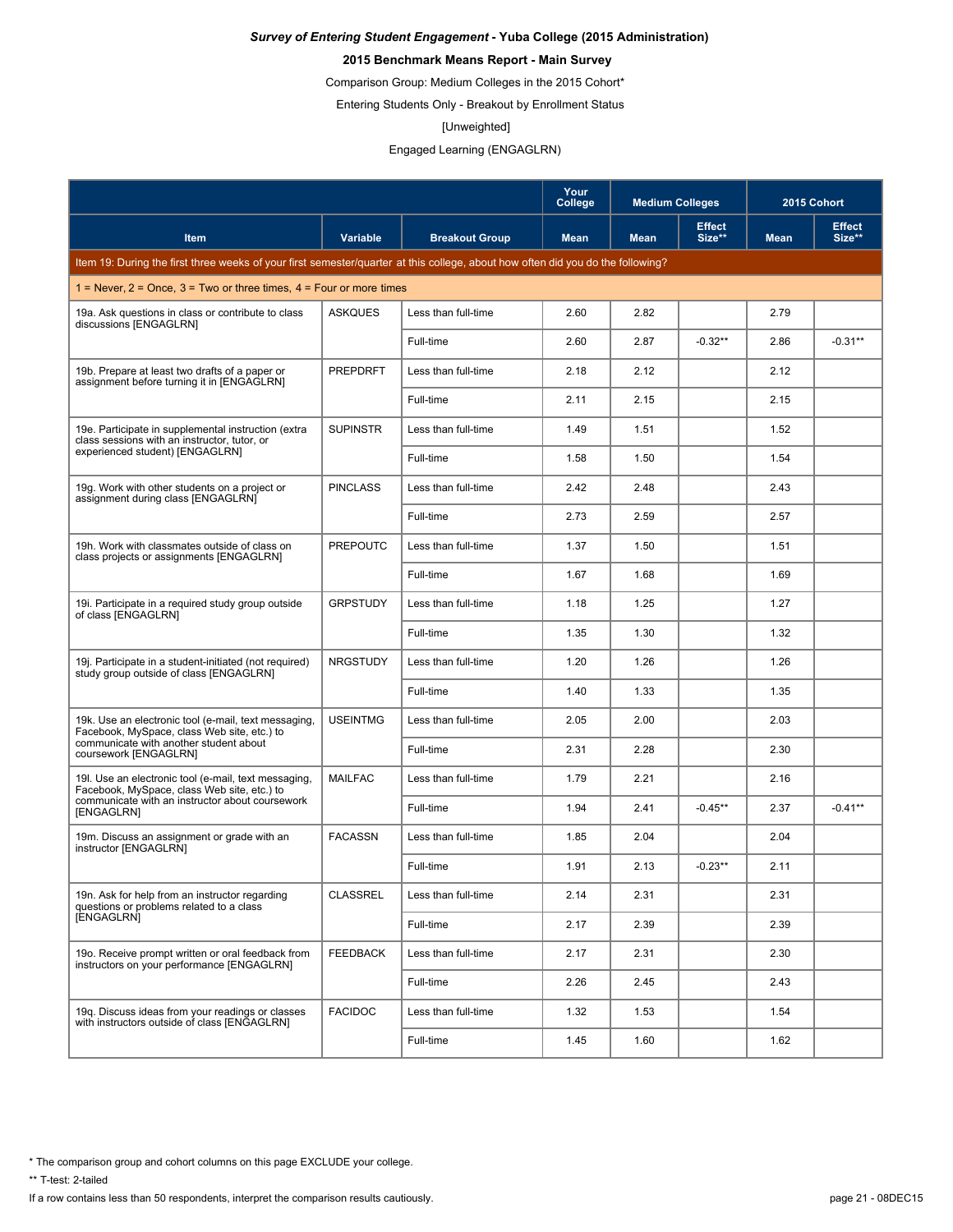### **2015 Benchmark Means Report - Main Survey**

Comparison Group: Medium Colleges in the 2015 Cohort\*

Entering Students Only - Breakout by Enrollment Status

#### [Unweighted]

Engaged Learning (ENGAGLRN)

|                                                                           |                                                                                                                                                                        |                       | Your<br>College | <b>Medium Colleges</b> |                         | 2015 Cohort |                         |  |  |
|---------------------------------------------------------------------------|------------------------------------------------------------------------------------------------------------------------------------------------------------------------|-----------------------|-----------------|------------------------|-------------------------|-------------|-------------------------|--|--|
| <b>Item</b>                                                               | Variable                                                                                                                                                               | <b>Breakout Group</b> | <b>Mean</b>     | <b>Mean</b>            | <b>Effect</b><br>Size** | <b>Mean</b> | <b>Effect</b><br>Size** |  |  |
| How often did you use the following services?                             | Item 20.2: Think about your experiences from the time of your decision to attend this college through the end of the first three weeks of your first semester/quarter. |                       |                 |                        |                         |             |                         |  |  |
| 1 = Never, $2$ = Once, $3$ = Two or three times, $4$ = Four or more times |                                                                                                                                                                        |                       |                 |                        |                         |             |                         |  |  |
| 20.2d. Face-to-face tutoring [ENGAGLRN]                                   | <b>FFTUSE</b>                                                                                                                                                          | Less than full-time   | 1.28            | 1.26                   |                         | 1.28        |                         |  |  |
|                                                                           |                                                                                                                                                                        | Full-time             | 1.39            | 1.28                   |                         | 1.31        |                         |  |  |
| 20.2f. Writing, math, or other skill lab [ENGAGLRN]                       | <b>SKLABUSE</b>                                                                                                                                                        | Less than full-time   | 1.34            | 1.70                   |                         | 1.67        |                         |  |  |
|                                                                           |                                                                                                                                                                        | Full-time             | 1.44            | 1.79                   | $-0.30**$               | 1.74        | $-0.27**$               |  |  |
| 20.2h. Computer lab [ENGAGLRN]                                            | <b>COMLBUSE</b>                                                                                                                                                        | Less than full-time   | 1.39            | 2.00                   | $-0.54**$               | 1.98        | $-0.52**$               |  |  |
|                                                                           |                                                                                                                                                                        | Full-time             | 1.90            | 2.22                   | $-0.26**$               | 2.19        | $-0.24**$               |  |  |

\* The comparison group and cohort columns on this page EXCLUDE your college.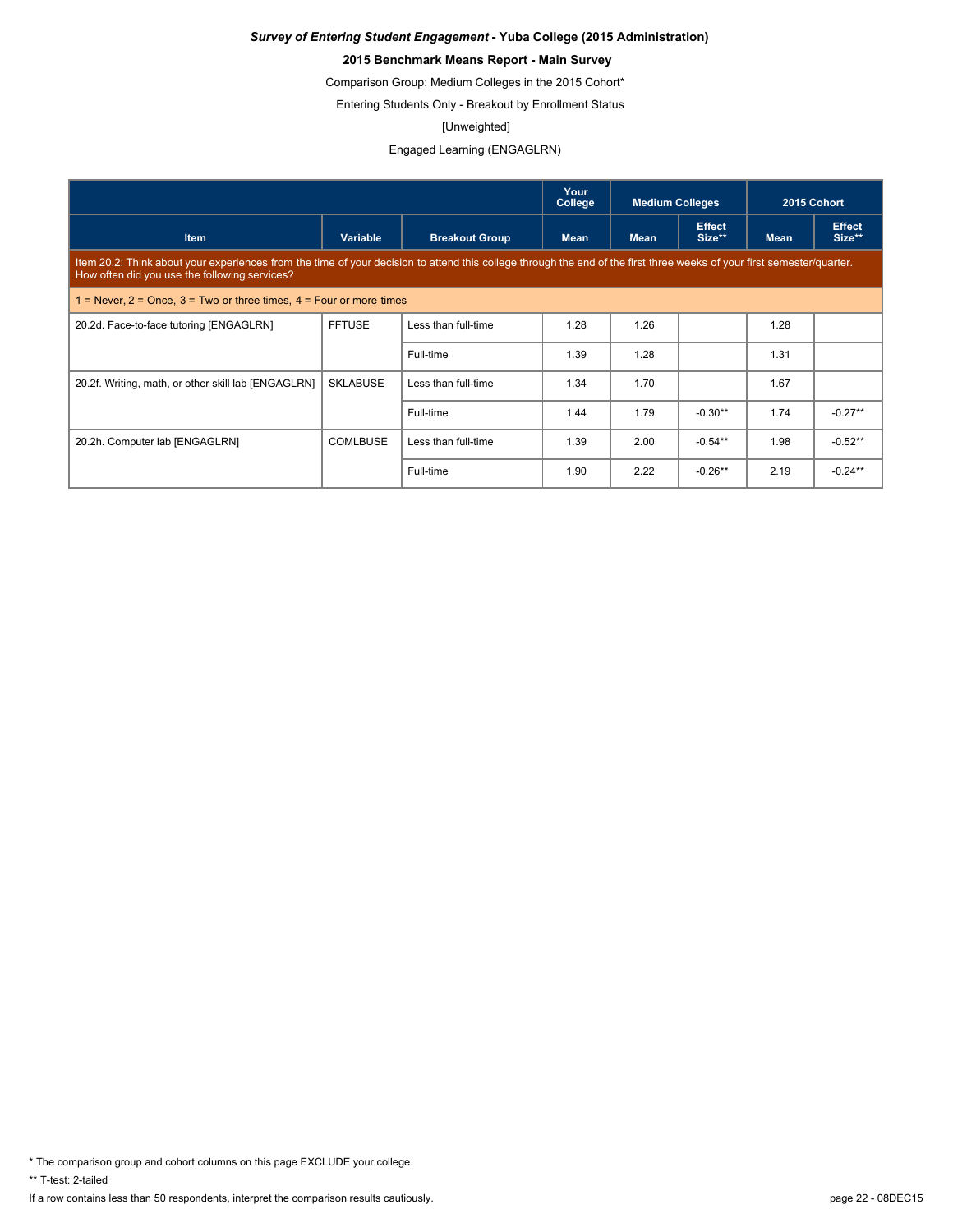### **2015 Benchmark Frequency Distributions - Main Survey**

Comparison Group: Medium Colleges in the 2015 Cohort\*

Entering Students Only - Breakout by Enrollment Status: Less Than Full-Time Students

#### [Unweighted]

### Engaged Learning (ENGAGLRN)

|                                                                                                  |                 |                                                                                                                                 | <b>Your College</b> |                | <b>Medium Colleges</b> |                | 2015 Cohort |                |
|--------------------------------------------------------------------------------------------------|-----------------|---------------------------------------------------------------------------------------------------------------------------------|---------------------|----------------|------------------------|----------------|-------------|----------------|
| Item                                                                                             | <b>Variable</b> | <b>Responses</b>                                                                                                                | Count               | <b>Percent</b> | Count                  | <b>Percent</b> | Count       | <b>Percent</b> |
|                                                                                                  |                 | Item 19: During the first three weeks of your first semester/quarter at this college, about how often did you do the following? |                     |                |                        |                |             |                |
| 19a. Ask questions in class or contribute to                                                     | <b>ASKQUES</b>  | Never                                                                                                                           | 9                   | 13.4           | 478                    | 8.9            | 2,332       | 8.9            |
| class discussions [ENGAGLRN]                                                                     |                 | Once                                                                                                                            | 18                  | 26.9           | 1,219                  | 22.6           | 6,325       | 24.1           |
|                                                                                                  |                 | Two or three times                                                                                                              | 31                  | 46.3           | 2,486                  | 46.1           | 12,038      | 45.9           |
|                                                                                                  |                 | Four or more times                                                                                                              | 9                   | 13.4           | 1,210                  | 22.4           | 5,535       | 21.1           |
|                                                                                                  |                 | Total                                                                                                                           | 67                  | 100.0          | 5,393                  | 100.0          | 26,230      | 100.0          |
| 19b. Prepare at least two drafts of a paper or<br>assignment before turning it in [ENGAGLRN]     | <b>PREPDRFT</b> | Never                                                                                                                           | 16                  | 23.9           | 1,615                  | 30.2           | 7,800       | 30.0           |
|                                                                                                  |                 | Once                                                                                                                            | 26                  | 38.8           | 1,828                  | 34.2           | 9,135       | 35.1           |
|                                                                                                  |                 | Two or three times                                                                                                              | 22                  | 32.8           | 1,545                  | 28.9           | 7,357       | 28.3           |
|                                                                                                  |                 | Four or more times                                                                                                              | 3                   | 4.5            | 354                    | 6.6            | 1,733       | 6.7            |
|                                                                                                  |                 | Total                                                                                                                           | 67                  | 100.0          | 5,342                  | 100.0          | 26,025      | 100.0          |
| 19e. Participate in supplemental instruction<br>(extra class sessions with an instructor, tutor, | <b>SUPINSTR</b> | Never                                                                                                                           | 48                  | 71.6           | 3,707                  | 68.9           | 17,816      | 68.0           |
| or experienced student) [ENGAGLRN]                                                               |                 | Once                                                                                                                            | $\overline{7}$      | 10.4           | 859                    | 16.0           | 4,318       | 16.5           |
|                                                                                                  |                 | Two or three times                                                                                                              | 10                  | 14.9           | 580                    | 10.8           | 2,874       | 11.0           |
|                                                                                                  |                 | Four or more times                                                                                                              | $\overline{2}$      | 3.0            | 238                    | 4.4            | 1,197       | 4.6            |
|                                                                                                  |                 | Total                                                                                                                           | 67                  | 100.0          | 5,384                  | 100.0          | 26,205      | 100.0          |
| 19g. Work with other students on a project or<br>assignment during class [ENGAGLRN]              | <b>PINCLASS</b> | Never                                                                                                                           | 14                  | 21.2           | 1,119                  | 20.8           | 5,878       | 22.4           |
|                                                                                                  |                 | Once                                                                                                                            | 20                  | 30.3           | 1,366                  | 25.4           | 6,914       | 26.4           |
|                                                                                                  |                 | Two or three times                                                                                                              | 22                  | 33.3           | 2,088                  | 38.8           | 9,735       | 37.1           |
|                                                                                                  |                 | Four or more times                                                                                                              | 10                  | 15.2           | 813                    | 15.1           | 3,679       | 14.0           |
|                                                                                                  |                 | Total                                                                                                                           | 66                  | 100.0          | 5,386                  | 100.0          | 26,206      | 100.0          |
| 19h. Work with classmates outside of class<br>on class projects or assignments                   | <b>PREPOUTC</b> | Never                                                                                                                           | 50                  | 76.9           | 3,656                  | 68.2           | 17,644      | 67.6           |
| [ENGAGLRN]                                                                                       |                 | Once                                                                                                                            | 9                   | 13.8           | 926                    | 17.3           | 4,630       | 17.7           |
|                                                                                                  |                 | Two or three times                                                                                                              | 3                   | 4.6            | 569                    | 10.6           | 2,822       | 10.8           |
|                                                                                                  |                 | Four or more times                                                                                                              | 3                   | 4.6            | 211                    | 3.9            | 994         | 3.8            |
|                                                                                                  |                 | Total                                                                                                                           | 65                  | 100.0          | 5,362                  | 100.0          | 26,090      | 100.0          |
| 19. Participate in a required study group<br>outside of class [ENGAGLRN]                         | <b>GRPSTUDY</b> | Never                                                                                                                           | 57                  | 86.4           | 4,510                  | 83.8           | 21,691      | 82.8           |
|                                                                                                  |                 | Once                                                                                                                            | $\overline{7}$      | 10.6           | 473                    | 8.8            | 2,545       | 9.7            |
|                                                                                                  |                 | Two or three times                                                                                                              | $\mathbf{1}$        | 1.5            | 310                    | 5.8            | 1,429       | 5.5            |
|                                                                                                  |                 | Four or more times                                                                                                              | $\mathbf{1}$        | 1.5            | 87                     | 1.6            | 532         | 2.0            |
|                                                                                                  |                 | <b>Total</b>                                                                                                                    | 66                  | 100.0          | 5,380                  | 100.0          | 26,197      | 100.0          |
| 19j. Participate in a student-initiated (not<br>required) study group outside of class           | <b>NRGSTUDY</b> | Never                                                                                                                           | 58                  | 87.9           | 4,487                  | 83.5           | 21.760      | 83.4           |
| [ENGAGLRN]                                                                                       |                 | Once                                                                                                                            | 5                   | 7.6            | 502                    | 9.3            | 2,490       | 9.5            |
|                                                                                                  |                 | Two or three times                                                                                                              | $\mathbf{1}$        | 1.5            | 276                    | 5.1            | 1,326       | 5.1            |
|                                                                                                  |                 | Four or more times                                                                                                              | $\overline{2}$      | 3.0            | 108                    | 2.0            | 525         | 2.0            |
|                                                                                                  |                 | Total                                                                                                                           | 66                  | 100.0          | 5,373                  | 100.0          | 26,101      | 100.0          |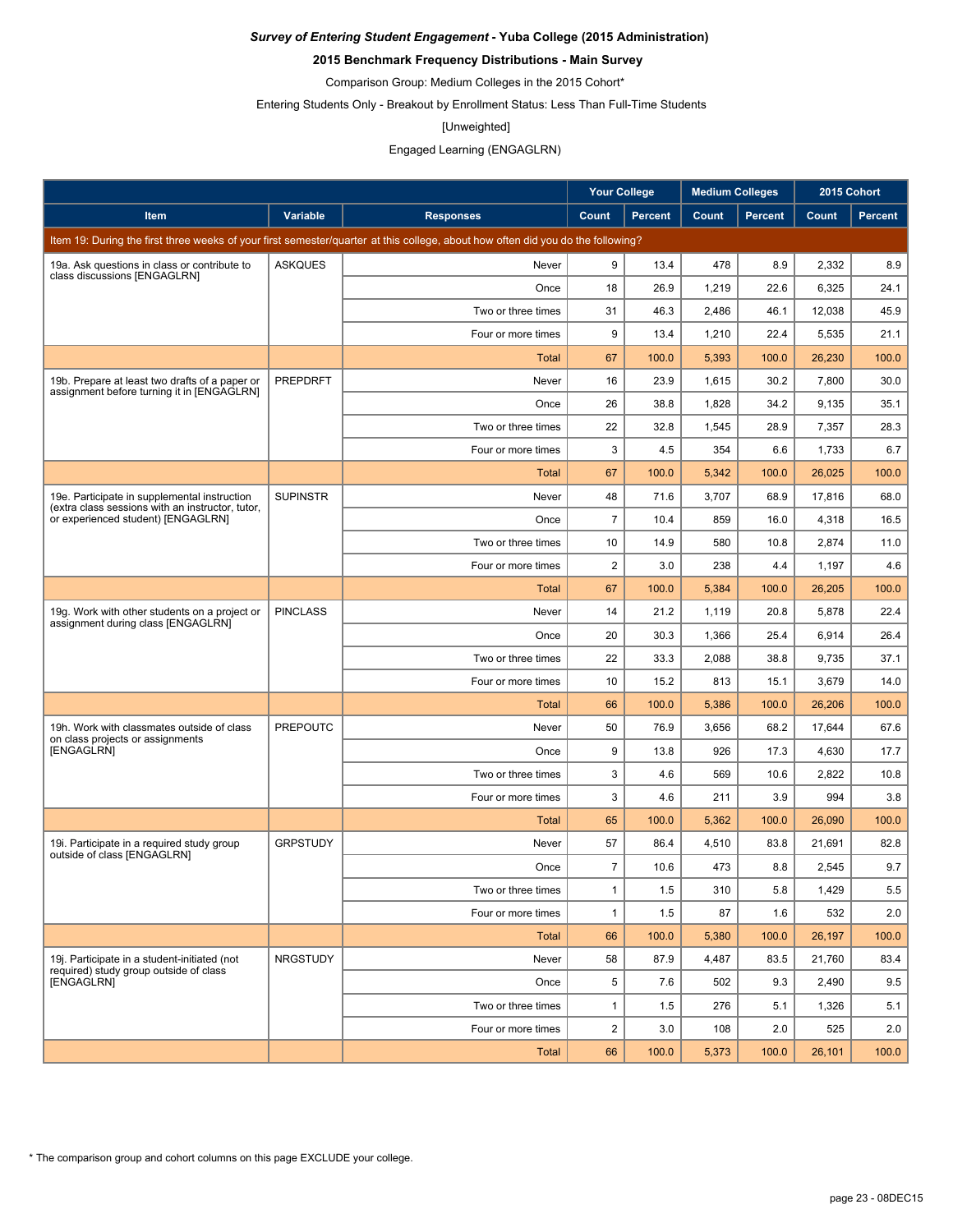### **2015 Benchmark Frequency Distributions - Main Survey**

Comparison Group: Medium Colleges in the 2015 Cohort\*

Entering Students Only - Breakout by Enrollment Status: Less Than Full-Time Students

#### [Unweighted]

### Engaged Learning (ENGAGLRN)

|                                                                                          |                 |                                                                                                                                                                                      | <b>Your College</b>     |                | <b>Medium Colleges</b> |                | 2015 Cohort |                |
|------------------------------------------------------------------------------------------|-----------------|--------------------------------------------------------------------------------------------------------------------------------------------------------------------------------------|-------------------------|----------------|------------------------|----------------|-------------|----------------|
| <b>Item</b>                                                                              | Variable        | <b>Responses</b>                                                                                                                                                                     | Count                   | <b>Percent</b> | Count                  | <b>Percent</b> | Count       | <b>Percent</b> |
|                                                                                          |                 | Item 19: During the first three weeks of your first semester/quarter at this college, about how often did you do the following?                                                      |                         |                |                        |                |             |                |
| 19k. Use an electronic tool (e-mail, text                                                | <b>USEINTMG</b> | Never                                                                                                                                                                                | 31                      | 47.0           | 2,502                  | 46.4           | 11,736      | 44.8           |
| messaging, Facebook, MySpace, class Web<br>site, etc.) to communicate with another       |                 | Once                                                                                                                                                                                 | 13                      | 19.7           | 1,126                  | 20.9           | 5,685       | 21.7           |
| student about coursework [ENGAGLRN]                                                      |                 | Two or three times                                                                                                                                                                   | 10                      | 15.2           | 1,015                  | 18.8           | 5,137       | 19.6           |
|                                                                                          |                 | Four or more times                                                                                                                                                                   | 12                      | 18.2           | 745                    | 13.8           | 3,663       | 14.0           |
|                                                                                          |                 | Total                                                                                                                                                                                | 66                      | 100.0          | 5,388                  | 100.0          | 26,221      | 100.0          |
| 19. Use an electronic tool (e-mail, text                                                 | <b>MAILFAC</b>  | Never                                                                                                                                                                                | 32                      | 48.5           | 1,768                  | 33.0           | 9,079       | 34.8           |
| messaging, Facebook, MySpace, class Web<br>site, etc.) to communicate with an instructor |                 | Once                                                                                                                                                                                 | 21                      | 31.8           | 1,437                  | 26.8           | 7,084       | 27.1           |
| about coursework [ENGAGLRN]                                                              |                 | Two or three times                                                                                                                                                                   | 8                       | 12.1           | 1,444                  | 26.9           | 6,586       | 25.2           |
|                                                                                          |                 | Four or more times                                                                                                                                                                   | 5                       | 7.6            | 716                    | 13.3           | 3,376       | 12.9           |
|                                                                                          |                 | <b>Total</b>                                                                                                                                                                         | 66                      | 100.0          | 5,365                  | 100.0          | 26,125      | 100.0          |
| 19m. Discuss an assignment or grade with                                                 | <b>FACASSN</b>  | Never                                                                                                                                                                                | 34                      | 51.5           | 1,781                  | 33.1           | 8,796       | 33.6           |
| an instructor [ENGAGLRN]                                                                 |                 | Once                                                                                                                                                                                 | 15                      | 22.7           | 1,941                  | 36.0           | 9,261       | 35.4           |
|                                                                                          |                 | Two or three times                                                                                                                                                                   | 10                      | 15.2           | 1,310                  | 24.3           | 6,370       | 24.3           |
|                                                                                          |                 | Four or more times                                                                                                                                                                   | $\overline{7}$          | 10.6           | 353                    | 6.6            | 1,747       | 6.7            |
|                                                                                          |                 | Total                                                                                                                                                                                | 66                      | 100.0          | 5,385                  | 100.0          | 26.174      | 100.0          |
| 19n. Ask for help from an instructor                                                     | <b>CLASSREL</b> | Never                                                                                                                                                                                | 23                      | 34.8           | 1,262                  | 23.5           | 6,149       | 23.5           |
| regarding questions or problems related to a<br>class [ENGAGLRN]                         |                 | Once                                                                                                                                                                                 | 18                      | 27.3           | 1,789                  | 33.3           | 8,581       | 32.8           |
|                                                                                          |                 | Two or three times                                                                                                                                                                   | 18                      | 27.3           | 1,707                  | 31.7           | 8,527       | 32.6           |
|                                                                                          |                 | Four or more times                                                                                                                                                                   | $\overline{7}$          | 10.6           | 621                    | 11.5           | 2,922       | 11.2           |
|                                                                                          |                 | Total                                                                                                                                                                                | 66                      | 100.0          | 5,379                  | 100.0          | 26,179      | 100.0          |
| 19o. Receive prompt written or oral feedback                                             | <b>FEEDBACK</b> | Never                                                                                                                                                                                | 22                      | 33.3           | 1,386                  | 25.8           | 6,885       | 26.3           |
| from instructors on your performance<br>[ENGAGLRN]                                       |                 | Once                                                                                                                                                                                 | 19                      | 28.8           | 1,590                  | 29.6           | 7,722       | 29.5           |
|                                                                                          |                 | Two or three times                                                                                                                                                                   | 17                      | 25.8           | 1,736                  | 32.3           | 8,356       | 31.9           |
|                                                                                          |                 | Four or more times                                                                                                                                                                   | 8                       | 12.1           | 659                    | 12.3           | 3,216       | 12.3           |
|                                                                                          |                 | <b>Total</b>                                                                                                                                                                         | 66                      | 100.0          | 5,371                  | 100.0          | 26,179      | 100.0          |
| 19q. Discuss ideas from your readings or                                                 | <b>FACIDOC</b>  | Never                                                                                                                                                                                | 52                      | 78.8           | 3,588                  | 66.8           | 17,315      | 66.2           |
| classes with instructors outside of class<br>[ENGAGLRN]                                  |                 | Once                                                                                                                                                                                 | 9                       | 13.6           | 985                    | 18.3           | 4,740       | 18.1           |
|                                                                                          |                 | Two or three times                                                                                                                                                                   | 3                       | 4.5            | 564                    | 10.5           | 2,942       | 11.2           |
|                                                                                          |                 | Four or more times                                                                                                                                                                   | $\overline{2}$          | 3.0            | 237                    | 4.4            | 1,176       | 4.5            |
|                                                                                          |                 | <b>Total</b>                                                                                                                                                                         | 66                      | 100.0          | 5,374                  | 100.0          | 26,173      | 100.0          |
| you use the following services?                                                          |                 | Item 20.2: Think about your experiences from the time of your decision to attend this college through the end of the first three weeks of your first semester/quarter. How often did |                         |                |                        |                |             |                |
| 20.2d. Face-to-face tutoring [ENGAGLRN]                                                  | <b>FFTUSE</b>   | Never                                                                                                                                                                                | 53                      | 81.5           | 4,284                  | 83.9           | 20,810      | 83.2           |
|                                                                                          |                 | Once                                                                                                                                                                                 | 8                       | 12.3           | 447                    | 8.8            | 2,214       | 8.9            |
|                                                                                          |                 | Two or three times                                                                                                                                                                   | $\overline{\mathbf{c}}$ | 3.1            | 216                    | 4.2            | 1,211       | 4.8            |
|                                                                                          |                 | Four or more times                                                                                                                                                                   | $\boldsymbol{2}$        | 3.1            | 157                    | 3.1            | 772         | 3.1            |
|                                                                                          |                 | Total                                                                                                                                                                                | 65                      | 100.0          | 5,104                  | 100.0          | 25,007      | 100.0          |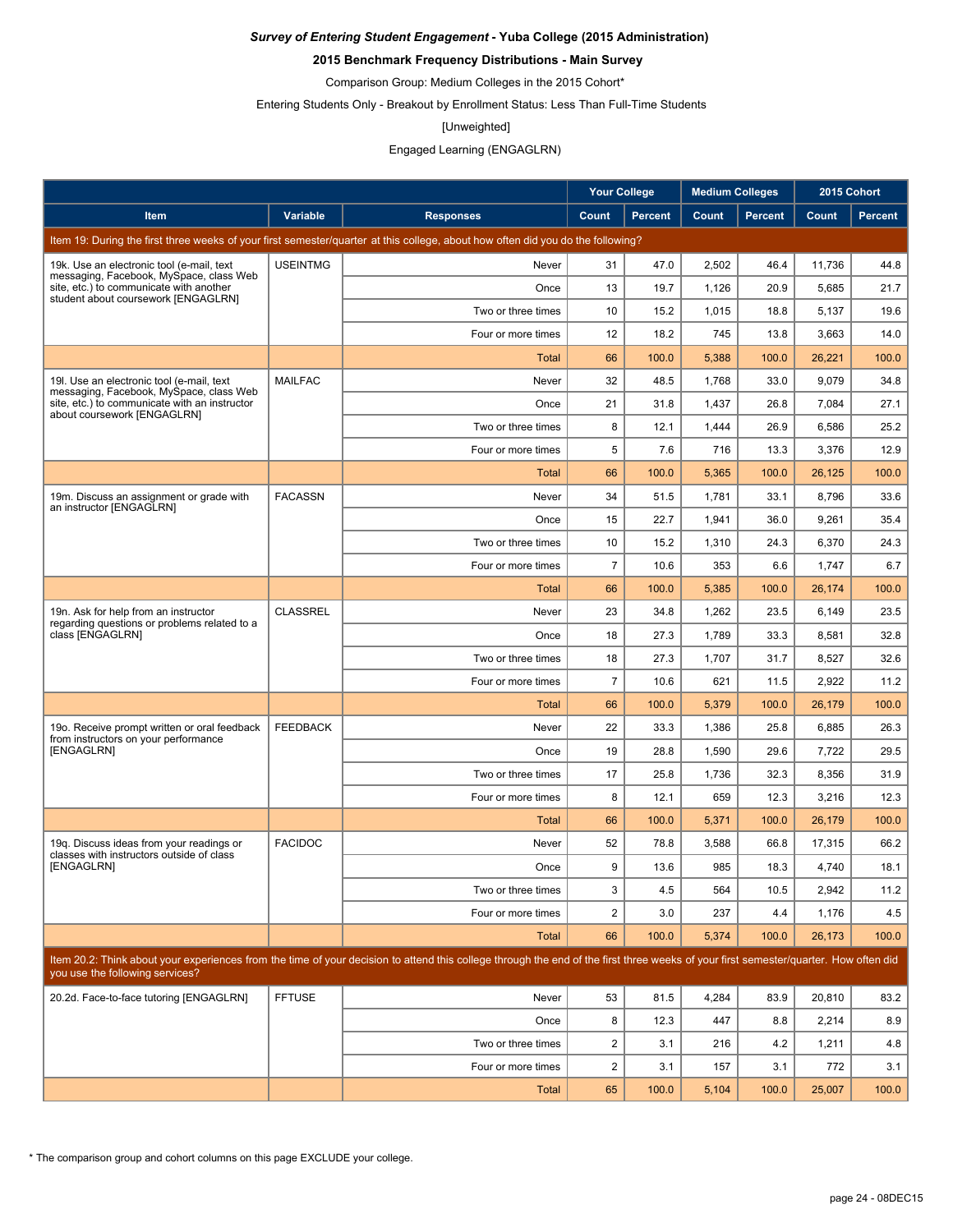### **2015 Benchmark Frequency Distributions - Main Survey**

Comparison Group: Medium Colleges in the 2015 Cohort\*

Entering Students Only - Breakout by Enrollment Status: Less Than Full-Time Students

#### [Unweighted]

### Engaged Learning (ENGAGLRN)

|                                          |                    |                                                                                                                                                                                      | <b>Your College</b> |                | <b>Medium Colleges</b> |                |        | 2015 Cohort    |
|------------------------------------------|--------------------|--------------------------------------------------------------------------------------------------------------------------------------------------------------------------------------|---------------------|----------------|------------------------|----------------|--------|----------------|
| <b>Item</b>                              | Variable           | <b>Responses</b>                                                                                                                                                                     | Count               | <b>Percent</b> | Count                  | <b>Percent</b> | Count  | <b>Percent</b> |
| you use the following services?          |                    | Item 20.2: Think about your experiences from the time of your decision to attend this college through the end of the first three weeks of your first semester/quarter. How often did |                     |                |                        |                |        |                |
| 20.2f. Writing, math, or other skill lab | <b>SKLABUSE</b>    | Never                                                                                                                                                                                | 52                  | 81.3           | 3,347                  | 66.1           | 16,517 | 66.5           |
| <b>[ENGAGLRN]</b>                        |                    | Once                                                                                                                                                                                 | 3                   | 4.7            | 556                    | 11.0           | 3,000  | 12.1           |
|                                          | Two or three times | 8                                                                                                                                                                                    | 12.5                | 492            | 9.7                    | 2,435          | 9.8    |                |
|                                          |                    | Four or more times                                                                                                                                                                   |                     | 1.6            | 665                    | 13.1           | 2,894  | 11.6           |
|                                          |                    | <b>Total</b>                                                                                                                                                                         | 64                  | 100.0          | 5,060                  | 100.0          | 24,846 | 100.0          |
| 20.2h. Computer lab [ENGAGLRN]           | <b>COMLBUSE</b>    | Never                                                                                                                                                                                | 45                  | 72.6           | 2,536                  | 49.1           | 12,526 | 49.8           |
|                                          |                    | Once                                                                                                                                                                                 | 12                  | 19.4           | 943                    | 18.3           | 4,505  | 17.9           |
|                                          |                    | Two or three times                                                                                                                                                                   | 3                   | 4.8            | 848                    | 16.4           | 4,096  | 16.3           |
|                                          |                    | Four or more times                                                                                                                                                                   | $\overline{2}$      | 3.2            | 836                    | 16.2           | 4,009  | 15.9           |
|                                          |                    | <b>Total</b>                                                                                                                                                                         | 62                  | 100.0          | 5,163                  | 100.0          | 25,136 | 100.0          |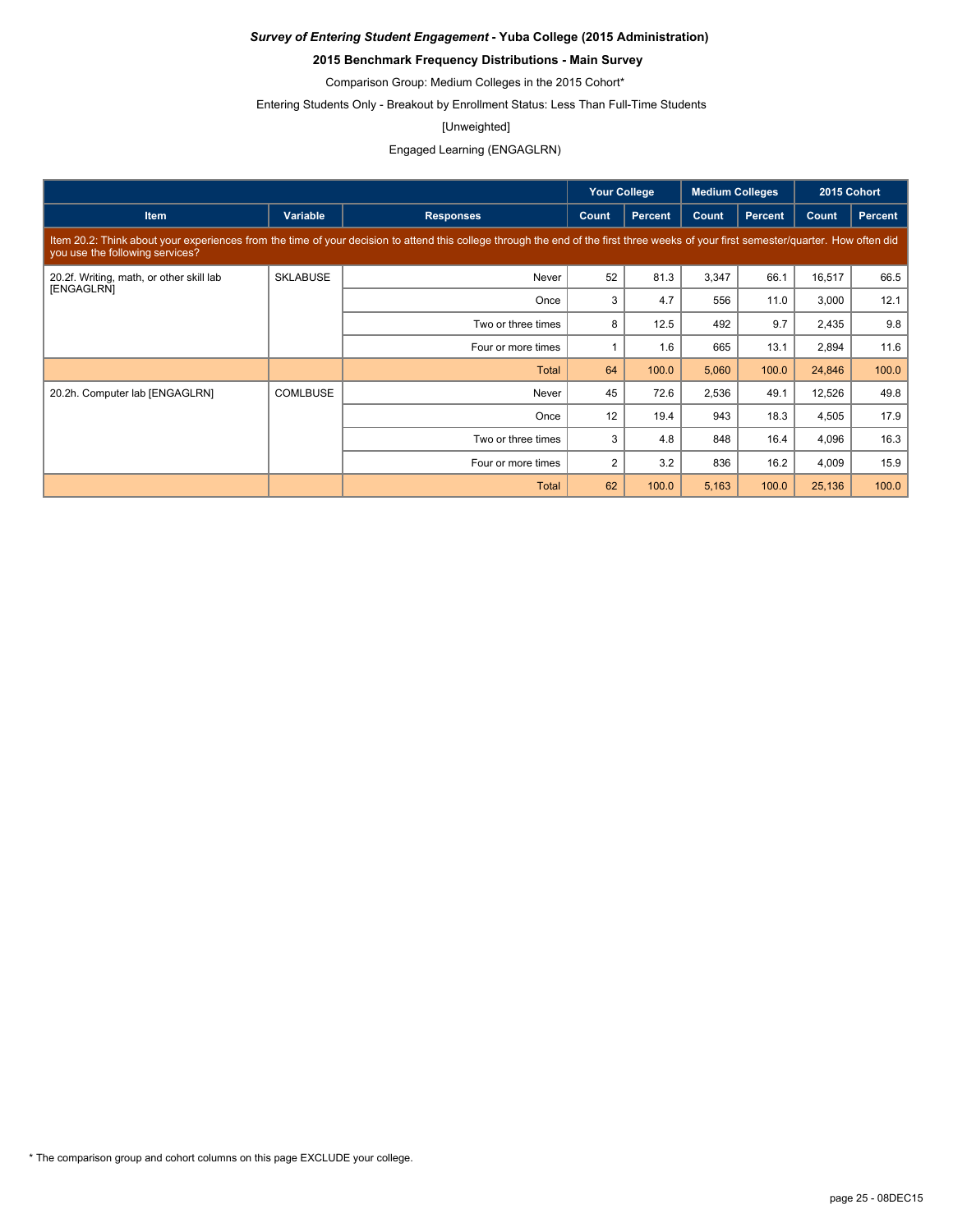### **2015 Benchmark Frequency Distributions - Main Survey**

Comparison Group: Medium Colleges in the 2015 Cohort\*

Entering Students Only - Breakout by Enrollment Status: Full-Time Students

#### [Unweighted]

### Engaged Learning (ENGAGLRN)

|                                                                                                  |                 |                                                                                                                                 | <b>Your College</b> |                | <b>Medium Colleges</b> |                |        | 2015 Cohort    |
|--------------------------------------------------------------------------------------------------|-----------------|---------------------------------------------------------------------------------------------------------------------------------|---------------------|----------------|------------------------|----------------|--------|----------------|
| Item                                                                                             | <b>Variable</b> | <b>Responses</b>                                                                                                                | Count               | <b>Percent</b> | Count                  | <b>Percent</b> | Count  | <b>Percent</b> |
|                                                                                                  |                 | Item 19: During the first three weeks of your first semester/quarter at this college, about how often did you do the following? |                     |                |                        |                |        |                |
| 19a. Ask questions in class or contribute to                                                     | <b>ASKQUES</b>  | Never                                                                                                                           | 29                  | 14.3           | 1,324                  | 7.6            | 5,737  | 7.4            |
| class discussions [ENGAGLRN]                                                                     |                 | Once                                                                                                                            | 63                  | 31.0           | 3,766                  | 21.6           | 17,309 | 22.4           |
|                                                                                                  |                 | Two or three times                                                                                                              | 72                  | 35.5           | 8,274                  | 47.4           | 36,296 | 47.0           |
|                                                                                                  |                 | Four or more times                                                                                                              | 39                  | 19.2           | 4,091                  | 23.4           | 17,918 | 23.2           |
|                                                                                                  |                 | <b>Total</b>                                                                                                                    | 203                 | 100.0          | 17,455                 | 100.0          | 77,260 | 100.0          |
| 19b. Prepare at least two drafts of a paper or                                                   | <b>PREPDRFT</b> | Never                                                                                                                           | 53                  | 26.2           | 4,741                  | 27.3           | 21,119 | 27.5           |
| assignment before turning it in [ENGAGLRN]                                                       |                 | Once                                                                                                                            | 88                  | 43.6           | 6,449                  | 37.2           | 28,088 | 36.6           |
|                                                                                                  |                 | Two or three times                                                                                                              | 47                  | 23.3           | 5,001                  | 28.8           | 22,382 | 29.2           |
|                                                                                                  |                 | Four or more times                                                                                                              | 14                  | 6.9            | 1,160                  | 6.7            | 5,172  | 6.7            |
|                                                                                                  |                 | Total                                                                                                                           | 202                 | 100.0          | 17,351                 | 100.0          | 76,761 | 100.0          |
| 19e. Participate in supplemental instruction<br>(extra class sessions with an instructor, tutor, | <b>SUPINSTR</b> | Never                                                                                                                           | 138                 | 68.0           | 12,117                 | 69.4           | 51,543 | 66.8           |
| or experienced student) [ENGAGLRN]                                                               |                 | Once                                                                                                                            | 29                  | 14.3           | 2,715                  | 15.5           | 13,044 | 16.9           |
|                                                                                                  |                 | Two or three times                                                                                                              | 20                  | 9.9            | 1,858                  | 10.6           | 8,879  | 11.5           |
|                                                                                                  |                 | Four or more times                                                                                                              | 16                  | 7.9            | 770                    | 4.4            | 3,728  | 4.8            |
|                                                                                                  |                 | <b>Total</b>                                                                                                                    | 203                 | 100.0          | 17,460                 | 100.0          | 77,194 | 100.0          |
| 19g. Work with other students on a project or<br>assignment during class [ENGAGLRN]              | <b>PINCLASS</b> | Never                                                                                                                           | 25                  | 12.1           | 2,823                  | 16.2           | 13,123 | 17.0           |
|                                                                                                  |                 | Once                                                                                                                            | 55                  | 26.7           | 4,447                  | 25.5           | 19,740 | 25.6           |
|                                                                                                  |                 | Two or three times                                                                                                              | 76                  | 36.9           | 7,179                  | 41.1           | 31,713 | 41.1           |
|                                                                                                  |                 | Four or more times                                                                                                              | 50                  | 24.3           | 3,004                  | 17.2           | 12,592 | 16.3           |
|                                                                                                  |                 | <b>Total</b>                                                                                                                    | 206                 | 100.0          | 17,453                 | 100.0          | 77,168 | 100.0          |
| 19h. Work with classmates outside of class<br>on class projects or assignments                   | <b>PREPOUTC</b> | Never                                                                                                                           | 119                 | 58.0           | 10,167                 | 58.6           | 44,600 | 58.1           |
| [ENGAGLRN]                                                                                       |                 | Once                                                                                                                            | 44                  | 21.5           | 3,499                  | 20.2           | 15,965 | 20.8           |
|                                                                                                  |                 | Two or three times                                                                                                              | 33                  | 16.1           | 2,667                  | 15.4           | 11,712 | 15.3           |
|                                                                                                  |                 | Four or more times                                                                                                              | 9                   | 4.4            | 1,010                  | 5.8            | 4,479  | 5.8            |
|                                                                                                  |                 | Total                                                                                                                           | 205                 | 100.0          | 17,343                 | 100.0          | 76,756 | 100.0          |
| 19i. Participate in a required study group<br>outside of class [ENGAGLRN]                        | <b>GRPSTUDY</b> | Never                                                                                                                           | 163                 | 79.1           | 14.293                 | 81.9           | 61,844 | 80.2           |
|                                                                                                  |                 | Once                                                                                                                            | 22                  | 10.7           | 1,602                  | 9.2            | 7,999  | 10.4           |
|                                                                                                  |                 | Two or three times                                                                                                              | 13                  | 6.3            | 1,045                  | 6.0            | 4,961  | 6.4            |
|                                                                                                  |                 | Four or more times                                                                                                              | 8                   | 3.9            | 516                    | 3.0            | 2,353  | 3.0            |
|                                                                                                  |                 | <b>Total</b>                                                                                                                    | 206                 | 100.0          | 17,456                 | 100.0          | 77,157 | 100.0          |
| 19j. Participate in a student-initiated (not<br>required) study group outside of class           | <b>NRGSTUDY</b> | Never                                                                                                                           | 161                 | 78.5           | 13,802                 | 79.3           | 60,199 | 78.3           |
| [ENGAGLRN]                                                                                       |                 | Once                                                                                                                            | 16                  | 7.8            | 1,899                  | 10.9           | 8,868  | 11.5           |
|                                                                                                  |                 | Two or three times                                                                                                              | 19                  | 9.3            | 1,160                  | 6.7            | 5,361  | 7.0            |
|                                                                                                  |                 | Four or more times                                                                                                              | 9                   | 4.4            | 533                    | 3.1            | 2,440  | 3.2            |
|                                                                                                  |                 | <b>Total</b>                                                                                                                    | 205                 | 100.0          | 17,394                 | 100.0          | 76,868 | 100.0          |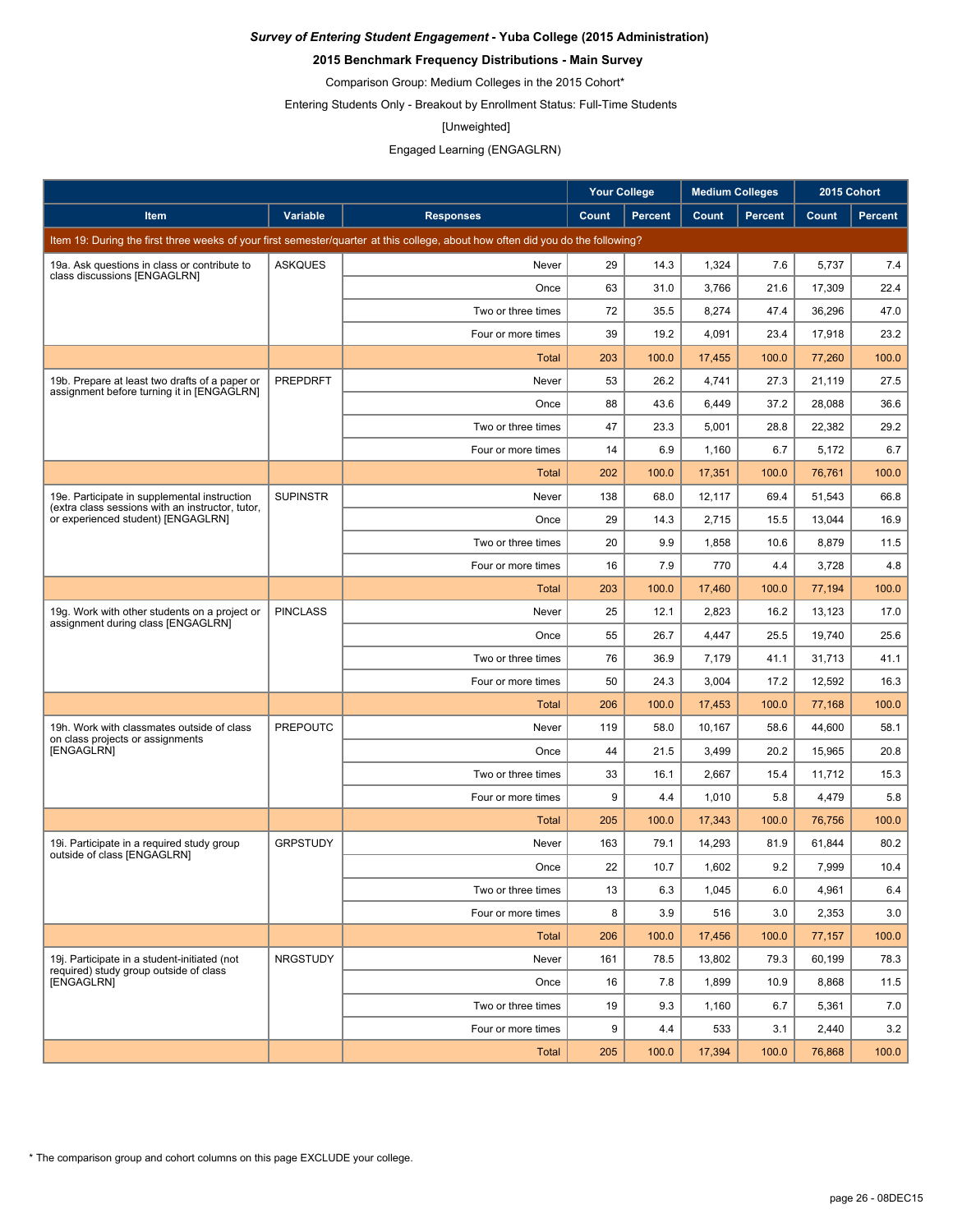### **2015 Benchmark Frequency Distributions - Main Survey**

Comparison Group: Medium Colleges in the 2015 Cohort\*

Entering Students Only - Breakout by Enrollment Status: Full-Time Students

#### [Unweighted]

### Engaged Learning (ENGAGLRN)

|                                                                                                                         |                 |                                                                                                                                                                                      | <b>Your College</b> |                | <b>Medium Colleges</b> |                |        | 2015 Cohort    |
|-------------------------------------------------------------------------------------------------------------------------|-----------------|--------------------------------------------------------------------------------------------------------------------------------------------------------------------------------------|---------------------|----------------|------------------------|----------------|--------|----------------|
| Item                                                                                                                    | Variable        | <b>Responses</b>                                                                                                                                                                     | Count               | <b>Percent</b> | Count                  | <b>Percent</b> | Count  | <b>Percent</b> |
|                                                                                                                         |                 | Item 19: During the first three weeks of your first semester/quarter at this college, about how often did you do the following?                                                      |                     |                |                        |                |        |                |
| 19k. Use an electronic tool (e-mail, text                                                                               | <b>USEINTMG</b> | Never                                                                                                                                                                                | 70                  | 34.0           | 6,028                  | 34.5           | 25,963 | 33.6           |
| messaging, Facebook, MySpace, class Web<br>site, etc.) to communicate with another                                      |                 | Once                                                                                                                                                                                 | 43                  | 20.9           | 3,870                  | 22.2           | 17,407 | 22.5           |
| student about coursework [ENGAGLRN]                                                                                     |                 | Two or three times                                                                                                                                                                   | 52                  | 25.2           | 4,174                  | 23.9           | 18,752 | 24.3           |
|                                                                                                                         |                 | Four or more times                                                                                                                                                                   | 41                  | 19.9           | 3,398                  | 19.5           | 15,091 | 19.5           |
|                                                                                                                         |                 | <b>Total</b>                                                                                                                                                                         | 206                 | 100.0          | 17,470                 | 100.0          | 77.213 | 100.0          |
| 19I. Use an electronic tool (e-mail, text                                                                               | <b>MAILFAC</b>  | Never                                                                                                                                                                                | 88                  | 42.9           | 4,495                  | 25.9           | 20,737 | 27.0           |
| messaging, Facebook, MySpace, class Web<br>site, etc.) to communicate with an instructor<br>about coursework [ENGAGLRN] |                 | Once                                                                                                                                                                                 | 64                  | 31.2           | 4,449                  | 25.6           | 20,225 | 26.3           |
|                                                                                                                         |                 | Two or three times                                                                                                                                                                   | 31                  | 15.1           | 5,290                  | 30.4           | 22,663 | 29.5           |
|                                                                                                                         |                 | Four or more times                                                                                                                                                                   | 22                  | 10.7           | 3,149                  | 18.1           | 13,232 | 17.2           |
|                                                                                                                         |                 | <b>Total</b>                                                                                                                                                                         | 205                 | 100.0          | 17,383                 | 100.0          | 76,857 | 100.0          |
| 19m. Discuss an assignment or grade with                                                                                | <b>FACASSN</b>  | Never                                                                                                                                                                                | 89                  | 43.4           | 5,287                  | 30.3           | 24,115 | 31.3           |
| an instructor [ENGAGLRN]                                                                                                |                 | Once                                                                                                                                                                                 | 55                  | 26.8           | 6,006                  | 34.4           | 26,522 | 34.4           |
|                                                                                                                         |                 | Two or three times                                                                                                                                                                   | 51                  | 24.9           | 4,734                  | 27.1           | 20,380 | 26.4           |
|                                                                                                                         |                 | Four or more times                                                                                                                                                                   | 10                  | 4.9            | 1,412                  | 8.1            | 6,069  | 7.9            |
|                                                                                                                         |                 | <b>Total</b>                                                                                                                                                                         | 205                 | 100.0          | 17,439                 | 100.0          | 77,086 | 100.0          |
| 19n. Ask for help from an instructor<br>regarding questions or problems related to a                                    | <b>CLASSREL</b> | Never                                                                                                                                                                                | 58                  | 28.3           | 3,758                  | 21.5           | 16,786 | 21.8           |
| class [ENGAGLRN]                                                                                                        |                 | Once                                                                                                                                                                                 | 72                  | 35.1           | 5,430                  | 31.1           | 23,628 | 30.7           |
|                                                                                                                         |                 | Two or three times                                                                                                                                                                   | 58                  | 28.3           | 6,028                  | 34.6           | 26,752 | 34.7           |
|                                                                                                                         |                 | Four or more times                                                                                                                                                                   | 17                  | 8.3            | 2,223                  | 12.7           | 9,915  | 12.9           |
|                                                                                                                         |                 | <b>Total</b>                                                                                                                                                                         | 205                 | 100.0          | 17,439                 | 100.0          | 77,081 | 100.0          |
| 19o. Receive prompt written or oral feedback                                                                            | <b>FEEDBACK</b> | Never                                                                                                                                                                                | 55                  | 26.8           | 3,589                  | 20.6           | 16,435 | 21.3           |
| from instructors on your performance<br>[ENGAGLRN]                                                                      |                 | Once                                                                                                                                                                                 | 62                  | 30.2           | 4,980                  | 28.6           | 22,189 | 28.8           |
|                                                                                                                         |                 | Two or three times                                                                                                                                                                   | 67                  | 32.7           | 6,290                  | 36.1           | 27,276 | 35.4           |
|                                                                                                                         |                 | Four or more times                                                                                                                                                                   | 21                  | 10.2           | 2,571                  | 14.8           | 11.172 | 14.5           |
|                                                                                                                         |                 | Total                                                                                                                                                                                | 205                 | 100.0          | 17,430                 | 100.0          | 77,072 | 100.0          |
| 19g. Discuss ideas from your readings or<br>classes with instructors outside of class                                   | <b>FACIDOC</b>  | Never                                                                                                                                                                                | 146                 | 71.2           | 10,915                 | 62.6           | 47,447 | 61.6           |
| [ENGAGLRN]                                                                                                              |                 | Once                                                                                                                                                                                 | 34                  | 16.6           | 3,499                  | 20.1           | 15,615 | 20.3           |
|                                                                                                                         |                 | Two or three times                                                                                                                                                                   | 17                  | 8.3            | 2,123                  | 12.2           | 9,870  | 12.8           |
|                                                                                                                         |                 | Four or more times                                                                                                                                                                   | 8                   | 3.9            | 889                    | 5.1            | 4,115  | 5.3            |
|                                                                                                                         |                 | <b>Total</b>                                                                                                                                                                         | 205                 | 100.0          | 17,426                 | 100.0          | 77,047 | 100.0          |
| you use the following services?                                                                                         |                 | Item 20.2: Think about your experiences from the time of your decision to attend this college through the end of the first three weeks of your first semester/quarter. How often did |                     |                |                        |                |        |                |
| 20.2d. Face-to-face tutoring [ENGAGLRN]                                                                                 | <b>FFTUSE</b>   | Never                                                                                                                                                                                | 163                 | 81.5           | 14,074                 | 83.2           | 60,834 | 81.6           |
|                                                                                                                         |                 | Once                                                                                                                                                                                 | 13                  | 6.5            | 1,505                  | 8.9            | 7,075  | 9.5            |
|                                                                                                                         |                 | Two or three times                                                                                                                                                                   | 8                   | 4.0            | 819                    | 4.8            | 4,098  | 5.5            |
|                                                                                                                         |                 | Four or more times                                                                                                                                                                   | 16                  | 8.0            | 510                    | 3.0            | 2,536  | 3.4            |
|                                                                                                                         |                 | Total                                                                                                                                                                                | 200                 | 100.0          | 16,908                 | 100.0          | 74,543 | 100.0          |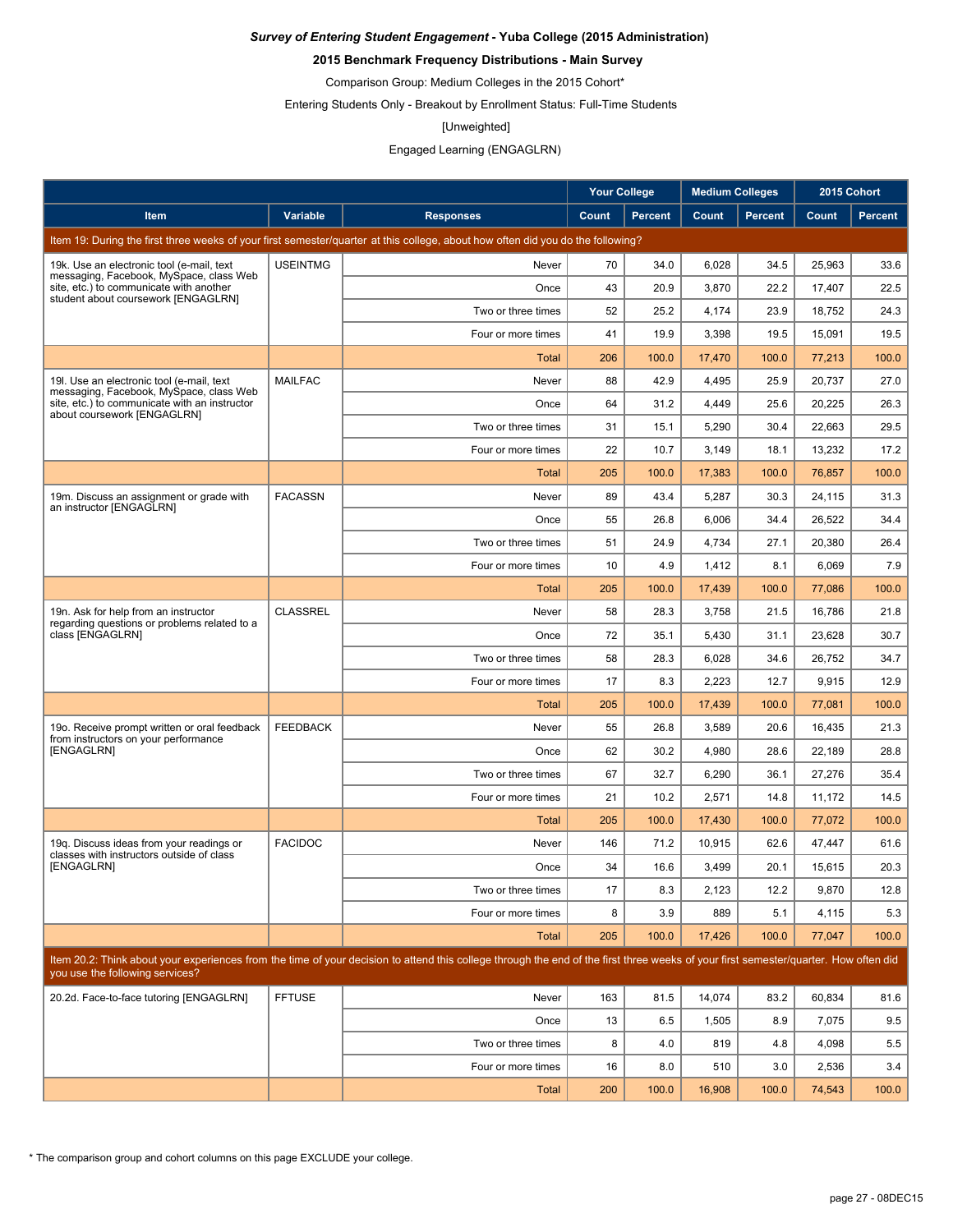### **2015 Benchmark Frequency Distributions - Main Survey**

Comparison Group: Medium Colleges in the 2015 Cohort\*

Entering Students Only - Breakout by Enrollment Status: Full-Time Students

#### [Unweighted]

Engaged Learning (ENGAGLRN)

|                                          |                 |                                                                                                                                                                                      | <b>Your College</b> |                | <b>Medium Colleges</b> |                |        | 2015 Cohort |
|------------------------------------------|-----------------|--------------------------------------------------------------------------------------------------------------------------------------------------------------------------------------|---------------------|----------------|------------------------|----------------|--------|-------------|
| <b>Item</b>                              | Variable        | <b>Responses</b>                                                                                                                                                                     | Count               | <b>Percent</b> | Count                  | <b>Percent</b> | Count  | Percent     |
| you use the following services?          |                 | Item 20.2: Think about your experiences from the time of your decision to attend this college through the end of the first three weeks of your first semester/quarter. How often did |                     |                |                        |                |        |             |
| 20.2f. Writing, math, or other skill lab | <b>SKLABUSE</b> | Never                                                                                                                                                                                | 150                 | 75.0           | 10,554                 | 62.8           | 46,995 | 63.4        |
| [ENGAGLRN]                               |                 | Once                                                                                                                                                                                 | 26                  | 13.0           | 1,884                  | 11.2           | 9,204  | 12.4        |
|                                          |                 | Two or three times                                                                                                                                                                   | 10                  | 5.0            | 1,750                  | 10.4           | 7,889  | 10.6        |
|                                          |                 | Four or more times                                                                                                                                                                   | 14                  | 7.0            | 2,613                  | 15.6           | 10,006 | 13.5        |
|                                          |                 | <b>Total</b>                                                                                                                                                                         | 200                 | 100.0          | 16,801                 | 100.0          | 74,094 | 100.0       |
| 20.2h. Computer lab [ENGAGLRN]           | <b>COMLBUSE</b> | Never                                                                                                                                                                                | 100                 | 50.5           | 7,048                  | 41.6           | 31,739 | 42.5        |
|                                          |                 | Once                                                                                                                                                                                 | 40                  | 20.2           | 2,942                  | 17.4           | 13,101 | 17.6        |
|                                          |                 | Two or three times                                                                                                                                                                   | 36                  | 18.2           | 3,184                  | 18.8           | 13,880 | 18.6        |
|                                          |                 | Four or more times                                                                                                                                                                   | 22                  | 11.1           | 3,763                  | 22.2           | 15,926 | 21.3        |
|                                          |                 | <b>Total</b>                                                                                                                                                                         | 198                 | 100.0          | 16,937                 | 100.0          | 74,646 | 100.0       |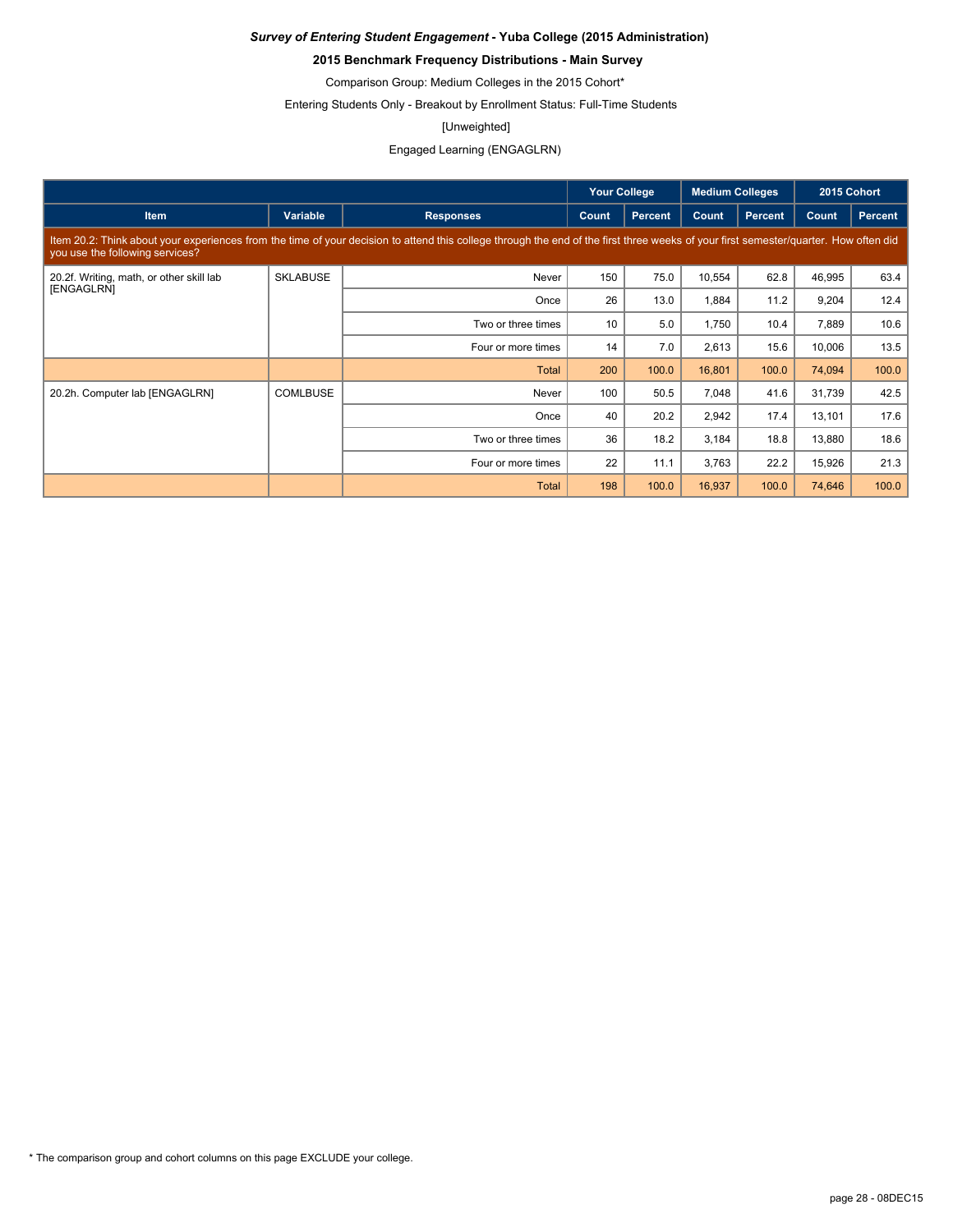

\* The comparison group and cohort bars on this page INCLUDE your college.

08DEC15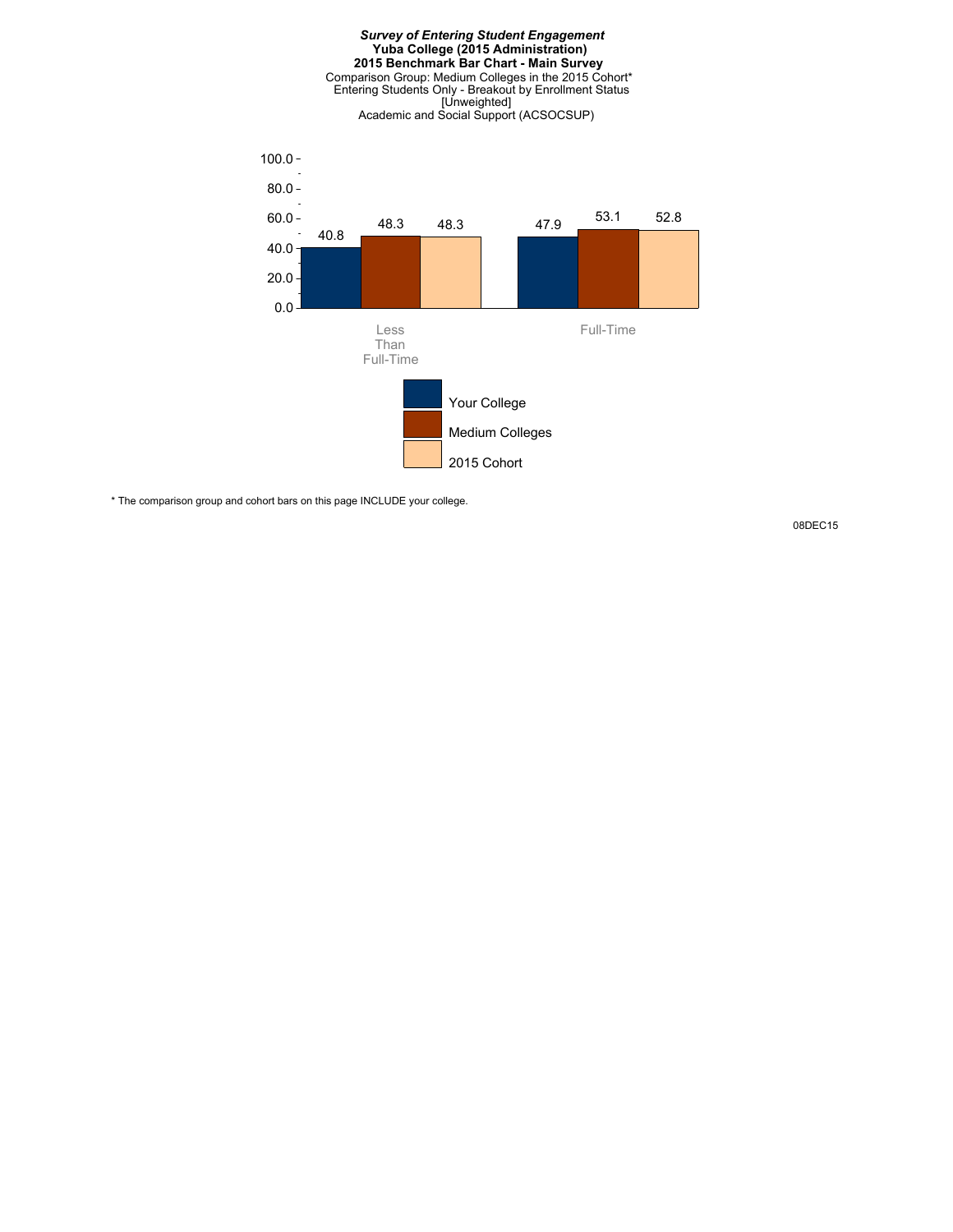### **2015 Benchmark Means Report - Main Survey**

Comparison Group: Medium Colleges in the 2015 Cohort\*

Entering Students Only - Breakout by Enrollment Status

#### [Unweighted]

Academic and Social Support (ACSOCSUP)

|                                                                                                                                                                      |                 |                       | Your<br>College | <b>Medium Colleges</b> |                         | 2015 Cohort |                         |
|----------------------------------------------------------------------------------------------------------------------------------------------------------------------|-----------------|-----------------------|-----------------|------------------------|-------------------------|-------------|-------------------------|
| <b>Item</b>                                                                                                                                                          | Variable        | <b>Breakout Group</b> | <b>Mean</b>     | <b>Mean</b>            | <b>Effect</b><br>Size** | <b>Mean</b> | <b>Effect</b><br>Size** |
| Item 18: Think about your experiences from the time of your decision to attend this college through the end of the first three weeks of your first semester/quarter. |                 |                       |                 |                        |                         |             |                         |
| 1 = Strongly disagree, $2$ = Disagree, $3$ = Neutral, $4$ = Agree, $5$ = Strongly agree                                                                              |                 |                       |                 |                        |                         |             |                         |
| 18I. All instructors clearly explained academic and<br>student support services available at this college                                                            | <b>RESOURCE</b> | Less than full-time   | 3.52            | 3.85                   |                         | 3.87        |                         |
| [ACSOCSUP]                                                                                                                                                           |                 | Full-time             | 3.72            | 3.89                   |                         | 3.91        |                         |
| 18m. All instructors clearly explained course<br>grading policies [ACSOCSUP]                                                                                         | <b>GRADEPOL</b> | Less than full-time   | 4.19            | 4.25                   |                         | 4.25        |                         |
|                                                                                                                                                                      |                 | Full-time             | 4.26            | 4.28                   |                         | 4.28        |                         |
| 18n. All instructors clearly explained course syllabi<br>(syllabuses) [ACSOCSUP]                                                                                     | <b>SYLLABI</b>  | Less than full-time   | 4.42            | 4.35                   |                         | 4.35        |                         |
|                                                                                                                                                                      |                 | Full-time             | 4.37            | 4.39                   |                         | 4.38        |                         |
| 180. I knew how to get in touch with my instructors<br>outside of class [ACSOCSUP]                                                                                   | <b>FACMEET</b>  | Less than full-time   | 4.04            | 4.28                   |                         | 4.27        |                         |
|                                                                                                                                                                      |                 | Full-time             | 4.18            | 4.33                   |                         | 4.31        |                         |
| 18g. At least one other student whom I didn't<br>previously know learned my name [ACSOCSUP]                                                                          | <b>OSTUDNAM</b> | Less than full-time   | 3.81            | 4.04                   |                         | 4.03        |                         |
|                                                                                                                                                                      |                 | Full-time             | 4.19            | 4.27                   |                         | 4.26        |                         |
| 18r. At least one instructor learned my name<br>[ACSOCSUP]                                                                                                           | <b>FACNAM</b>   | Less than full-time   | 3.96            | 4.24                   |                         | 4.20        |                         |
|                                                                                                                                                                      |                 | Full-time             | 4.11            | 4.35                   | $-0.31**$               | 4.33        | $-0.26**$               |
| 18s. I learned the name of at least one other<br>student in most of my classes [ACSOCSUP]                                                                            | <b>STUNAM</b>   | Less than full-time   | 4.03            | 4.20                   |                         | 4.18        |                         |
|                                                                                                                                                                      |                 | Full-time             | 4.25            | 4.35                   |                         | 4.33        |                         |

\* The comparison group and cohort columns on this page EXCLUDE your college.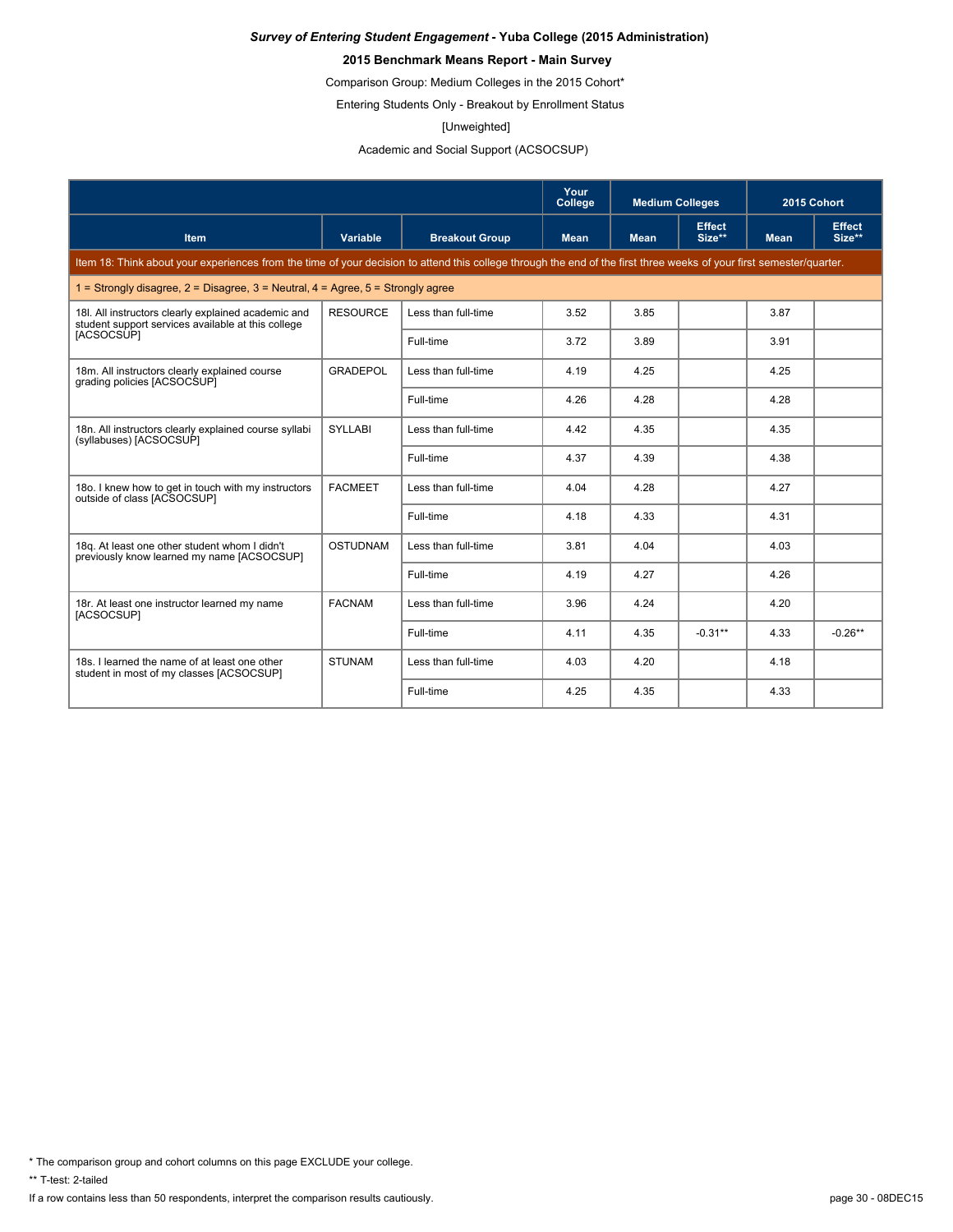### **2015 Benchmark Frequency Distributions - Main Survey**

Comparison Group: Medium Colleges in the 2015 Cohort\*

Entering Students Only - Breakout by Enrollment Status: Less Than Full-Time Students

#### [Unweighted]

### Academic and Social Support (ACSOCSUP)

|                                                                                                                                                                      |                 |                   | <b>Your College</b> |                | <b>Medium Colleges</b> |                | 2015 Cohort |                |
|----------------------------------------------------------------------------------------------------------------------------------------------------------------------|-----------------|-------------------|---------------------|----------------|------------------------|----------------|-------------|----------------|
| Item                                                                                                                                                                 | <b>Variable</b> | <b>Responses</b>  | Count               | <b>Percent</b> | Count                  | <b>Percent</b> | Count       | <b>Percent</b> |
| Item 18: Think about your experiences from the time of your decision to attend this college through the end of the first three weeks of your first semester/quarter. |                 |                   |                     |                |                        |                |             |                |
| 18I. All instructors clearly explained<br>academic and student support services<br>available at this college [ACSOCSUP]                                              | <b>RESOURCE</b> | Strongly disagree | 3                   | 4.5            | 101                    | 1.9            | 510         | 2.0            |
|                                                                                                                                                                      |                 | <b>Disagree</b>   | 6                   | 9.0            | 404                    | 7.6            | 1,895       | 7.3            |
|                                                                                                                                                                      |                 | Neutral           | 18                  | 26.9           | 1,100                  | 20.7           | 5,253       | 20.2           |
|                                                                                                                                                                      |                 | Agree             | 33                  | 49.3           | 2,317                  | 43.6           | 11,172      | 43.0           |
|                                                                                                                                                                      |                 | Strongly agree    | $\overline{7}$      | 10.4           | 1,388                  | 26.1           | 7,131       | 27.5           |
|                                                                                                                                                                      |                 | Total             | 67                  | 100.0          | 5,310                  | 100.0          | 25,961      | 100.0          |
| 18m. All instructors clearly explained course<br>grading policies [ACSOCSUP]                                                                                         | <b>GRADEPOL</b> | Strongly disagree | 0                   | N/A            | 39                     | 0.7            | 180         | 0.7            |
|                                                                                                                                                                      |                 | <b>Disagree</b>   | $\mathbf{1}$        | 1.5            | 123                    | 2.3            | 599         | 2.3            |
|                                                                                                                                                                      |                 | Neutral           | 8                   | 11.9           | 466                    | 8.8            | 2,457       | 9.5            |
|                                                                                                                                                                      |                 | Agree             | 35                  | 52.2           | 2,539                  | 47.8           | 12,096      | 46.5           |
|                                                                                                                                                                      |                 | Strongly agree    | 23                  | 34.3           | 2,149                  | 40.4           | 10,659      | 41.0           |
|                                                                                                                                                                      |                 | <b>Total</b>      | 67                  | 100.0          | 5,316                  | 100.0          | 25,991      | 100.0          |
| 18n. All instructors clearly explained course<br>syllabi (syllabuses) [ACSOCSUP]                                                                                     | SYLLABI         | Strongly disagree | 0                   | N/A            | 23                     | 0.4            | 126         | 0.5            |
|                                                                                                                                                                      |                 | <b>Disagree</b>   | $\mathbf{1}$        | 1.5            | 90                     | 1.7            | 448         | 1.7            |
|                                                                                                                                                                      |                 | Neutral           | 3                   | 4.6            | 384                    | 7.2            | 1,897       | 7.3            |
|                                                                                                                                                                      |                 | Agree             | 29                  | 44.6           | 2,334                  | 44.0           | 11,254      | 43.4           |
|                                                                                                                                                                      |                 | Strongly agree    | 32                  | 49.2           | 2,474                  | 46.6           | 12,222      | 47.1           |
|                                                                                                                                                                      |                 | Total             | 65                  | 100.0          | 5,305                  | 100.0          | 25,947      | 100.0          |
| 180. I knew how to get in touch with my<br>instructors outside of class [ACSOCSUP]                                                                                   | <b>FACMEET</b>  | Strongly disagree | $\mathbf{1}$        | 1.5            | 42                     | 0.8            | 193         | 0.7            |
|                                                                                                                                                                      |                 | <b>Disagree</b>   | 4                   | 6.0            | 120                    | 2.3            | 642         | 2.5            |
|                                                                                                                                                                      |                 | Neutral           | 8                   | 11.9           | 458                    | 8.6            | 2,409       | 9.3            |
|                                                                                                                                                                      |                 | Agree             | 32                  | 47.8           | 2,369                  | 44.6           | 11,410      | 43.9           |
|                                                                                                                                                                      |                 | Strongly agree    | 22                  | 32.8           | 2,328                  | 43.8           | 11,360      | 43.7           |
|                                                                                                                                                                      |                 | Total             | 67                  | 100.0          | 5,317                  | 100.0          | 26,014      | 100.0          |
| 18g. At least one other student whom I didn't<br>previously know learned my name                                                                                     | <b>OSTUDNAM</b> | Strongly disagree | 3                   | 4.5            | 183                    | 3.4            | 895         | 3.4            |
| [ACSOCSUP]                                                                                                                                                           |                 | <b>Disagree</b>   | 4                   | 6.0            | 344                    | 6.5            | 1,666       | 6.4            |
|                                                                                                                                                                      |                 | Neutral           | 14                  | 20.9           | 596                    | 11.2           | 3,178       | 12.2           |
|                                                                                                                                                                      |                 | Agree             | 28                  | 41.8           | 2,136                  | 40.1           | 10,220      | 39.3           |
|                                                                                                                                                                      |                 | Strongly agree    | 18                  | 26.9           | 2,062                  | 38.8           | 10,055      | 38.7           |
|                                                                                                                                                                      |                 | Total             | 67                  | 100.0          | 5,321                  | 100.0          | 26,014      | 100.0          |
| 18r. At least one instructor learned my name<br>[ACSOCSUP]                                                                                                           | <b>FACNAM</b>   | Strongly disagree | $\overline{2}$      | 3.0            | 83                     | 1.6            | 494         | 1.9            |
|                                                                                                                                                                      |                 | Disagree          | $\overline{4}$      | 6.0            | 182                    | 3.4            | 1,074       | 4.2            |
|                                                                                                                                                                      |                 | Neutral           | 8                   | 11.9           | 471                    | 8.9            | 2,524       | 9.8            |
|                                                                                                                                                                      |                 | Agree             | 34                  | 50.7           | 2,231                  | 42.1           | 10,479      | 40.5           |
|                                                                                                                                                                      |                 | Strongly agree    | 19                  | 28.4           | 2,329                  | 44.0           | 11,293      | 43.7           |
|                                                                                                                                                                      |                 | Total             | 67                  | 100.0          | 5,296                  | 100.0          | 25,864      | 100.0          |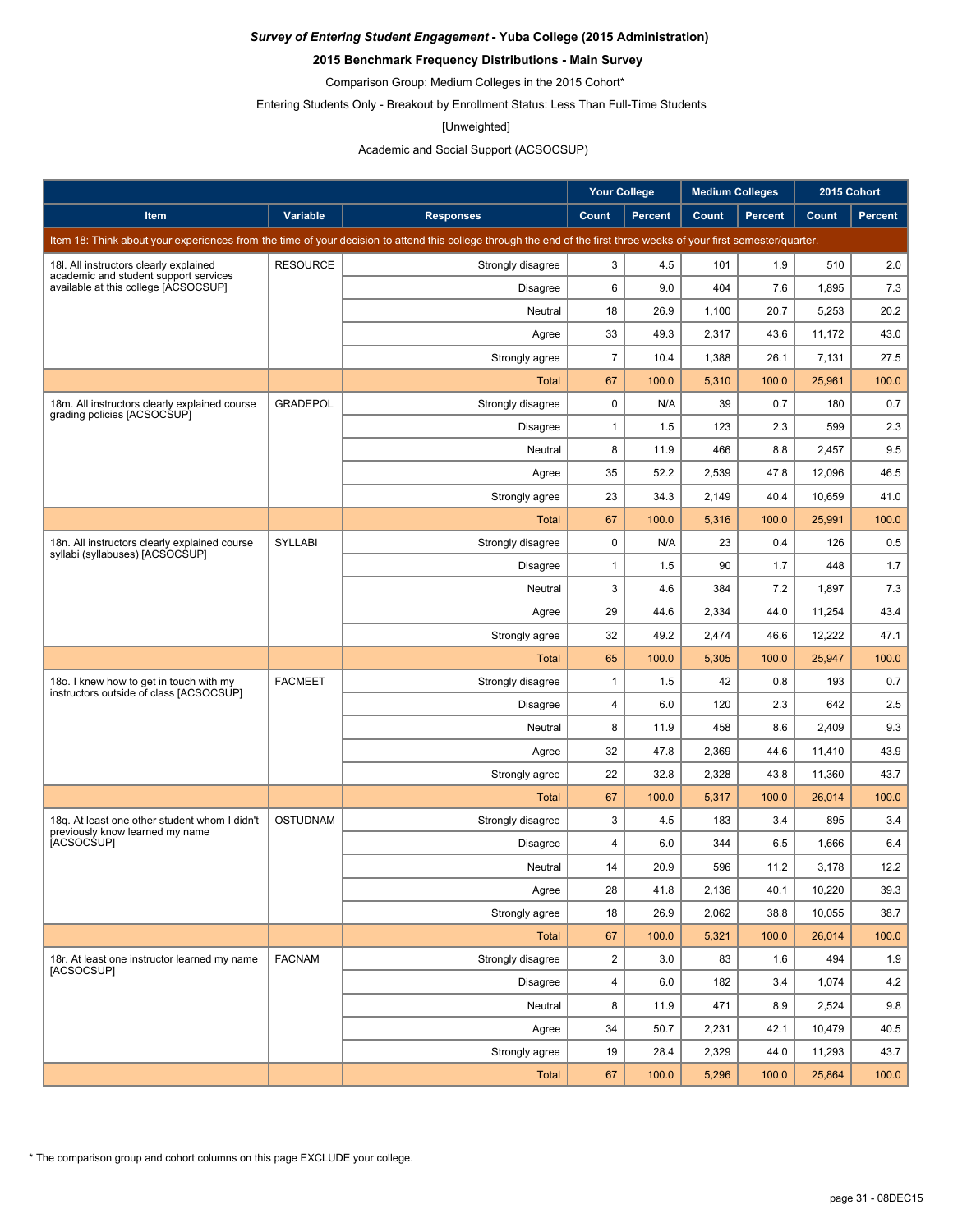### **2015 Benchmark Frequency Distributions - Main Survey**

Comparison Group: Medium Colleges in the 2015 Cohort\*

Entering Students Only - Breakout by Enrollment Status: Less Than Full-Time Students

#### [Unweighted]

### Academic and Social Support (ACSOCSUP)

|                                                                                                                                                                      |               |                   | <b>Your College</b> |                | <b>Medium Colleges</b> |                | 2015 Cohort |                |
|----------------------------------------------------------------------------------------------------------------------------------------------------------------------|---------------|-------------------|---------------------|----------------|------------------------|----------------|-------------|----------------|
| <b>Item</b>                                                                                                                                                          | Variable      | <b>Responses</b>  | Count               | <b>Percent</b> | Count                  | <b>Percent</b> | Count       | <b>Percent</b> |
| Item 18: Think about your experiences from the time of your decision to attend this college through the end of the first three weeks of your first semester/quarter. |               |                   |                     |                |                        |                |             |                |
| 18s. I learned the name of at least one other<br>student in most of my classes [ACSOCSUP]                                                                            | <b>STUNAM</b> | Strongly disagree | 2                   | 3.0            | 121                    | 2.3            | 586         | 2.3            |
|                                                                                                                                                                      |               | <b>Disagree</b>   | 3                   | 4.5            | 236                    | 4.4            | ,265        | 4.9            |
|                                                                                                                                                                      |               | Neutral           | 8                   | 11.9           | 470                    | 8.8            | 2,420       | 9.3            |
|                                                                                                                                                                      |               | Agree             | 32                  | 47.8           | 2,125                  | 39.9           | 10,384      | 39.9           |
|                                                                                                                                                                      |               | Strongly agree    | 22                  | 32.8           | 2,368                  | 44.5           | 11,354      | 43.7           |
|                                                                                                                                                                      |               | <b>Total</b>      | 67                  | 100.0          | 5,320                  | 100.0          | 26,009      | 100.0          |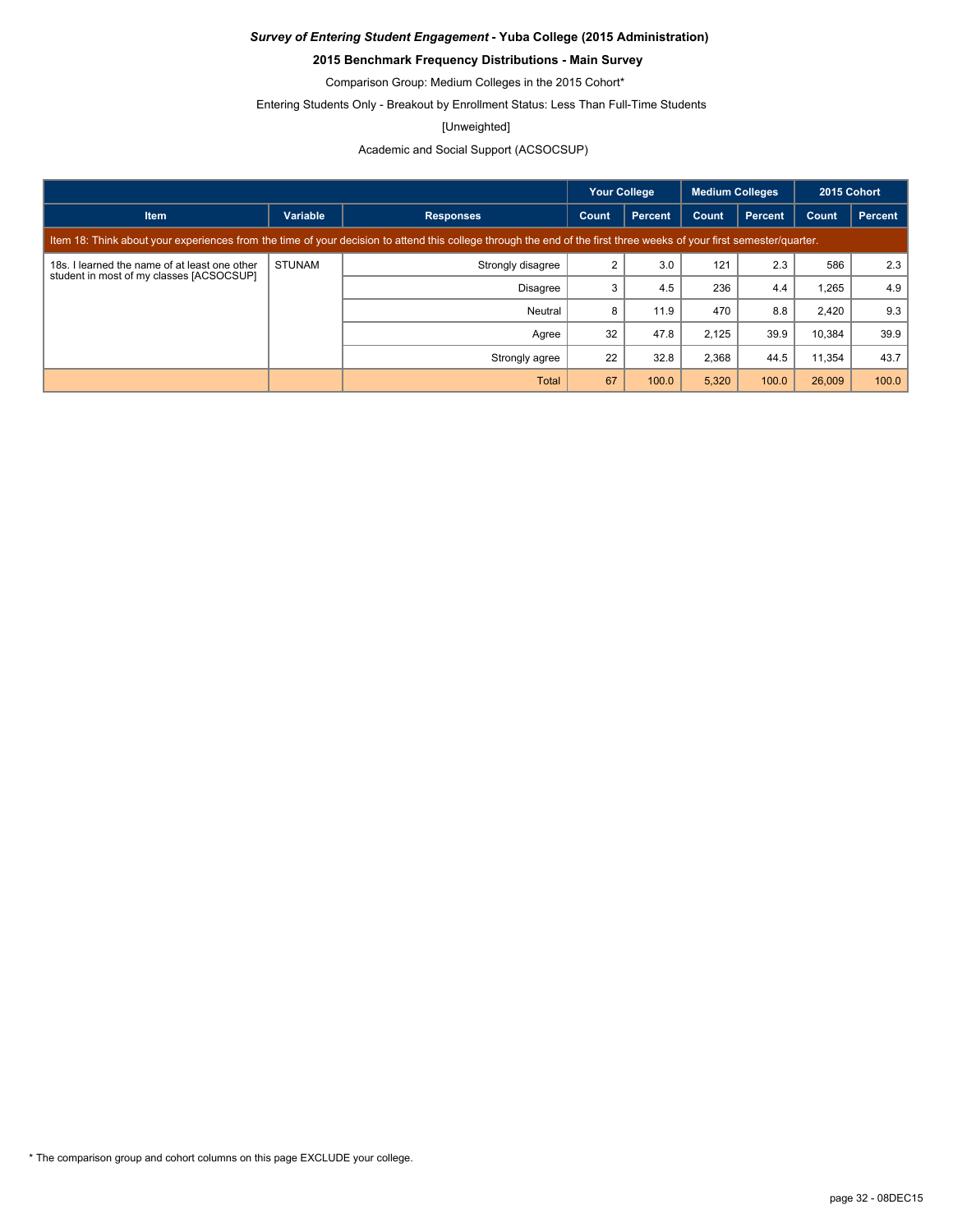### **2015 Benchmark Frequency Distributions - Main Survey**

Comparison Group: Medium Colleges in the 2015 Cohort\*

Entering Students Only - Breakout by Enrollment Status: Full-Time Students

#### [Unweighted]

### Academic and Social Support (ACSOCSUP)

|                                                                                                                                                                      |                 |                   | <b>Your College</b> |                | <b>Medium Colleges</b> |                | 2015 Cohort |                |
|----------------------------------------------------------------------------------------------------------------------------------------------------------------------|-----------------|-------------------|---------------------|----------------|------------------------|----------------|-------------|----------------|
| Item                                                                                                                                                                 | Variable        | <b>Responses</b>  | Count               | <b>Percent</b> | Count                  | <b>Percent</b> | Count       | <b>Percent</b> |
| Item 18: Think about your experiences from the time of your decision to attend this college through the end of the first three weeks of your first semester/quarter. |                 |                   |                     |                |                        |                |             |                |
| 18I. All instructors clearly explained<br>academic and student support services<br>available at this college [ACSOCSUP]                                              | <b>RESOURCE</b> | Strongly disagree | 4                   | 1.9            | 306                    | 1.8            | 1,281       | 1.7            |
|                                                                                                                                                                      |                 | <b>Disagree</b>   | 17                  | 8.3            | 1,287                  | 7.5            | 5,479       | 7.2            |
|                                                                                                                                                                      |                 | Neutral           | 53                  | 25.7           | 3,231                  | 18.7           | 14,473      | 18.9           |
|                                                                                                                                                                      |                 | Agree             | 91                  | 44.2           | 7,538                  | 43.7           | 33,124      | 43.3           |
|                                                                                                                                                                      |                 | Strongly agree    | 41                  | 19.9           | 4,892                  | 28.4           | 22,087      | 28.9           |
|                                                                                                                                                                      |                 | <b>Total</b>      | 206                 | 100.0          | 17,254                 | 100.0          | 76,444      | 100.0          |
| 18m. All instructors clearly explained course<br>grading policies [ACSOCSUP]                                                                                         | <b>GRADEPOL</b> | Strongly disagree | $\mathbf 0$         | N/A            | 93                     | 0.5            | 418         | 0.5            |
|                                                                                                                                                                      |                 | <b>Disagree</b>   | 5                   | 2.4            | 354                    | 2.0            | 1,681       | 2.2            |
|                                                                                                                                                                      |                 | Neutral           | 16                  | 7.8            | 1,468                  | 8.5            | 6,699       | 8.8            |
|                                                                                                                                                                      |                 | Agree             | 105                 | 51.0           | 8,069                  | 46.7           | 35,113      | 45.9           |
|                                                                                                                                                                      |                 | Strongly agree    | 80                  | 38.8           | 7,291                  | 42.2           | 32,632      | 42.6           |
|                                                                                                                                                                      |                 | <b>Total</b>      | 206                 | 100.0          | 17,275                 | 100.0          | 76,543      | 100.0          |
| 18n. All instructors clearly explained course<br>syllabi (syllabuses) [ACSOCSUP]                                                                                     | SYLLABI         | Strongly disagree | $\mathbf{1}$        | 0.5            | 55                     | 0.3            | 276         | 0.4            |
|                                                                                                                                                                      |                 | <b>Disagree</b>   | 3                   | 1.5            | 251                    | 1.5            | 1,235       | 1.6            |
|                                                                                                                                                                      |                 | Neutral           | 9                   | 4.4            | 1,122                  | 6.5            | 5,105       | 6.7            |
|                                                                                                                                                                      |                 | Agree             | 97                  | 47.5           | 7,331                  | 42.5           | 32,280      | 42.3           |
|                                                                                                                                                                      |                 | Strongly agree    | 94                  | 46.1           | 8,487                  | 49.2           | 37,503      | 49.1           |
|                                                                                                                                                                      |                 | Total             | 204                 | 100.0          | 17,246                 | 100.0          | 76,399      | 100.0          |
| 180. I knew how to get in touch with my<br>instructors outside of class [ACSOCSUP]                                                                                   | <b>FACMEET</b>  | Strongly disagree | $\mathbf 0$         | N/A            | 80                     | 0.5            | 379         | 0.5            |
|                                                                                                                                                                      |                 | <b>Disagree</b>   | $\overline{4}$      | 1.9            | 311                    | 1.8            | 1,519       | 2.0            |
|                                                                                                                                                                      |                 | Neutral           | 28                  | 13.6           | 1,327                  | 7.7            | 6,431       | 8.4            |
|                                                                                                                                                                      |                 | Agree             | 101                 | 49.0           | 7,658                  | 44.3           | 33,648      | 43.9           |
|                                                                                                                                                                      |                 | Strongly agree    | 73                  | 35.4           | 7,917                  | 45.8           | 34,626      | 45.2           |
|                                                                                                                                                                      |                 | <b>Total</b>      | 206                 | 100.0          | 17,293                 | 100.0          | 76,603      | 100.0          |
| 18g. At least one other student whom I didn't<br>previously know learned my name                                                                                     | <b>OSTUDNAM</b> | Strongly disagree | 3                   | 1.5            | 259                    | 1.5            | 1,360       | 1.8            |
| [ACSOCSUP]                                                                                                                                                           |                 | <b>Disagree</b>   | 5                   | 2.4            | 565                    | 3.3            | 2,771       | 3.6            |
|                                                                                                                                                                      |                 | Neutral           | 22                  | 10.7           | 1,439                  | 8.3            | 6,445       | 8.4            |
|                                                                                                                                                                      |                 | Agree             | 95                  | 46.1           | 6,950                  | 40.2           | 30,386      | 39.7           |
|                                                                                                                                                                      |                 | Strongly agree    | 81                  | 39.3           | 8,082                  | 46.7           | 35,658      | 46.5           |
|                                                                                                                                                                      |                 | <b>Total</b>      | 206                 | 100.0          | 17,295                 | 100.0          | 76,620      | 100.0          |
| 18r. At least one instructor learned my name<br>[ACSOCSUP]                                                                                                           | <b>FACNAM</b>   | Strongly disagree | 3                   | 1.5            | 166                    | 1.0            | 974         | 1.3            |
|                                                                                                                                                                      |                 | Disagree          | 11                  | 5.4            | 399                    | 2.3            | 2,117       | 2.8            |
|                                                                                                                                                                      |                 | Neutral           | 24                  | 11.8           | 1,132                  | 6.6            | 5,448       | 7.1            |
|                                                                                                                                                                      |                 | Agree             | 88                  | 43.1           | 7,001                  | 40.7           | 30,100      | 39.5           |
|                                                                                                                                                                      |                 | Strongly agree    | 78                  | 38.2           | 8,512                  | 49.5           | 37,587      | 49.3           |
|                                                                                                                                                                      |                 | Total             | 204                 | 100.0          | 17,210                 | 100.0          | 76,226      | 100.0          |